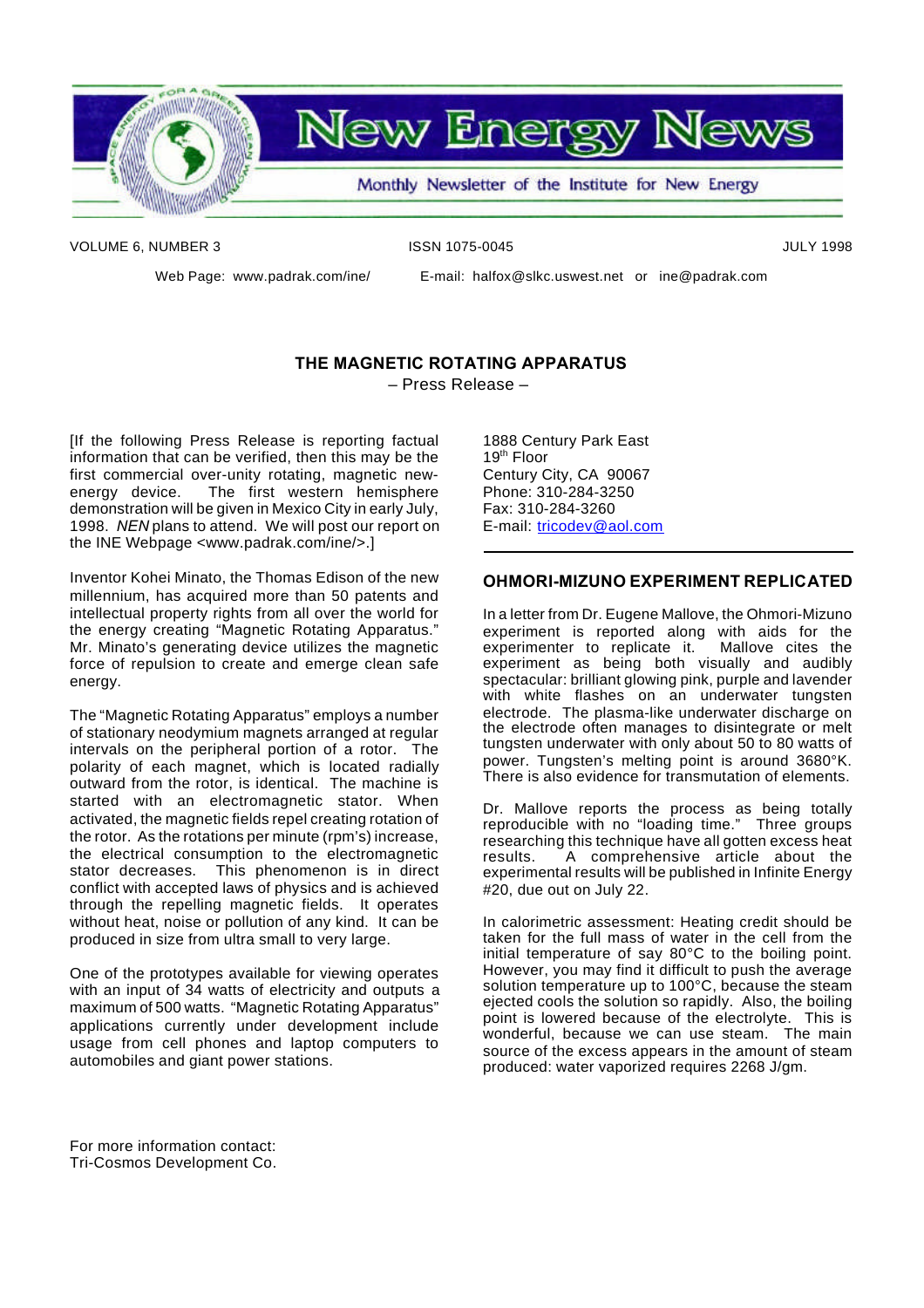WARNING: Ohmori and Mizuno experienced significant apparent electromagnetic effects on their instruments during these experiments.

Note from the Editor:

In our laboratory, we have been working with and writing papers about similar experiments using aluminum and zirconium. The Ohmori-Mizuno experiment is a welcomed addition to the high-density charge cluster technology. Professor Ohmori was a participant at the Second International Low Energy Nuclear Reactions conference held at College Station Texas, in September 1996. It was a that conference that Shoulders presented his paper on high-density charge clusters and Fox presented a paper on "Electro-Nuclear Transmutation: Low-Energy Nuclear Reactions in an Electrolytic Cell." In the proceedings of that conference (*Journal of New Energy*, vol 1, no 3, 1996) a paper on "Plasma Injected Transmutation" by Fox, Bass, and Jin was also published (after important patent applications were filed). See also "Electron Charge Cluster Sparking in Aqueous Solutions." by Bhadkamkar and Fox in *JNE*, vol 1, no 4, Winter 1996.

## **Fusion Briefings**

#### **ANS AND THE CF SESSIONS**

A Report on "Cold Fusion" Theories and RESULTS at the Most Recent American Nuclear Society Annual Meeting

By Patrick Bailey (Pres. INE)

American Nuclear Society: Transactions of the 1998 Annual Meeting, Nashville, TN, June 7-11, 1998

ISOTOPES AND RADIATION SESSION Session Organizer: George H. Miley (Univ. of Illinois)

Michael C. H. McKubre, Steven Crouch-Baker, Francis L. Tanzella (SRI Int), **"Materials and Electrochemical Conditions Affecting Hydrogen Absorption in Metal Cathodes."**

George H. Miley (Univ of Illinois), **"Characteristics of Potential Low-Energy Nuclear Reactions in Solids."** Maria A. Okuniewski, James A. Patterson, Gabriel B. Collins (CETI, Sarasota), George H. Miley (Univ of Illinois), **"Amelioration of U-235, Pa-234m, Pb-121,**

**and Ac-228 Within an Electrolytic System."**

Mitchell R. Swartz (JET ETI), **"Improved Reactor Performance Using "Pi"-Notch Operation and Gold Electrodes."**

James Patterson, Martin Gruber (CETI, Sarasota), **"Separation of H2O, D2O, and T2O Using a Novel Membrane Separation Technique."**

Hal Fox, Shang Xian Jin (Trenergy), **"Low-Energy Nuclear Reactions from Charge Clusters."**

Yeong E. Kim, Alexander L. Zubarev (Purdue Univ), **"Open Problems and Uncertainties in the**

#### **Conventional Nuclear Fusion Theory at Low Energies."**

TRANSMUTATION AND ISOTOPE PRODUCTION BY LOW-ENERGY NUCLEAR REACTION IN SOLIDS - II Session Organizer: George H. Miley (Univ. of Illinois) All Papers Invited (Transactions: pp 87-93)

John C. Fisher (Fisher Consult), **"Cold Fusion Phenomena Understood as Polyneutron Chain Reactions."**

R. A. Oriani (Univ of Minnesota), **"Testing the Polyneutron Theory of Low-Energy Nuclear Reactions.'**

Talbot A. Chubb, Scott R. Chubb (Oakton Int) **"Argument for Pressure-Controlled Nuclear Fusion Tests."**

Yan Kucherov (ENECO), **"Nuclear Excitation by Acoustic Resonance."**

Scott R. Chubb, Talbot A. Chubb (Oakton Int), **"Aneutronic, Radiationless Nuclear Fusion in Metal Deuterides at Absolute Zero."**

Heinrich Hora, Jak C. Kelly (Univ of New South Wales Australia), George H. Miley (Univ. of Illinois), **"Nuclear Shell Magic Numbers Fitting Low-Energy Nuclear Reaction Experiments."**

Lali Chatterjee (Cumberland Univ), **"Nucleo-Weak Model for Isotope Production in Low-Energy Nuclear Reactions."**

#### **THORIUM TRANSMUTATION**

F. Celani (INFN-LNF, Frascati, Roma, Italy), M. Achilli, A. Battaglia, C. Cattaneo, G. Buzzanca, P.G. Sona (CISE spa, Italy), A. Mancini (ORIM srl Italy), "Preliminary Results with "Cincinnati Group Cell" of Thorium "Transmutation" Under 50 Hz AC Excitation."

We performed, at the CISE Nuclear Laboratory from February '98, four experiments with the so called "Cincinnati Group Cell", which consisted of a Zr-Zr cell using a 50 Hz AC line current found in Italy.

The first two experiments where "blank" control runs that were mainly aimed to understand the intrinsic peculiarity of this kind of AC electrolysis.

In experiment #1, we added 80 mM of NaNO3 and one drop (ie- 20 mM) of 37% HCl to 25 ml of de-ionized water electrolyte. The experiment was performed following, as close as possible, the I-V-T protocol developed by the Cincinnati Group (CG). We experienced a very large and abrupt temperature and pressure increase which broke the safety valve. We then analyzed the material inside the cell and found nothing strange: only Zr, Hf, and Na. The cell was then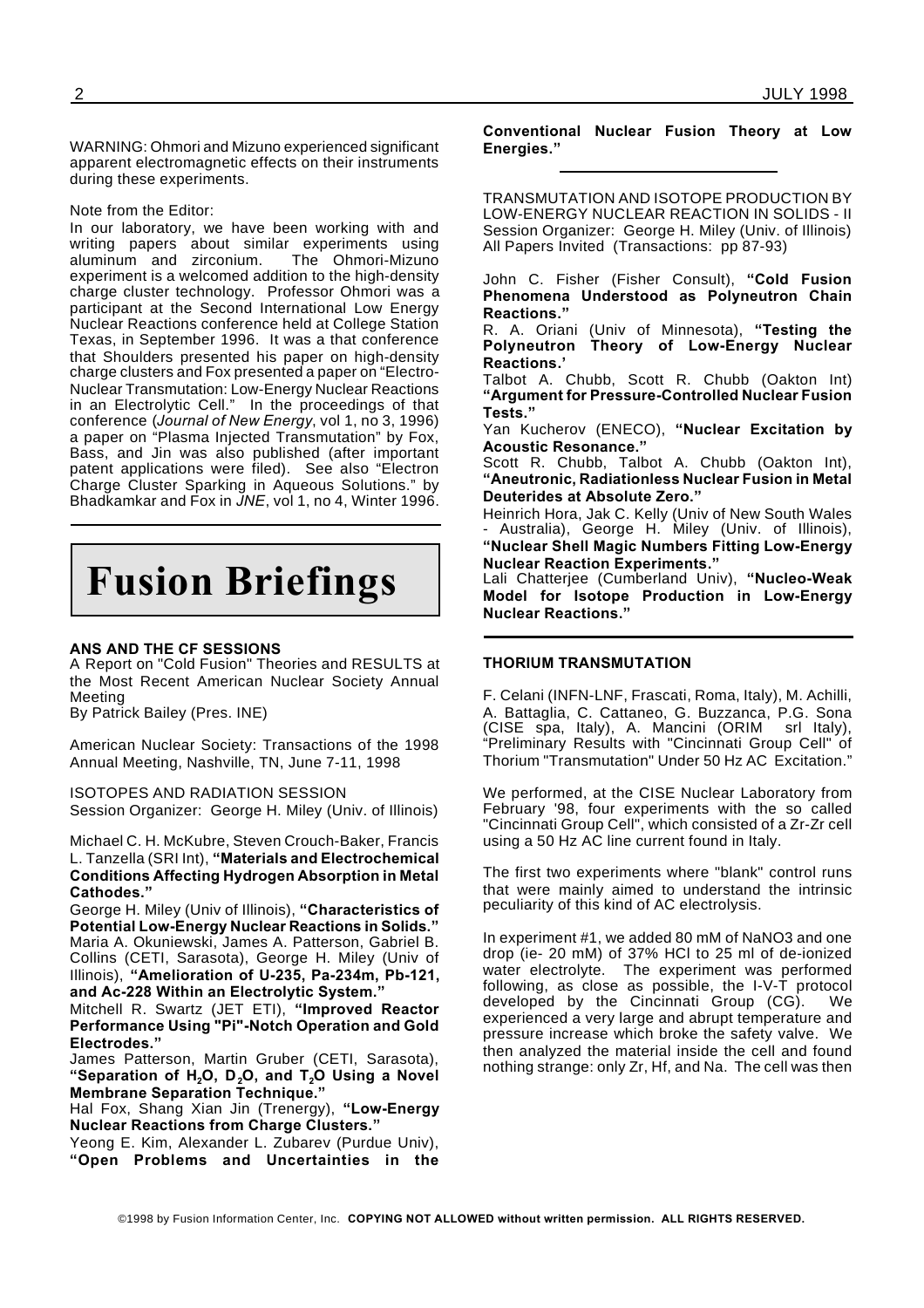mechanically cleaned by removing approximately 0.1 mm of the surface.

Experiment #2 was similar to #1 except that no NaNO3 was added and we modified the I-V-T protocol to avoid a large pressure buildup. Subsequent SEM analysis of the particulate from this run showed only Zr, O, and C1. ICP-MS showed: Zr and Hf.

Experiment #3 was made using 25 ml of electrolyte from a solution composed of 100 ml of de-ionized water plus one gram of Th  $\mathsf{(NO_3)_4}^\ast\mathsf{XH_2O}$  plus 20 mM (one drop) of 37% HCl. Radiometric intensities of Th in the initial solution were 1.0 of  $^{232}$ Th and 12.6 of  $^{230}$ Th indicating that it was not only "natural" <sup>232</sup>Th. The experiment was run for 55 minutes with Imax = 2.6A; Vmax = 22OV, Pmax = 30psi. Subsequent qualitative ICP-MS revealed B, Cs, Hg, Cu, Na, A1, V, Cr, Ni, Zn, Pb, and Mn. A chemical balance indicated 18% of the original Th was missing, and a radiometric balance (alpha + Beta) showed a 12% Th deficit.

Experiment #4 was made following, as close as possible, the CG protocol (except that we started at 10 V to avoid a repetition of the large pressure increase). The experiment ran for 55 min with Imax  $=$ 4.8 A; Vmax = l8OV; Pmax = l90 psi. Subsequent ICP-MS and ICP-optical analyses strongly suggests, based on our experience, that the results were very similar to experiment #3. Chemical balance showed 78 mg of Th remaining from the 102 mg initial quantity. Other elements detected were  $^{10}$ B and  $^{11}$ B (3.2 mg), Cu (l.0 -1.5 mg) but not in normal isotopic ratio,  $133\text{Cs}$  (0.2) mg), and Hg (0.16 mg). The following elements were qualitatively detected: Na, A1, V, Cr; Ni, Zn, Pb, and Mn. **When we used only ICP-MS, several other masses appeared compared to when we used combined ICP-MS and ICP-optical analysis.** A post-run radiometric balance (alpha + beta) showed a 14% Th deficit, but it did not have unusual unbalanced isotopic ratio.

Further studies are underway to more fully understand our preliminary results.

#### **COLD FUSION CONFUSION REIGNS IN WASHINGTON**

By Stephen Kaplan (kap808@europa.com)

[Published in: *The Oregonian*, June 10, 1998]

President Clinton has expressed great concern about global warming and the long-term impact of the burning of fossil fuels on the environment. He claims that new energy technologies will help us move beyond our dependence on highly polluting ways of producing energy.

However, President Clinton is not receiving accurate advice from the Department of Energy (DOE) about one possible new source of clean energy: low-temperature nuclear reaction proceses (popularly known as "cold fusion").

In a recent letter to Congresswoman Elizabeth Furse, the Department claims that the reports of "anomalous excess energy and "anomalous nuclear effects" in cold fusion experiments have not been verified and that there is "no scientific evidence... that would suggest transmutation of radioactive materials can be achieved through low-temperature nuclear processes."....

There is a growing body of experimental evidence that indicates anomalous excess heat and transformation of elements are regular occurrences in cold fusion experiments. In thousands of experiments, credible researchers have immersed rods of palladium, nickel, and titanium in water, charged them with electricity and observed not only the byproducts of nuclear reactions, but also have seen more energy coming out of the reactions than it takes to create them..

This was confirmed by scientists gathered at the Seventh International Conference on Cold Fusion (ICCF-7) that was held in Vancouver, BC April 19-24, 1998. At that conference, Dr. Les Case, a New Hampshire engineer, shared his path-breaking research on a cold fusion cell that appears to dependably produce excess energy. Subsequent tests of that process by scientists at Cold Fusion Technology, Inc. verify his claims.

.... Moreover, there is also evidence that indicates that low-energy nuclear processes can transmute radioactive elements into non-radioactive substances. Two companies - CETI and the Cincinnati Group - have sold demonstration transmutation devices to other scientists. ... Moreover, the transmutation of radioactive elements by both of these devices has been independently confirmed by other laboratories.

Although the evidence for the reality of low-energy nuclear processes is being denied by the DOE, it has not escaped the attention of scientists advising foreign governments. Prominent scientists from Japan, China, Russia, Italy, France, Germany and other countries are involved in cold fusion research. ....

Unless President Clinton reaches out to get scientific counsel from a wide variety of advisors, he will not be able to develop a rational energy policy for the future. If the DOE has failed to provide balanced judgement regarding cold fusion research, in what other ways vital to national security and well-being might it [DOE] be misleading the President?

Science is the belief in the ignorance of experts. -- Richard Feynman [ or the ego-norance]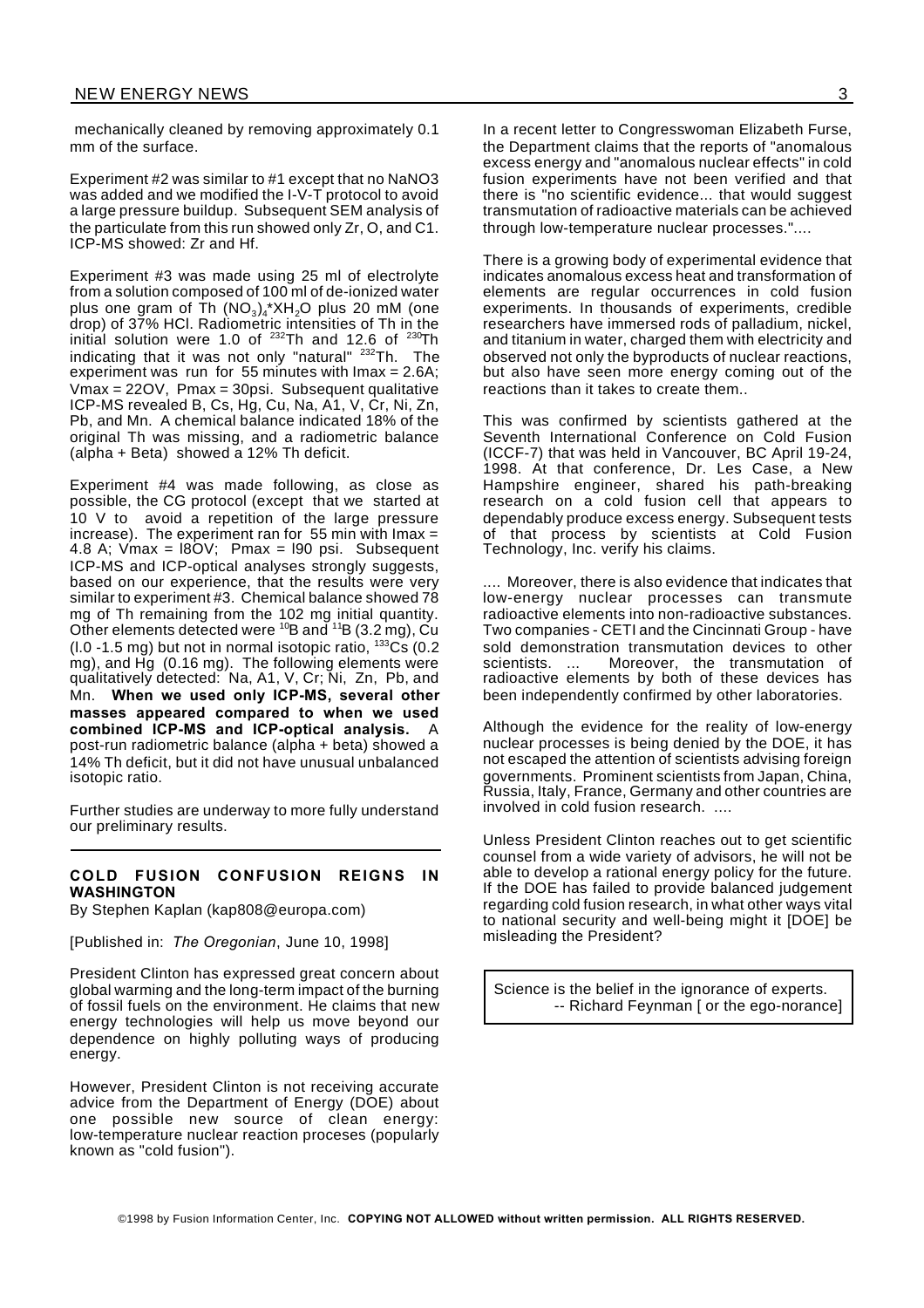### **ABSTRACTS FROM ICCF-7**

April 1998 – Vancouver, BC, Canada

Program Manual and Abstracts

Part Three (cont'd from May 1998 *NEN*)

Proceedings will be available in July from: ENECO, 391-B, Chipeta Way, Salt Lake City, UT 84108.

K. Ochiai, K. Maruta, H. Miyamaru, T. Iida, A. Takahashi (Dept. Nucl. Engr., Osaka Univ., Japan), "**Measurement of High-Energetic Particles from Titanium Sheet Implanted with Deuteron Beam**," p 108, 2 refs.

Deuteron beam implantation experiments with metal sheet have been performed to find out energetic charged particles which mean the evidence of new fusion reactions with large Q-value for the explanation of the Fleischmann-Pons effect or the large excess heat production in the  $D_2O$  electrolysis experiments. Especially, we have tried to measure the signals in high energy region which KASAGI et al. have reported.

Titanium thin foil (50  $\mu$ m) and sheet (1 mm) were used as samples. Deuteron beam intensity was about 150 keV, 5-50 A. Also, a Peltier-effect device was set on the backside of the sample in order to lower its temperature and to suppress the diffusion of deuterium implanted in the sample. The energetic charged particles emitted from the sample were measured by a Si-SSD with the depletion layer of 2 mm thickness. The types of the particles were successfully identified from the measurement of the energy loss in a screen foil set in front of the detector. We checked the signal wave forms for high energy events.

In the experiments with the thick sample, unusual counts were measured in the energy region higher than the nominal 3 MeV proton peak due to the well-known D-D reaction. They seemed to be the same data as those of the KASAGI's experiments. Moreover, the unusual Count rate increased with increment of D-D protons. More detailed and long term measurements with some modified samples are now under way to identify the original reaction for the explanation of the high energy counts.

T. Ohmori (Catalysis Res. Cntr., Hokkaido Univ.), T. Mizuno (Fac. Engr., Hokkaido Univ.), "**Observation of the Product Elements of Nuclear Transmutation Reaction on/in Several Metal Electrodes by the Cathodic Electrolysis in Light Water Solutions**," p 109.

We have confirmed using several analytical methods that many kinds of new elements are produced on/in Pd, Pt, Au and W electrodes after the electrolysis in light water solutions. For example, for Au cathode, the products were Fe, Zn, Cr, Cu, Ca, Ti and Si and Mg as the products were detected only by the electrolysis at an extremely high current density. The mass spectrometry analysis was carried out for many kinds of elements over mass numbers of 1 to 208. The isotopic compositions of above elements were significantly different from these natural isotopic distributions. For example, the isotopic composition of natural iron is 5.8% Fe54, 91.72% Fe56, 2.2% Fe57 and

0.28% Fe58. On the other hand, in the case of iron produced on/in an Au electrode content was 5% Fe54, 62% Fe56 and 33% Fe57. It is known that the natural isotopic distribution varies only by less than 0.003% for iron. Essentially the same phenomenon was confirmed more than ten times under the. ... We concluded from above results that some transmutation reactions take place during the electrolysis and above elements with anomalous isotopic distribution is the products of the nuclear transmutation reaction. This suggests that some new interaction works among protons, electrons and electrode material atoms, which becomes the origin of the new phenomenologies observed in this study.

M. Okamoto, Y. Oya (Dept. Quantum Sci. & Energy Engr., Graduate School of Engr., Tohoku Univ., Japan), H. Ogawa, M. Aida (Res. Lab. Nucl. Reactors, Tokyo Inst. Technol.., Tokyo, Japan), "**Material Conditions to Replicate the Generation of Excess Energy and the Emission of Excess Neutrons**," p 110.

The reproducibility of the anomalous phenomena occurred in Pd-LiOD electrolysis has been very poor, resulting many severe criticisms. The key parameters for occurrence of the anomalous phenomena, especially the excess heat generation and the emission of the excess neutrons have been investigated thorough a series of electrolysis in Pd-LiOD(H) systems. The key parameters have been selected as follows.

- 1. Purity of Pd cathode
- 2. Shape and size of Pd cathode
- 3. Processes of pretreatment of Pd cathode
- 4. Electrolysis mode
- 5. Electrolyte
- 6. Purity of the medium
- 7. Initial Open-Circuit-Voltage

The light water and the heavy water were purified by distillation with potassium per manganese as a strong oxidation reagent. The initial open-circuit-voltage was examined in the course of experiments and was found to be low for the replication of the anomalous phenomena. The lower and constant initial open-circuit-voltage can be realized by the present pretreatment of Pd electrode and the purification of the medium. Under these experimental conditions, the anomalous phenomena with appreciable correlation between the excess heat generation and the excess neutron emission could be replicated successfully. The details will be presented and discussed in the presentation.

R.A. Oriani (Dept. Chem. Engr. & Matls. Sci., Univ. Minnesota, Minneapolis), "**Anomalous Heavy Atomic Masses Produced by Electrolysis**," p 111.

A recent theory by J.C. Fisher of low-energy nuclear reactions proposes that neutrons bound into clusters (polyneutrons) are the causative agent in the generation of excess thermal power and in the appearance of nuclides that were not present initially in the specimen. A prediction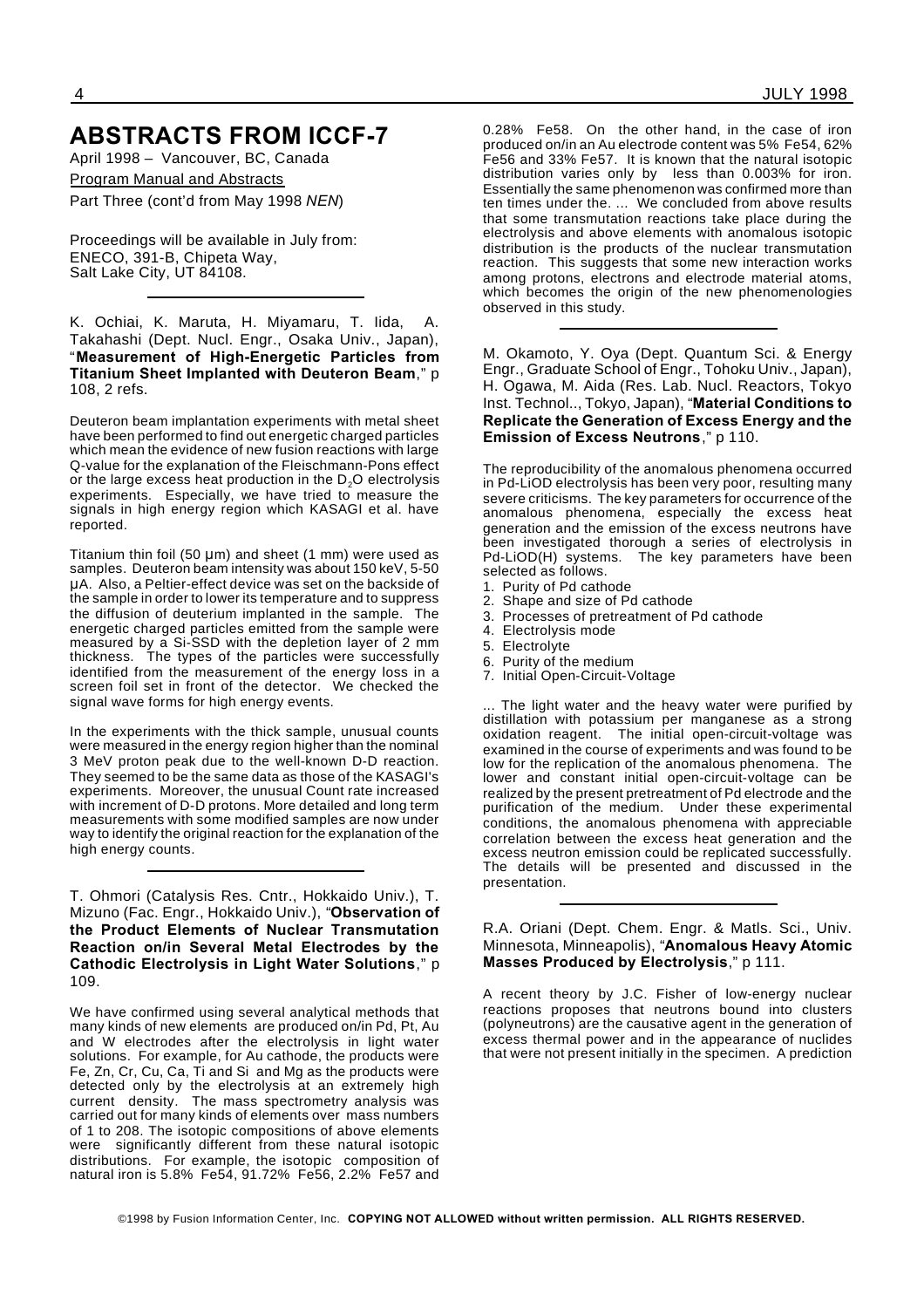#### NEW ENERGY NEWS 5

of this theory is that stable neutron-rich atoms should be generated. The present work seeks to test this prediction specifically for neutron-rich carbon and nitrogen. The technique applied limits the detection by high-resolution mass spectrometry of oxides, formed from species on an electrolysis cathode, which are stable at 1020-1050° C and which are volatile at room temperature. Very heavy masses were found from four used cathodes which were not seen from the corresponding blanks. ... Fisher's theory predicts carbon atomic weights between 187 and 208 AMU. We conclude that the polyneutron theory must be taken seriously and that experimental techniques must be devised to provide positive evidence for the generation of neutron-rich nuclides.

Ken-ichiro Ota, Taichi Kobayashi, Naobumi Motohira, Nobuyuki Kamiya (Chem. Energy Lab., Fac. Engr., Yokohama Natl. Univ.), "**Heat Measurement During the Heavy Water Electrolysis Using Pd Cathode**," p 112, 1 ref.

... The material characteristics of Pd cathode might be a key factor to get the excess heat. In our group the heat balance during the heavy electrolysis using different types of Pd cathodes. First we developed two types of the flow calorimeter system combined with the thermochemically closed cell and the constant power electrolysis. One is the high heat recovery system using ceramic insulator where the heat recovery is up to 99%. ...

Using these systems the heat balances during the electrolysis have been measured in 1 M LiOD heavy water solution for mechanically treated Pd, impurity(Ag and B) controlled Pd and surface modified Pd. Although we observed the excess heat several times, most of the excess is so small and at the boarder of the error limit of the system (1 - 6% of input power). The large excess heat production that is more than 50 % of. input power like the result of Fleischmann and Pons has not been obtained either in steady state nor in burst form.

Y. Oya, M. Okamoto (Dept. Quantum Sci. & Energy Engr., Graduate School of Engr., Tohoku Univ., Japan), H. Ogawa, T. Saburi, M. Aida (Res. Lab. for Nucl. Reactors, Tokyo Inst. Technol., Tokyo, Japan), O. Odawara (Interdisciplinary Graduate School of Sci. & Engr., Tokyo Institute of Technol., Yokohama, Japan), "**A Role of Alkaline Ions for Dynamic Movement of Hydrogen Isotopes in PD**," p 113.

The existence of the lithium is one of the important key factor to initiate the deuterium based nuclear reactions in solid states, especially in palladium metal. The role of lithium has to be elucidated to reproduce and to intensify the anomalous phenomena. To reveal the necessity of lithium in the electrolysis with Pd cathode, the electrolysis using LiOD(H), NaOD(H) and KOD(H) has been performed with the pulse mode electrolysis technique. The pulse mode electrolysis technique has been used to initiate the dynamic movement of the hydrogen isotopes as reported in the last conference. ...

Clear differences in desorption rates and depth profiles between LiOD(H) electrolysis and NaOD(H) or KOD(H) electrolysis have been identified. In the presentation, the details of the experiments will be presented and the role of the lithium ion will be discussed.

Thomas O. Passell (Electric Power Res. Inst., Palo Alto, CA), "**Search for Nuclear Reaction Products in Heat Producing Palladium**," p 114.

EPRI has sponsored several research projects to check the claims of cold fusion made in the 1989 announcement of Pons and Fleischmann. The evidence obtained indicates that the claimed amounts of excess heat in highly deuterated palladium are indeed present under conditions difficult to achieve but successful in some 30 to 50% of the serious attempts. **While the excess heat appears confirmed, the source of the heat is unclear.** By inference it must be from some reaction with at least ten times chemical reaction heat outputs per atom present, well above 200 electron volts per atom. The only known reactions in this category are ones involving the nucleus. ...

#### **COLD FUSION BIBLIOGRAPHY**

Just updated and revised, the most complete bibliography of New Energy research papers and articles [predominantly cold fusion] is available again from the Fusion Information Center on 2 disks [PC]. Containing over 2500 references, it traces the progress of cold fusion research since its beginning in 1989 through the abstracts and articles published in Fusion Facts, the world's first cold fusion newsletter/magazine, and abstracted from other scientific publications. Specify WordPerfect v6.1 version, or ASCII version. \$15.00 ppd.

G.S. Qiao, X.L. Han, L.C. Kong, S.X. Zheng, H.F. Huang Y.J. Yan, Q.L. Wu, S.L. Lei, X.Z. Li (Dept. Phys., Tsinghua Univ., Beijing, China), "**Nuclear Products in a Gas-Loading D/PD and H/PD System**," p 115.

Helium-4 was observed in a gas-loading D/Pd system using high resolution mass spectroscopy, and nuclear transmutation evidence was found in a gas-loading H/Pd system using electron probe microanalysis after the excess heat measurement.

High resolution mass spectroscopy is able to reach the resolution of (M /  $\Delta M$ )  $\approx$  770, which is high enough to distinguish the Helium-4 peak from the  $D_2$  peak in the mass spectrum ((M /  $\Delta M$ )  $\approx$  156 is necessary to distinguish He-4 from  $\mathsf{D}_2$ ). The ratio of He-4 to Ne-20 is measured to avoid any contamination from the air. The ratio of He/Ne in the D/Pd gas-loading system is  $0.55 \pm 0.02$  after one year gas-loading process. The ratio of He/Ne in the air is  $0.32 \pm$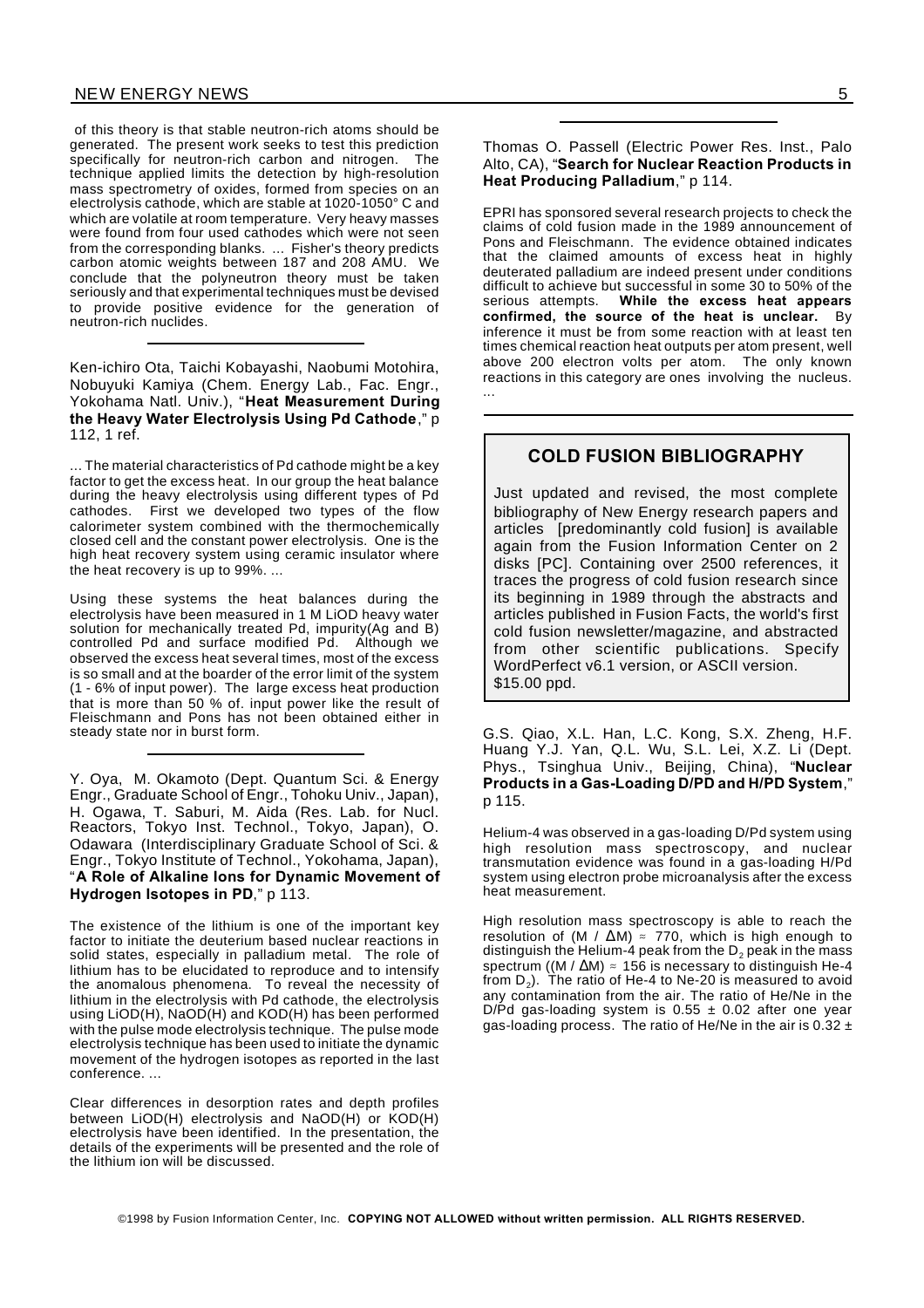0.02. The ratio of He/Ne in the original deuterium gas is  $0.32 \pm 0.02$  also although the helium-4 components there is very low in the absolute value. This is an evidence showing that there is a helium-4 source inside the deuterium gas-loading D/Pd system after one year loading and de-loading processes. ...

In order to avoid the possible contamination from the environment, a careful search along the total length of palladium wire (250 cm) was conducted to identify any new elements which do not exist in the environment. A lot of elements were identified such as Cu, Ni, Fe, Ca, Sn, K, CI, Pb, S, P, Si, A1, and Tb etc. The most interesting element is the rare-earth element Tb (Terbium), which does not exist in the environment at all. Th was found by  $FDX$  spectrum first; then, searched along the Pd wire surface by WDX image method.

As a conclusion, we might have reproduced the nuclear transmutation experiment in our gas loading system. This provides a better technique to identify any possible nuclear products in addition to Helium-4.

Zhang Qingfu, Chen Licai, Sun Yue, Liu Fusheng (Inst. Atomic & Molecular Sci. High Temperature & High Pressure, Sichuan Union Univ. P.R. China), "**The Crystal Structure Transition of Ti-cathode Owing to the Electrolysis in Water**," p 116.

Prof. Gou Qingquan has shown that the cold fusion may occur easily when the crystal of Ti-cathode absorbs sufficient amount of D atoms and then changes its structure from hexagonal to face-centered cube of  $\mathsf{TiD}_2$  owing to the electrolysis in D<sub>2</sub>O.

 $\ldots\,$  This means that in order to get the ionic crystal TiD $_2$  from Ti-cathode in  $D_2O$ , the electrolysis experiment must also endure long time at about 20 days. According to this rule, we use Ti-cathode and Pt-anode to electrolyze  $D_2O$ . After 20 days, the ionic crystal of TiD $_{\rm z}$  in Ti-cathode and "excess heat" are measured. The prediction of prof. Gou is verified.

Gou Qingquan (Inst. Atomic & Molecular Sci. at High Temperature & High Pressure, Sichuan Union Univ., P.R. China), "**Cold Fusion Mechanism and Cold Fusion Materials**," p 117.

A theory based on crystal physics has been developed to explain the cold fusion phenomena. It is proposed that when deuterium are absorbed into the lattice of palladium metal, attractive action of the six surrounding palladium atoms upon the absorbed deuterium causes its electron cloud to be expanded into a huge sphere, giving rise to a weaker interaction between the deuterium nucleus and its electrons and consequently a higher degree of freedom for its motion inside the lattice. Screening of the deuterium nuclei by the "huge" electron sphere reduces the Coulomb repulsion between two neighboring deuterium nuclei dramatically and causes them to approach each other, collide and fuse. The same theory is also shown to be applicable to titanium cathode.

V.A. Romodanov, V.I. Savin, Ya.B. Skuratnik, V.S. Barashenkov, B.F. Kostenko, M.Z. Yuriev (State SRI SPA "LUTCH", Moscow Reg.), "**High-Temperature Nuclear Reactions in Condensed Media**," p 118, 3 refs.

Early by us is shown, that one of the most significant, on quantity, products of nuclear reactions in condensed media (NRCM), arising at low energy interaction of charge particles for hydrogen isotopes in irradiation conditions by accelerated ions at high temperatures target, is tritium. Tritium plays the role of indicator, describing availability of NRCM. ...

The present work is devoted to discussion of theoretical models, enabling to explain above the mentioned features, give the direction of further researches and to predict the probable results of perspective searches.

We have developed the projects of power-generating devices, productions of new materials, salvaging of radioactive wastes.

V.A. Romodanov, V.I. Savin,.Ya.B. Skuratnik, V.N. Majorov (State SRI SPA "LUTCH", Podolsk, Moscow Reg.), "**Tritium Generation in Metal by Thermal Activation**," p 119, 3 refs.

We have shown, that at high temperatures of target, in bombardment conditions by accelerated ions of hydrogen isotopes from plasma of powerful glow discharge, the nuclear reactions in condensed media (NRCM) with tritium generation can arise. ...

The present work is devoted to study of influence for experimental method on ratio of the tritium generation rate stipulated by nuclear reactions and unnuclear reasons at thermal activation. ...

V.A. Romodanov, V.I. Savin,,Ya.B. Skuratnik, M.Z. Yuriev, (State SRI SPA "LUTCH", Moscow Reg. Russia), "**Nuclear Reactions in Condensed Media and X-Ray**,' p 120, 3 refs.

By us is shown, that at excitation of nuclear reactions in condensed media low energy of interaction for charge particles (NRCM), one of main products is tritium. The measured ratio of various products for reactions of excitation by ions bombardment from plasma of powerful glow discharge has made for neutrons/tritium, about 10-9 -10 $^7$ ; for charge particles/tritium, about 10 $^7$ -10 $^6$ ; for gamma ray/tritium, about 10<sup>-6</sup> -10<sup>-4</sup>. ....

The present work is devoted to study of generation x-ray at occurrence of NRCM. The first results on darkening of x-ray films are received and it is current the preparation to registration of the radiation by various gauges. The results on conformity for generation of electromagnetic radiation and tritium are discussed.

©1998 by Fusion Information Center, Inc. **COPYING NOT ALLOWED without written permission. ALL RIGHTS RESERVED.**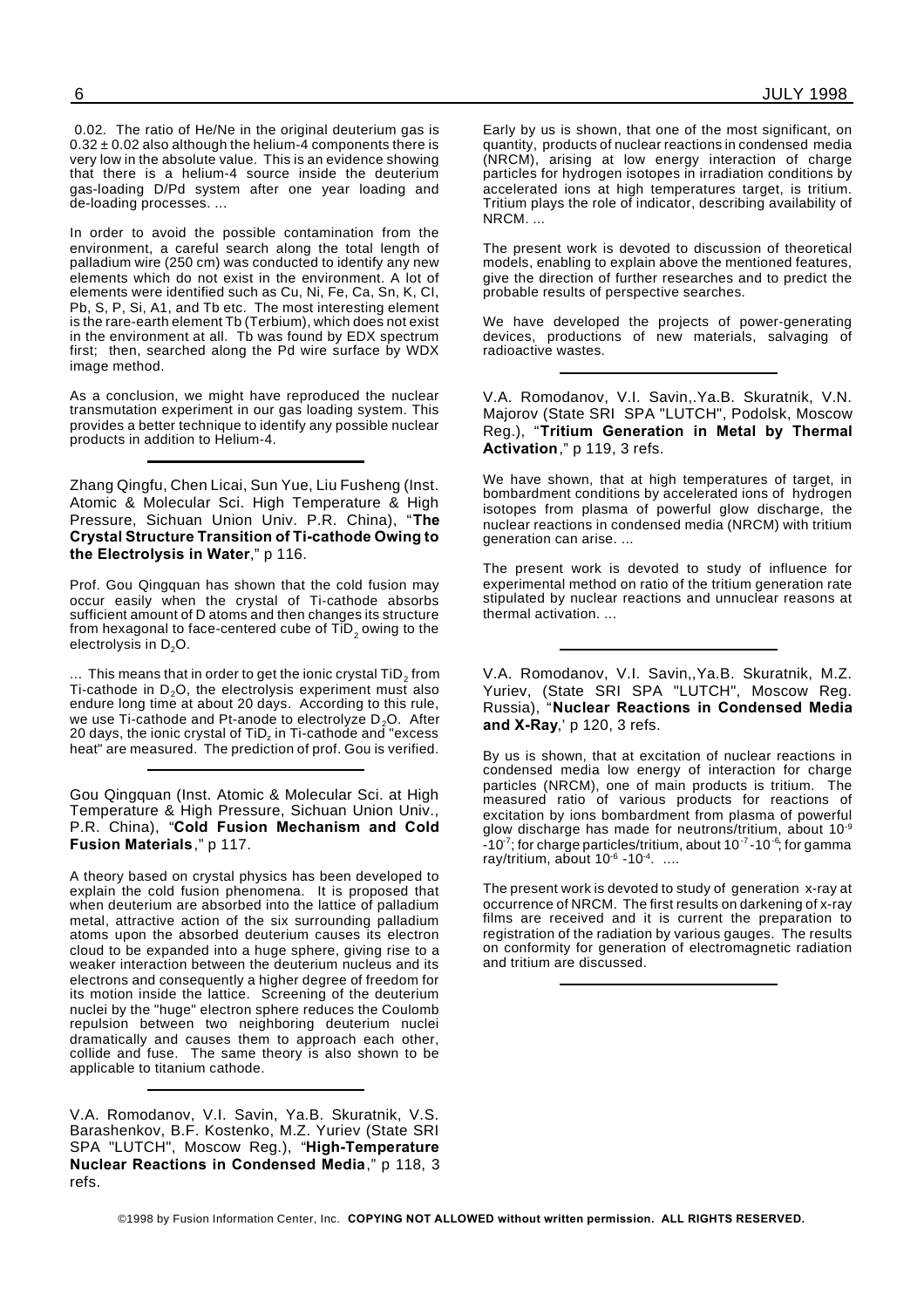Dana Rotegard (Advanced Energy Technology Corp., St. Paul, MN), "**The Case for "New Energy" Technology: Low Energy Nuclear and Over Unity Devices Compared to Conventional Energy Technology**," p 121.

"New energy" science has advanced and diversified since 3/23/89. Large constituencies exist for rival alternate energy technologies including "hot" fusion, wind, photovoltaic, biomass, geothermal, ethanol and others. Conventional energy technologies such as coal, petroleum, natural gas, and conventional fission dominate the current market. These technologies are compared in a variety of parameters including their (present and potential) external costs: risks: scalability; passive/active nature; entrepreneurial appeal; constituencies; time line evaluation of these rival technological visions demonstrate the economic and environmental importance of the new energy technologies and provide some insight as to why constituencies with rival visions have attacked cold fusion and over-unity devices as a political threat.

A.S. Roussetski (P.N. Lebedev Physical Inst., Russian Acad. Sci., Moscow, Russia), "**Observation of (DD)-Fusion Reaction Products in Electrolytically Deuterized PDO/PD-Structures**," p 122.

Emission of protons and neutrons was observed in PdO/Pd deuterized structures. The samples was prepared by vacuum annealing of Pd foils with thickness of 30 and 40 microns. Then the samples were annealed in oxygen. The thickness of the PdO layer was 200 Å.

The samples were used as cathodes in electrolysis of 1M NaOD solution in DO. Then, they were placed near the detectors to observe nuclear emissions (neutrons and charged particles), as a result of fusion reactions:  $d + d \rightarrow n$ + He<sup>3</sup> (1) or d + d  $\rightarrow$  p + T (2). ...

It was observed that the neutron and the proton emissions may be uniform during the long time with an intensity 1 1/s into 4 Pi Sr. "The burst" regime was also possible with emission of 10<sup>3</sup> particles during the time less than 100 s. The ratio of proton and neutron fluxes was estimated as Np /  $\mathsf{Nn} \cong 1$ 

The results of experiments with various detectors are in good agreement with each other. This allows us to make a conclusion that (dd)-fusion reactions are really take place in deuterized PdO/Pd structures.

S.V. Vakarin, A.L. Samgin (Inst. High-Temp. Electrochemistry., Acad. Sci., Ekaterinburg, Russia), "**An Explanation for Positive and Negative Results Concerning Anomalous Effects in Superionic Crystals**," p 123.

Considerable recent attention has been focussed on the experiments with oxide bronzes and other superionic materials. We elaborated a criterion which permits us to predict neutron generation from oxide bronzes. At first it was associated with the existence of the perfect structure channels, in which a fast ionic transport occurs. ...

Then a necessary condition for a positive result is in sufficient number of perfect channels. ... We emphasize that the channel structure of bronzes acts as "working" deuteron accumulator. Man-made capillary systems may play a similar role. Our model is adaptable also to anomalous effects in ceramics.... Deuterium may also interact with other metals positioned in the neighborhood of breaking of bonds inside the channel.

A. Samgin (Inst. High-Temp. Electrochemistry, Ural Branch of Russian Acad. Sci., Ekaterinburg, Russia), "**Quantum-Biological Approach to the Study of Anomalous Effects in Deuterium-Solid System**," p 124, 3 refs.

As has already been noted by Fleischmann in the context of the cold fusion problem, a progress in the ideas of condensed matter physics may lead us to a totally different understanding of biological processes, and that's going to be more significant than cold fusion. ...

In the present paper some puzzling parallels between anomalous phenomena in the solid-hydrogen isotopes systems and quantum biological processes associated with the energy transfer are considered. ... The availability of nonequilibrium conditions is of fundamental importance in cold fusion. However, the requirement on nonequilibrium conditions also is an common feature of biology, and only given the processes of feedback, a number of important physicochemical processes in the cell can be realized , that must be crucial in cold fusion.

C. Sanchez, F. Cuevas and J.F. Fernandez (Dpto. Fisica de Materiales, Univ. Autonoma de Madrid, Spain.), "**On Neutron Emissions from the Titanium-Deuterium System**," p 125, 2 refs.

The possible occurrence of nuclear reactions in solids (NRS) has been tested in two well-characterized experimental conditions by using the Titanium-Deuterium system. In one of them, samples of titanium deuteride (TiDx  $x \approx 2.0$ ) have been thermally cycled, paying special attention to this process as a possible triggering mechanism of NRS. Thermal cycles have been run from -60° C to 60° C in order to force the sample to suffer the  $\delta$  -  $\epsilon$  phase transition. In a second set of experiments a well-characterized iodide-titanium film has been used after being highly loaded with deuterium. This film proves to have a higher purity than common samples used in NRS experiments. ....

Neutrons are monitored while doing all these experiments and no clear evidence of the nuclear fusion. reaction  $D + D$  $\rightarrow$  <sup>3</sup>He + n is detected. It is confirmed that NRS, whatever they are, are producing a very low level of neutron emissions.

Lev Sapogin (Dept. Phys.,Technical Univ. (MADI), Moscow, Russia), "**The Theory of Excess Energy in Abnormal Glow Discharges (Correa's Reactor)**," p 126, 3 refs.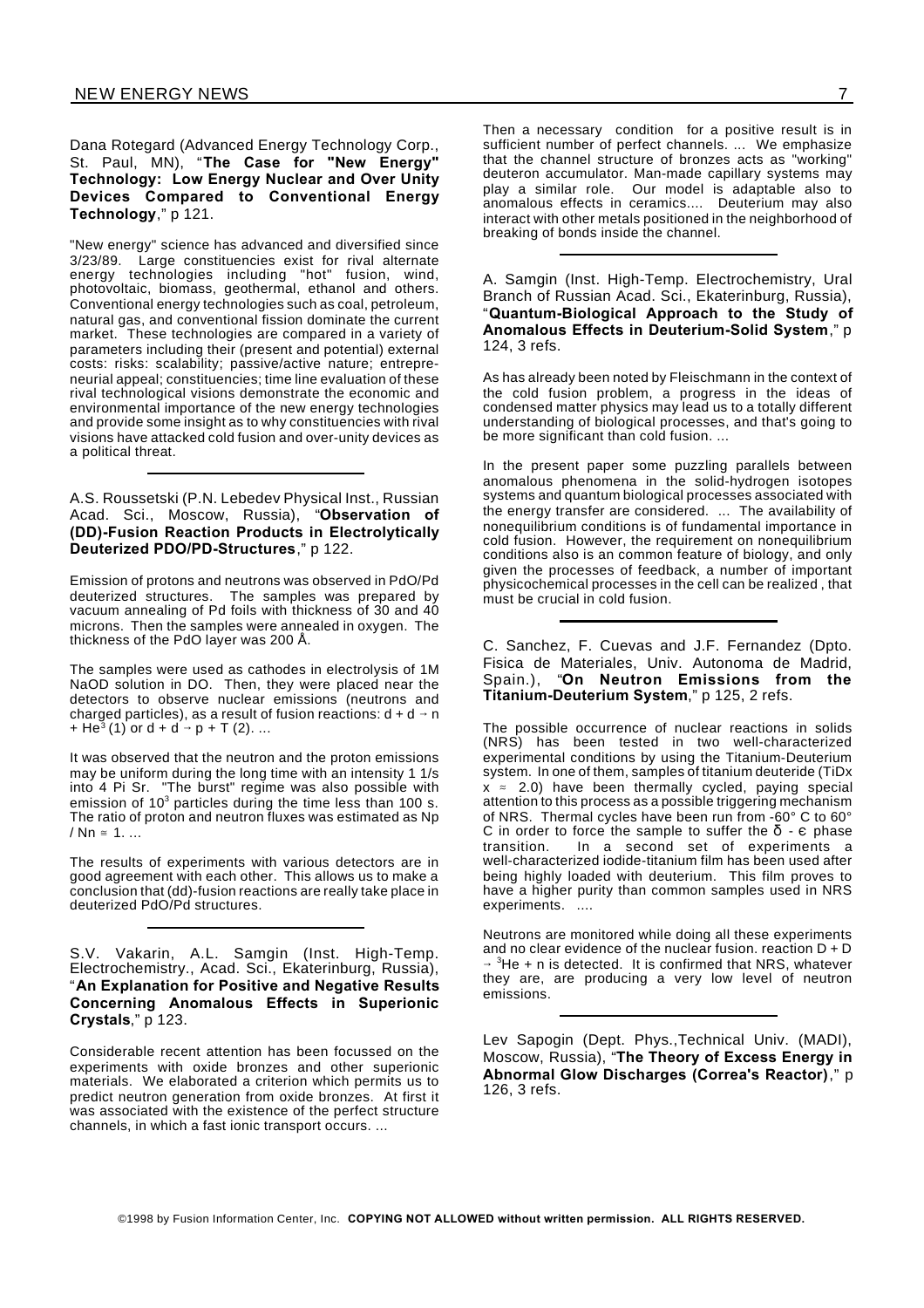Before in investigations Paulo and Alexandra Correa had obtained generated electrical current which did not connect with nuclear reactions. Maybe these processes can explain with help of energy generation in Unitary Quantum Theory. In report is offered theory of processes taking place in Correa's reactor. These processes confirm Unitary Quantum Theory. In future solve all power problem must be tied with these processes.

I.B. Savvatimova, V.Ul. Korolev (SIA LUTCH, Podolsk, Moscow region, Russia), "**The Heat Effect Comparative Analysis in Ion Irradiated Various Cathode Materials Glow Discharge**," p 127.

The heat effect comparative analysis of low energy deuterium and protium ion irradiated various cathodic materials by glow discharge is offered. The installation allows to conduct the heat measurements under the next conditions from 10 to 800 degrees cathode temperature, from 50 to 1100 voltages, from 5 to 400 mA current.

The distributions of thermal flows and heat balance in four kinds of the cathode units, methodical errors of measurements and ways of positive effect accuracy registration increase are analyzed.

Results of comparison of heat efficiency for Pd and its alloys (PdPtW, PdRu, PdNi), as well as for a number of pure



Fig 1. Fig 2

metals (V, Nb, *Zr,* Ag ) are given [Figs. 1, 2].

Materials arranged on registered heat efficiency according to experimental data. The summed up heat efficiency measurements in Pd alloys may be represented in the following way: PdPtW, PdRu; PdNi; PdCu.

I.B. Savatimova (SIA LUTCH, Podolsk, Moscow region, Russia), "**Transmutation Effects on Glow Discharge Cathode. Nuclear Phenomena or Ion Irradiation Results?**" p 128, 1 ref.

Cathode materials elemental and isotopic structure before and after experiments in low energy ions Glow Discharge were compared. The cathode materials were analyzed after experiment and after post-experimental annealing.

The isotope shift tendency of the Pd, Pd alloys (PdPtW, PdRu; PdNi; PdCu) and in other cathode materials (V, Ag) was observed for matrix and impurity elements.

It was shown that the change of impurity elemental and isotopic composition after irradiation of the cathode by glow discharge plasma ions depends up on the structure of the cathode material and the working environment, ion flux density and the location of the analyzed layer relative to the surface. SNMS, EDS and SMS were used.

The dependence of the isotope ratio of impurity and matrix elements and its concentration upon the type of irradiating ions (protium and deuterium) has been noted But the groups of a certain impurities were repeatedly observed after irradiation under similar conditions: light -masses 6, 7, 10, 11, 19, 20, 22; middle masses 0, 5 matrix; near matrix (Ag, Yn, Cd, and others ) and heavy masses 120-140 (Sn, Te, Ba) by SNMS method. ...

Such elements increasing as Cd, Sn was observed for any Pd based materials usually after Glow Discharge experiments with their different concentration. We found 138, 132 and 167-175 isotope series (Er, Tm, Yb...). These masses with equal amplitude peaks were noticed in two

analyzing layers - the. first layer near the surface and the second layer, that was got after 1 micron sputtering. It means that it is not ion bombardment or diffusion process consequence.

We discovered only Cd isotopes group formed (a few backgrounds) in Ag cathode. These masses were repeated in the second scanning layer too.

The quantity of additional impurity elements after ion irradiation decreased in the following order: Pd, alloys PdPTW, PdNi. Additional impurity elements minimum quantity in pure metals was observed for Ag cathode.

The maximum increase of impurities correlated with the maximum excess heat during ion irradiation of palladium cathodes in the glow discharge.

D.S. Silver, J. Dash (Phys. Dept., Portland State Univ., OR), 129."**Surface Studies of Palladium After Interaction with Hydrogen Isotopes**," p 129.

Several pairs of cold rolled palladium cathodes (40 pm thick) were electrolyzed in series for various times up to six minutes. One of each pair was in light water electrolyte and the other in heavy water electrolyte. After electrolysis these cathode-, were characterized by atomic force microscopy (AFM) and secondary ion mass spectrometry (SIMS).

The AFM studies of the heavy water electrolyzed cathodes revealed asperities, craters, and nodules, suggesting that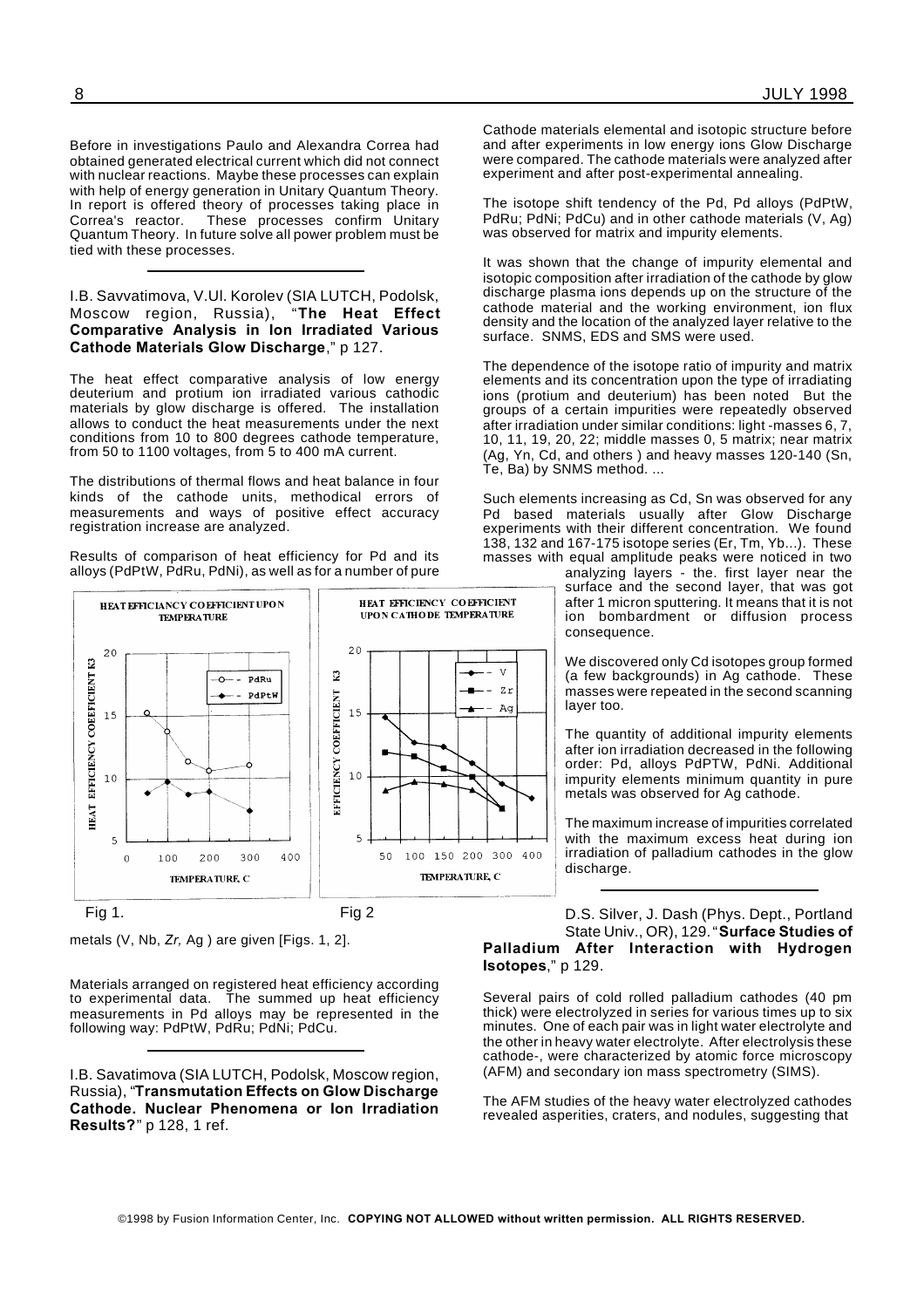localized melting and recrystallization had occurred, as we reported previously on specimens electrolyzed for longer times. AFM studies 1.5 years later revealed loose, nanometer-sized particles, indicating that these cathodes continued to change during storage, long after electrolysis was performed, which we also reported previously on other cathodes. The morphology of palladium cathodes electrolyzed in light water electrolyte remained nearly identical to that of the unelectrolyzed control, even after 1.5 years.

SIMS profiles of six palladium isotopes for a cathode electrolyzed for six minutes in heavy water showed inversions of isotopic abundance compared with the control. These results are similar to those which we reported previously on another palladium cathode electrolyzed for a longer time.

Roman E. Sioda (Inst. Industrial Organic Chem., Warszawa-Zeran, Poland), "**Hot-Spot Mechanism of Hypothetic "Cold Fusion" Phenomena**," p 130, 5 refs.

After intensive research work for several years and on several Continents, the reality of "cold fusion" is still questioned. One of the possible explanations, if the phenomenon is real, is a hot-spot hypothesis. It follows from a letter to *Nature* in London by R. Seitz in '89, where the author suggested that palladium may contain very hot spots (centers) of active fusion reaction.

This hypothesis has been further developed by the present author, in cooperation with R. Kuehne. It follows that hot spots in metals may be physically possible, as can be shown by heat-transfer arguments.

#### G. Stoppini (Phys. Dept., Univ. Pisa, Italy), "**Nuclear Processes In Hydrogen Loaded Metals**," p 131.

G.H. Miley and G. A, Patterson and independently T. Mizuno, T. Ohmori and M. Enyo claim to observe nuclides produced in Ni (z -- 28) when used in electrolytic light water cell. They used thin layers of Ni (5 10-6 cm) and claim to observe the effect in a reproducible way.

The secondary nuclides are distributed in a wide range of Z and A and show nuclides with  $Z < 28$  and accumulations at  $Z = 48$  and 78 that recall Ni-Ni fusion.

If the nuclides at  $Z = 48$  and 78 are Ni-Ni fusion they can be produced only when the original Ni nuclei gain enough kinetic energy to overcome the repulsive Coulomb barrier. We discuss this data in terms of current physics. In particular we assume that the gain of kinetic energy derives from an impulsive increase of absolute nuclear binding energies (b.e.) due to high rate orbital capture of electrons, from Ni nuclei. ...

The model discussed implies emission of secondaries like neutrons, gamma rays, X rays etc.

**Volume to Judge the Value of Palladium for use in Cold Fusion Studies**," p 132.

The challenge is to find a simple method to identify palladium which will eventually make excess energy without need for the time consuming process of calorimetric examination. Past methods have relied solely on achieving a critical average composition. A large number of palladium samples treated in a variety of ways and containing physical properties can be used in conjunction with the average composition for this purpose.

Loading efficiency is combined with the open-circuit-voltage to give an indication of whether barriers are present to deuterium uptake. The deloading rate and excess volume are used to indicate the presence of paths for deuterium loss. Achievement of the highest D/Pd limit occurs when a barrier is absent and when the number of exit paths is small. These quantities are highly variable even within a batch of palladium having the same treatment.

#### E.K. Storms (Santa Fe, NM), "**Relationship Between Open-Circuit-Voltage and Heat Production in a Pons-Fleischmann Cell**," p 133.

A concentration gradient forms within palladium when it has fully loaded with hydrogen using the electrolytic method. Because the largest concentration is formed on the surface, the necessary critical concentration of deuterium for "cold fusion" is expected to first occur within this region. Because the surface composition depends on many factors, its value is not consistently related to the average, bulk concentration of deuterium. Therefor, the average composition is no the best predictor for excess energy production. A better indicator is the open-circuit-voltage (OCV).

The OCV is proportional to the deuterium activity in the surface region. This value must be above 1.06 V (referenced to clean Pt) before excess energy will be seen regardless of the average composition. The behavior of the OCV indicates that deposition of elements other than deuterium is necessary for the energy-active-state to be produced.

#### R. Stringham (E-Quest Sciences, Mountain View CA), "**Cavitation in D2O with Metal Targets Produces Predictable Excess Heat**," p 134.

Acoustically generated transient cavitation bubbles, TCBs, are created in  $D_2O$  and characteristically collapse violently on surfaces of target metal lattices in the M3C device. During the one micro second collapse process of a pseudo-adiabatic nature, the bubble contents are dissociated and ionized with a portion of the contents accelerated via the formation of a bubble jet which is directed through the target surface into a lattice. The bubble jet produces local super loading of deuterons within

E.K. Storms (Santa Fe, NM), "**Use of Loading Efficiency, D/PD Limit, Deloading Rate and Excess**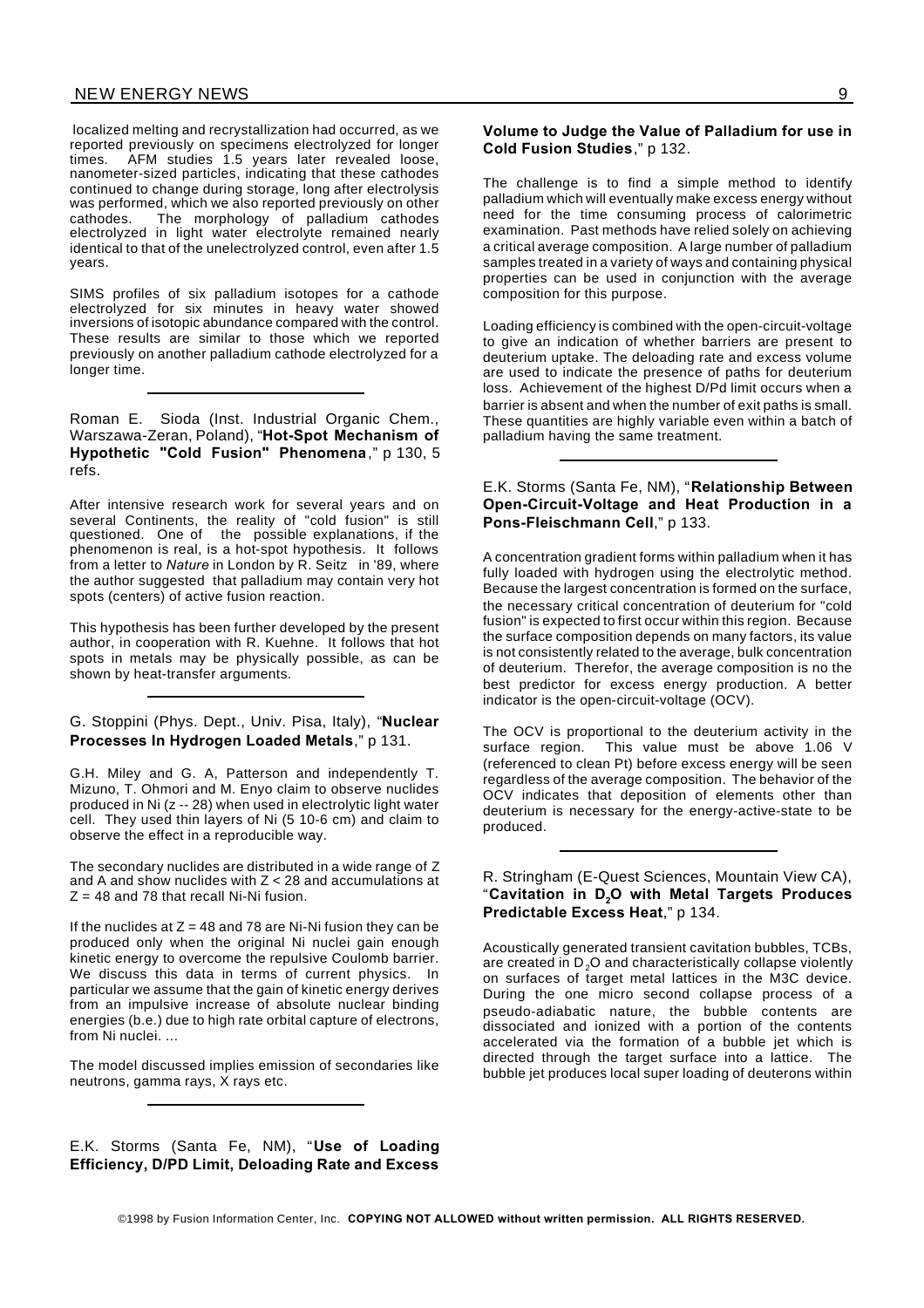the metal lattice a few micro seconds in duration before diffusion quickly dissipates these deuterons throughout the lattice. These TCBs are natural dense plasma micro accelerators in the range of 100 ev. ... Both the calibration and cavitation experiments are run at steady state temperatures for about 24 hours as the  $Q(x)$  cannot be determined until steady state conditions are reached (about 2 hours).

The experimental objective was to gather the results of 150 runs and deduce relationships that are not obvious with just a few experimental results. Parameters such as pressure, temperature and metal targets can. be changed for each run. ... The metal foil targets were titanium, silver, copper, nickel titanium alloy, stainless steel or empty reactor. ... The excess heat,  $Q(x)$ , was often greater than 3 times the heating from the piezo input. ...

The target metal Cu is of special note as it produces the highest ratio of Q(x) to (A+B) of 6 to 1.

Hiroshi Sugiura (IMRA Europe, France), Eiichi Yamaguchi (on leave from NTT Basic Res. Lab.), **Calorimetric Analyses of the Excess Heat generated from Pd:D and Pd:H by the** *'In-vacuo* **Method**," p 135.

More than 100% of excess heat was observed with 100% reproducibility from Pd:D set in a vacuum system.

All the operations to the Pd sample (30 x 30 x 1 mm<sup>3</sup>) were performed in *vacuo* throughout the experiment. First, we cleared gases out from the sample by heating up to 600° C for 2 hours in the vacuum chamber. Second, we introduced D $_{\rm 2}$  (or H $_{\rm 2}$ ) gas into the same chamber at room temperature. The loading ratio was found to be typically 70%. Third, we transferred the sample to the second vacuum chamber through a vacuum tube connection, and deposited Au (1500 A) on a surface of the Pd:D (Pd:H) plate. The sample was again transferred to the third vacuum chamber through another vacuum tube and was heated up to 70 - 80° C by applying the constant electric power through W needle. Several hours after keeping to apply the power, we observed the anomalous increase of the sample temperature. ... We will discuss the detailed method for estimating the excess heat in this 'in-vacuo' technique.

Mitchell R. Swartz (JET Energy Technol., Inc., Massachusetts), "Comparative **T-Notch [0ptimal Operating Point] Characteristics of Solid State Nuclear Systems**," p 136, 1 ref.

Several years of investigations of nickel light water systems using noise-analyzing thermal power spectroscopy has revealed a reproducible excess enthalpy achievable through driving these systems only at their optimal operating point or region  $[n$ -notch]. These optimal operating points (relative peak output along the input power drive axis) appear to be characteristic behavior of each active nickel electrode.

This analysis is now extended with data from others' reports of excess heat and nuclear ash production in palladium-heavy water systems. There appear to be similar optimal operating points for palladium-heavy water production rates of excess heat. tritium and helium-4.

It is important that attention of investigators in this field consider the fact that isotopic fuel loaded systems may exhibit such an optimal input power drive for maximal product production at intermediate input power levels. The impact of the existence of such optimal operating points is important because, in addition to the problems of achieving adequate loading of active electrode materials, off-peak system operation may contribute to the difficulty in observing the phenomena via failure to achieve significant reaction rates.

Mitchell Swartz (JET Energy Tech., Inc., Wellesley Hills, MA, & MA Inst. Tech., Cambridge, MA), Peter L.



#### **MYSTERIOUS MAGNETIC SPINNER**

You may have seen a video of John Searl demonstrating with a string and a paper clip that magnetic fields spin. Do you believe that ?

Here is a device invented by Lee Trippett to demonstrate **"The Mysterious Magnetic Spin".** This product is an excellent stocking stuffer and an excellent executive toy. Please don't tell the young folks that this device might just get them thinking about how magnetism really works.

The key point of this device is that **the college professors cannot tell us how it works.** They will tell you that it is simple magnetic motor action - a force is produced on a coil that is moved though a magnetic field. Now try it with a coil of copper. No spin!

Just being produced by Trenergy, Inc., with the royalties going to support the Institute of New Energy. Thank you, Lee Trippett.

Price: \$12.00 shipped postage prepaid, anywhere in the U.S. Available to Wholesalers.

Order immediately for the Holidays by phone, fax, email, or letter. SPINNER c/o NEN, P.O. Box 58639, Salt Lake City, UT 84158-0639 Phone: 801-583-6232 E-mail: <halfox@slkc.uswest.net>

©1998 by Fusion Information Center, Inc. **COPYING NOT ALLOWED without written permission. ALL RIGHTS RESERVED.**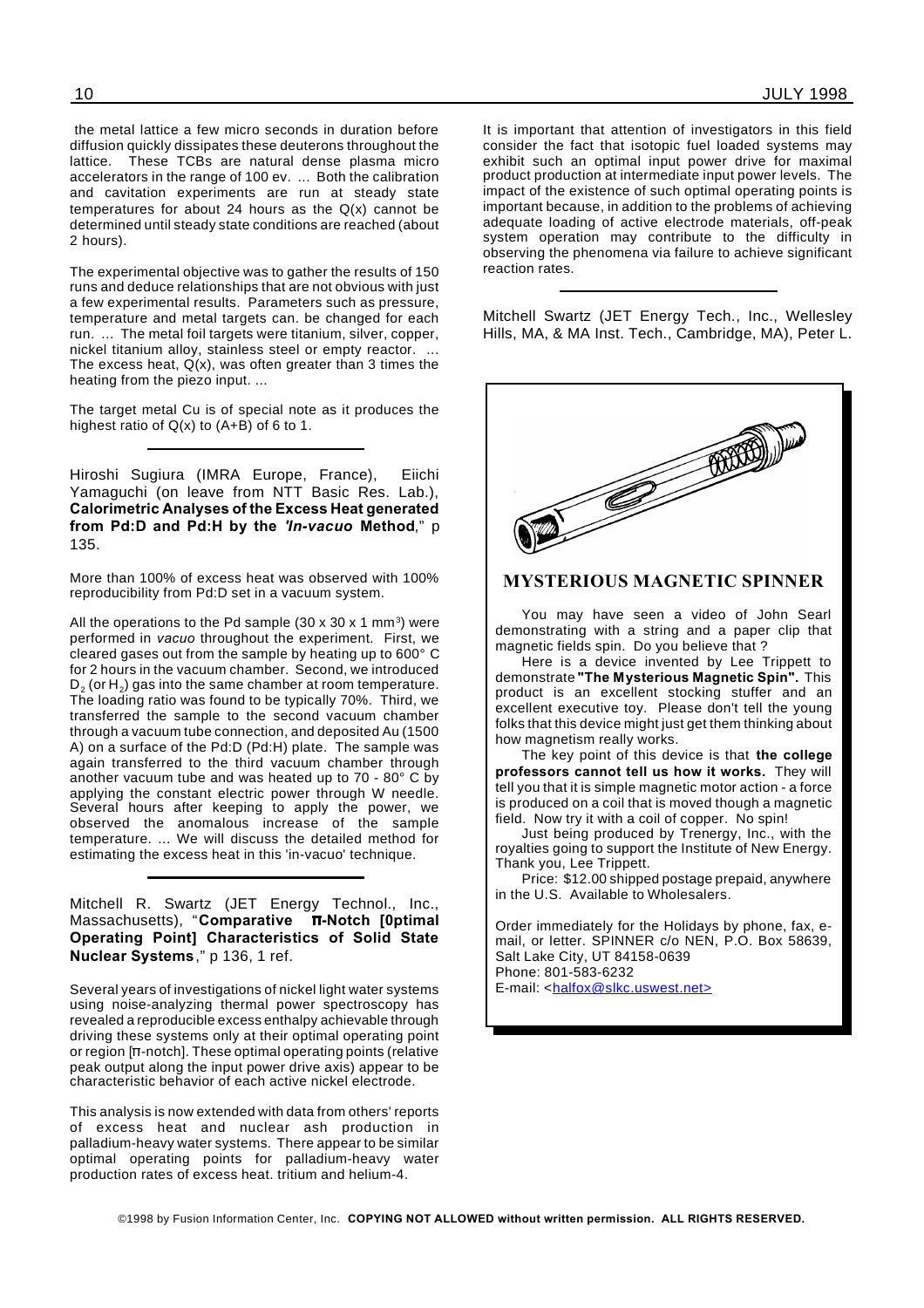Hagelstein (MA Inst. Techn., Cambridge, MA), Gayle Verner (JET Energy Tech. Inc., Wellesley Hills, MA), Kenneth Wright ( MA Inst. Tech., Cambridge, MA), "**Vacancy-Phase Nickel Cathodes**," p 137, 2 refs.

Vacancies are present in metals at very low concentration unless some procedure has specifically been used to generate vacancies and means are made to halt thermally-driven recombination of such vacancies. ...

The generation of high levels of metal atom vacancies is reasonably theoretically well understood, but there are reasons to consider the impact between such vacancies and the desired highly loaded hydrided states. Essentially, hydrogen atoms in the vicinity stabilize the vacancy by a few tenths of an eV per neighboring hydrogen in NiH and PdH, versus the roughly 1.5 eV formation energy associated with vacancy creation in the pure metal. Consequently. thermodynamics predicts that host metal lattice vacancies should form spontaneously in highly loaded NiH and PdH, limited only by the vacancy diffusion rate from the surface or from internal sources of vacancies. The high temperature high pressure synthesis reported previously was observed to occur at a rate limited by this vacancy diffusion process.

Metals that have been irradiated with supervoltage (>1.5 MeV) electrons at high doses, and high dose rates, achieve a saturation density of defects that can be on the order of a few tenths of a percent. Therefore, investigations have continued regarding the impact of expected electron-irradiation induced metal lattice dislocations and vacancies. These are termed irradiation-synthesized cathodes. ... The impact of high voltage electron irradiation given metachronously prior to nickel light-water electrolysis experiments, four terminal conductivity, performance, and other preliminary measurements have been undertaken to begin to distinguish the impact of such irradiation.

Mitchell Swartz (JET Energy Tech., MA), Hal Fox (Fusion Information Center, Salt Lake City, UT), "**Metanalysis of the Cold Fusion Literature**," p 138.

Since the announcement of the discovery of cold fusion (CF) in March 1989, we have reported on *CF* as it has been replicated and demonstrated in laboratories in over thirty countries. This considerable effort by the scientific community has resulted in a massive and developing volume of cold fusion papers; many published in peer-reviewed journals, and others presented at technical conferences or published in technical publications. ...

The annual rate of published articles in CF continues unabated in this field (mean 227 papers/year; range 100-400). We have examined this steady increase in scientific papers output in this field, and have analyzed the efforts on a country, and state, basis. The main countries contributing to cold fusion scientific effort are Japan (110,343), United States (86,930), Russia (52,198), India (28,71), Italy (13,108), France (11,41) and China (10,81), where the numbers indicate the *CF* experimental paper output in 1995-1996 and the cumulative scientific CF paper output from 1989 through 1996 including theoretical and peripheral papers. Although the United States leads with more than 900 articles published, Japan with a third of this amount has a greater number of experimental articles published (110 vs. 86 in the 1995-1996 time period). ....

Despite an unprecedented reluctance on the part of many peer-reviewed [journals to publish] publications in the field continues, although it is down from the 1989-1990 peak.

Akito Takahashi (Dept. Nucl. Engr., Osaka Univ., Japan), "**Results of Experimental Studies on Excess Heat vs. Nuclear Products Correlation and Conceivable Reaction Model**," p 139, 3 refs.

To study possible correlation of excess heat phenomenon and nuclear products in "cold fusion" experiments, we have done three kinds of experiments, i.e., open and closed electrolysis of D<sub>2</sub>O/Pd cells and D-ion implantation into Ti and Pd metals. This paper summarizes results of 5 yrs (1993-1997) studies at our laboratory under the NHE Basic Research Project, and proposes a conceivable reaction model of three body deuteron fusion.

Results of open and closed cell electrolyzes experiments have concluded that, in relation to excess heat phenomenon, there are no neutrons, no characteristic X-rays (no major high energy charged particles) and, however, marginal level of possible He-4 generation. ...

Ryoji Takahashi (Univ. Tokyo, Japan), "**Excess Heat Caused by Electrolysis for Drilled Charcoal Cathode and Heat Without Power Input by Immersion of Charcoal in Heavy or Light Water at Elevated Temperatures**," p 140.

The anomalous increase in the excess heat by the electrolysis for the drilled charcoal cathode was reported in the last conference. This paper shows an extended work on the drilled charcoal and a newly derived excess heat, heat without power input,occurring above 90° C, where the vaporization is high.

In this one year the excess heat was measured for about 300 points drilled in various charcoal cathodes, different in the size the orientation and the location. The data distributed from -10% to +240%,but there found a rule that the data is decided by the heat generation in the first one minute. To say accurately, the rate of the heat generation takes a peak at the ten seconds after the start. So it was considered that the excess heat in the charcoal by the electrolysis is due to the same mechanism. Another important factor necessary to produce the high excess heat is the fluctuation of the current. The electrolysis current is supplied by dc source, so the fluctuation does not occur usually. However, if the current is concentrated to a point in the cathode and is high enough, it is interrupted by the bubble and the fluctuation takes place. ...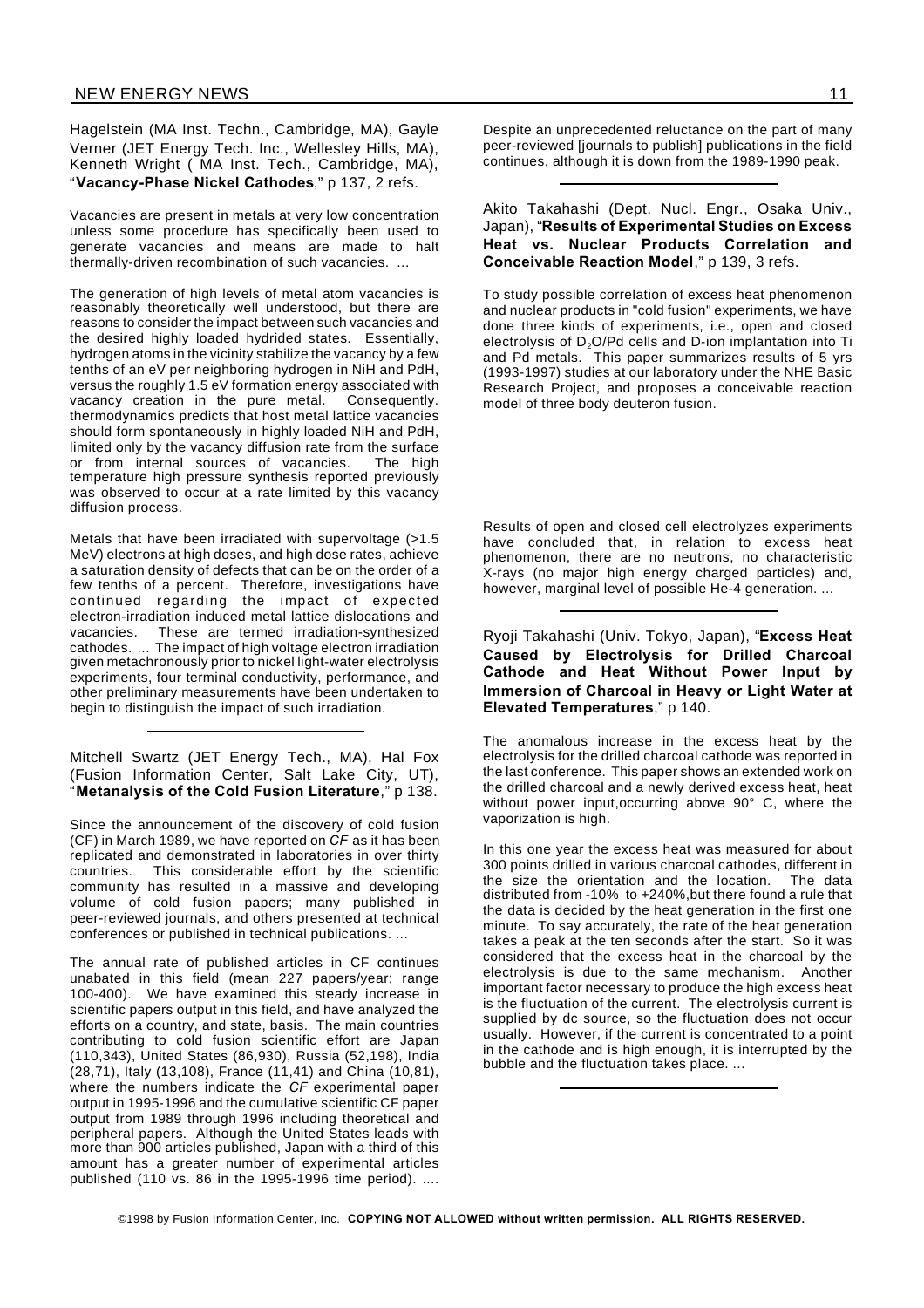#### Ryoji Takahashi (Univ. Tokyo, Japan), "**Proposal of Microdrop-In-Bubble Model for Cold Fusion and Related Phenomena**," p 141, 1 table.

In a previous paper it was reported that the microdrop is responsible for the cold fusion (Proc. of ICCF-4, 4, 91). For the explanation of the two kinds of excess heat obtained for charcoal (ICCF-7), an improved model is proposed i.e. microdrop-in-bubble model is described in the paper.

The picture of the microdrop engine is shown in comparison with the heat engine in Table 1.

|                         | Microdrop<br>Engine                                                   | <b>Heat Engine</b> |
|-------------------------|-----------------------------------------------------------------------|--------------------|
| Phase<br>Transformation | to super water                                                        | to vapor           |
| Entropy                 | negative                                                              | positive           |
| Actuation of<br>Engine  | by negative<br>pressure<br>(electrical,<br>mechanical,<br>ionization) | by heat            |
|                         |                                                                       |                    |

The excess heat caused by electrolysis is due to the electric actuation of the microdrop, and the heat without power input is due to the mechanical actuation.

F. Tanzella, M. McKubre, S. Crouch-Baker (SRI Intl., Menlo Park, CA), P. Hagelstein (MA Inst. Tech., Cambridge, MA), "**Methods for Observing Anomalous Energy Transfer in Solids**," p 142.

Several researchers have reported evidence of anomalous energy transfer in solids. Credible reports have been made of ambient temperature charge ejection, atomic hydrogen emission, tritium production, induced radioactivity, fast ion emission, <sup>4</sup>He production, and excess heat associated with <sup>3</sup>He production. We have assembled the instrumentation required to conduct experiments similar to some of these reported and to observe the effects of the associated anomalous energy transfer. Candidate mechanisms for the associated reactions will be discussed in association with the theory presented by Hagelstein. ...

Experiments also have been performed to study the effects of interstitial diffusion barriers, hydrogen isotope loading of vacancy-laden Pd, and on-line gamma spectroscopy of PdH<sub>x</sub>D<sub>y</sub>. We have produced and measured hydrogen isotope loading of Pd cathodes with interstitial diffusion barriers in an attempt to measure lattice-induced alpha or beta emission. Alpha, beta, and/or gamma spectroscopy may be performed on electrochemically loaded Pd cathodes which have electron irradiation induced vacancies to test the hypothesis that vacancies are central to anomalous energy production. We have also performed gamma-ray spectroscopy on PdH<sub>x</sub>D<sub>y</sub> cathodes during *in-situ* electrolysis experiments and on the post-experiment cathodes.

The results of these experiments will be reported as well as descriptions of the emission apparatus and spectrometers used in these studies.

#### S. Tsvetkov, E. Filatov, V. Khokhlov, " **Thermal Effects at the Titanium Anode in Molten (LiCI-KCI) + LiD Mixtures During Electrolysis**, " p 143.

The electrolysis of lithium deuteride dissolved in molten alkali halide mixtures under both inert and deuterium atmospheres has been carried out. The obtained results show the heat release at the titanium anode during the run. The thermal effects observed were found to be greater than those calculated for supposed electrochemical reactions with the known thermodynamic data.

#### S.A. Tsvetkov (Sverdlovsk Branch Res. & Dev. Inst. Engr., Russia), "**Experimental Data for Initiation of Cold Fusion by Oxygen**," p 144.

An other approach to the cold fusion phenomenon based on deuterium interaction with oxygen in solid is considered. Experiments carried out by other authors are analyzed from the indicated point of view. Results of evaluational experiments on enhanced frequency and magnitude of defected neutron pulses via deuterium interaction with oxygen in titanium are presented.

S.A. Tsvetkov (Sverdklovsk Branch Res. & Dev. Inst. Power Engr., Russia), A.G. Lipson (lnst. Physical Chem. RAS, Moscow, Russia), "**Necessary Conditions of Cold Fusion**," p 145.

On the basis of nine-year experience of work attempt to formulate conditions is made, which need to be observed for realization of experiments on cold fusion for reception of positive results.

As positive results registration redundant are considered is excess power, neutrons, gamma-radiation, operating time tritium, helium and other elements during experiments.

Experiments carried out by authors and other scientists are analyzed. On the basis of this analysis necessary conditions of cold fusion are formulated. They are

1. Phase transition solid by deuterium interaction and very more area solid are needed,

2. Optimum phase transition. time in deuterium-solid system is needed,

3. Background neutrons in solid is needed,

4. Oxygen in deuterium-solid systems is needed,

S. Ueda, K. Yasuda, A. Takahashi (Dept. Nucl. Engr., Osaka Univ., Japan), "**Study of Excess Heat and**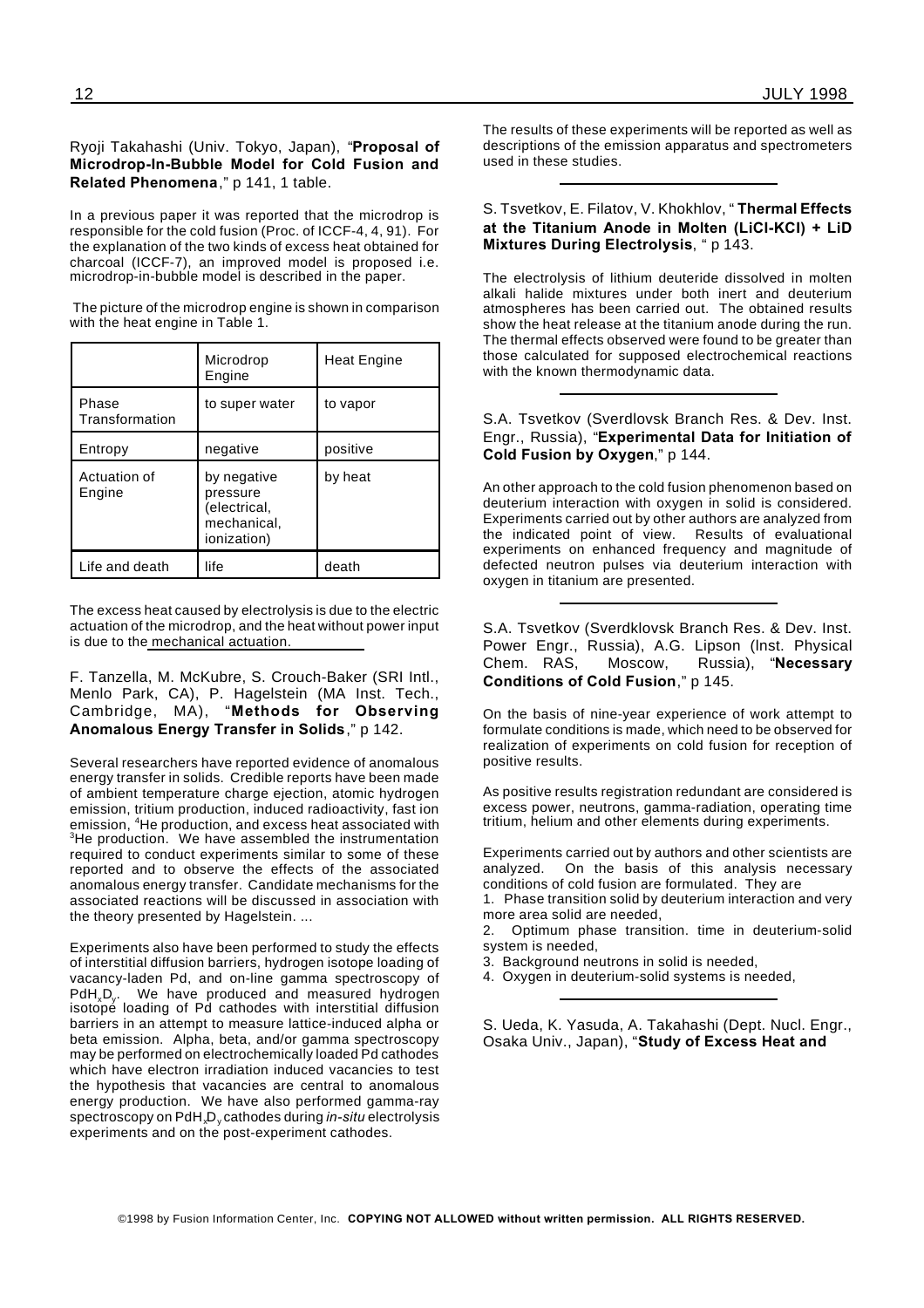#### **Nuclear Products with Closed Electrolysis System and Quadrupole Mass Spectrometer**," p 146.

... In this work, the mechanisms of cold fusion are investigated by using a closed  $D_2O$  electrolysis system. This electrolysis cell used LiOD as electrolyte, Pt anode and Pd cathode. This system can measure generation of excess heat, loading ratios ( $D/Pd$ ), neutron and  ${}^{4}He$ ...

In this present work, excess heat over  $3\,$   $\sigma$  level was regarded as real excess heat considering statistical and systematic errors of the system. Excess heat was observed for some of materials and correspondingly <sup>4</sup>He was detected. Any meaningful increases of neutron and tritium were not observed. ...

B. Dragć, Z. Marić, J.P. Vigier (Univ. Pari VI, France), "**Interpretation of "Cold Fusion" in Terms of New Bohr Orbits Resulting from Spin-Spin and Spin-Orbit Couplings in External Magnetic Fields. Theoretical and Experimental Evidence**,' p 147.

The excess energy, soft X-rays and new nuclear ashes observed in  $\mathsf{H_2}^*$  and  $\mathsf{D_2}^*$  electrolytic and plasma discharge experiments can be analyzed and explained in terms of new "tight" Bohr levels resulting from spin-spin and spin-orbit couplings connection protons, electrons and neutrons in the presence of external magnetic-fields (when they enter certain metals Pd, Ti, Ni, etc.) In the so called "Cold Fusion" experiments, with the related "Quantum jumps," for example, in the proton-electron-proton alignment, one sees that within an external magnetic field, the Bohr-Sommerfeld quantization yields ~40 kev transitions which explain the excess energies observed so far. With  $D_2^+$ , one also obtains tunneling between deuterium nuclei, which explain observed "nuclear ashes." This model thus implies new "chemical and nuclear effects within the frame of the usual Quantum Mechanical Formalism.

Recent experiments supporting this model and a theoretical model of  $H_2^+$  and  $D_2^+$  will be presented and possible extensions briefly discussed.

V. Violante (Erg/Fus CRE ENEA Fraseati, Italy), "**Extended Analysis of the Lattice Ion Trap as Possible Collision Mechanism Between Nucleus in Condensed Matter**," p 148.

In a previous work the authors proposed a possible mechanism to explain a strong reduction of the mean distance between deuterons in the palladium lattice. It has been shown that positive ions (i.e. deuterons) confined by means of a quadrupolar electrodynamic containment around palladium lattice tetrahedral sites (lattice ion trap) can dramatically decrease their mean distance. In the proposed picture the coherent oscillations of the Fermi level electrons of the palladium atoms seem to have a dominant role in the deuterons dynamics.

In the previous work the analysis has been carried out in the particles relative coordinate system. In this work the dynamics of the particles is studied in the trap coordinate system, rather than in the particles relative ones, since in this way it is possible to follow the position of a moving particle (deuteron or proton) inside the metal lattice cell. ...

The calculations confirm the collision mechanism and show the interaction effect between the moving particles and the metal lattice atoms.

James T. Waber (Res. Prof. Phys. (Retired), Michigan Technological Univ., Emeritus Professor of Matl. Sci., Northwestern Univ.), "**The Synthesis of Nuclear Theory of dd Fusion with Solid State Theory of Bipolarons**," p 149.

The study of the R-Matrix method of treating fusion cross sections as studied by Hale et. al. revealed that low energy d-d fusion could lead to the formation of an excited state of the alpha particle, namely the O<sup>+</sup> state. The shadow poles indicate the significance of the body potential in the extranuclear region. The transition to the ground state would not occur by photon emission since the state involved an EO monopole nor by the emission of various fermions, but by excitation of energetic phonons. That is the nuclear energy, as suggested by Schwinger. would be dissipated throughout the lattice as in the Mossbauer effect.

The quantum mechanical requirement for the fusion involves the body potential in which the repulsive d-d potential is neutralized by the surrounding electrons. The solid state model involves the occupation of a single lattice site by two spin-paired deuterons as envisioned in the current bipolaron theory of superconductivity. This is not forbidden by the exclusion principle but is energetically favored as Ranninger has shown. He and Robin have developed a self consistent theory of quasi-free fermions and boson occupation. ...

J.L. Waisman, R.H. Summerl (Irvine, CA), "**Practical Application of X-Heat**," p 150.

Since its discovery in 1989, Pd/D X-Heat has been shown to be "real" by dozens of Lab's worldwide. Heating events produce much more heat than any previously known reactions, with negligible side reactions. Most of the experiments have used electrolysis at ambient pressure and temperature, to "load"a palladium cathode with deuterium. Generally, several watts /  $cm<sup>3</sup>$  of cathode have been produced. ...

However, the authors believe (also with good reason) that electrolytic loading at ambient conditions is limited in power-density and reproducibility, and will not lead to applications cost-competitive with fossil fuels. But the same pattern of thinking, the same technologies, and the same experimental data, point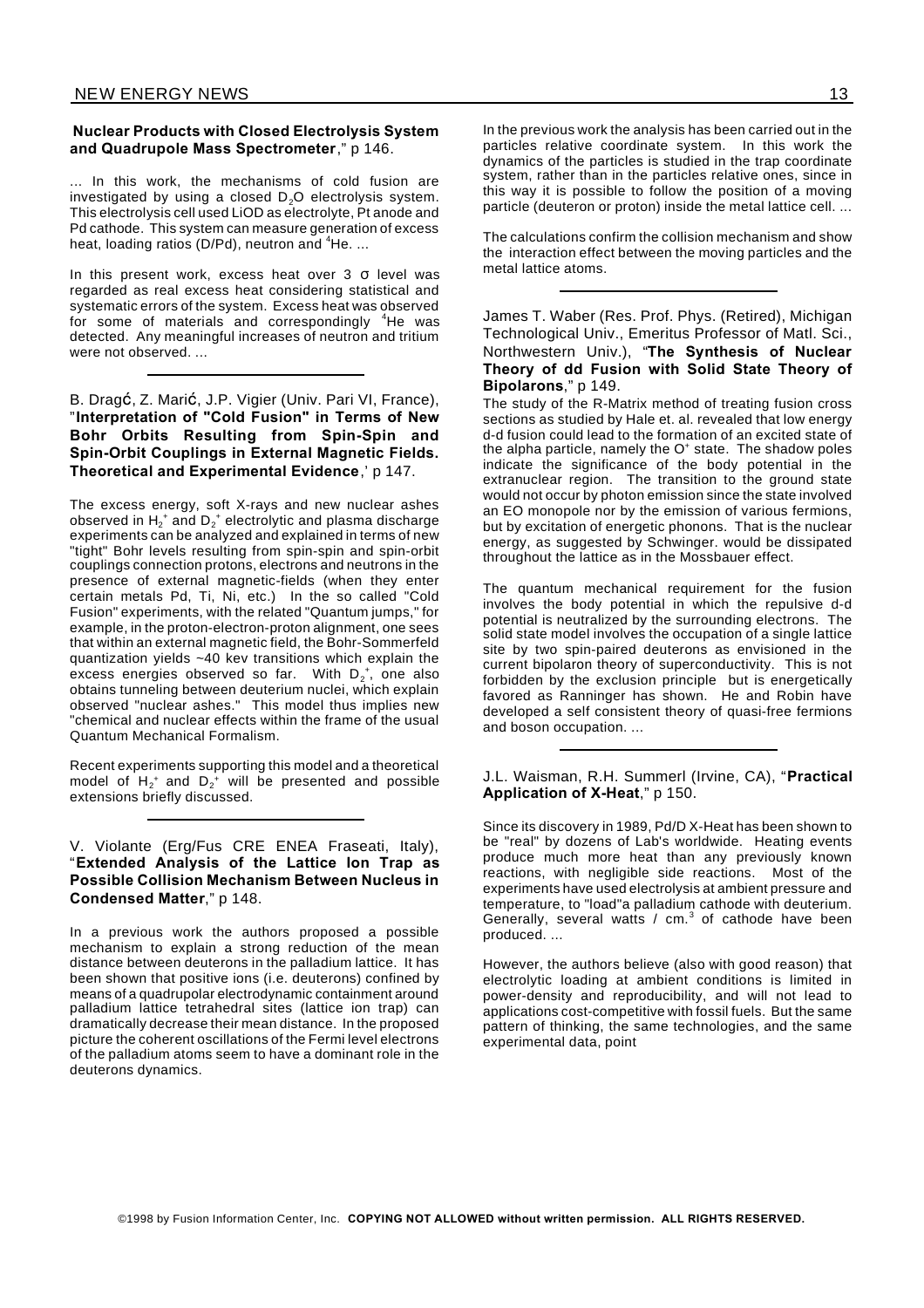#### **ADVERTISEMENT**

In the February, March, and April, 1998 issues of *NEN* on the inside back cover was an advertisement entitled "EASY MONEY'. To date there has not been one single response, nor will there probably ever be. Hence, no ZPE, no Push Gravity, no real mass increase with velocity/speed, etc., apparently, all verbiage.

For the readers of *NEN* who wish to know why and those who had hoped someone else did, but didn't, this is all set forth in my book. What is in this book **has never been reputed or even questioned** by those who have read same or papers written and published in science journals based upon its contents.

This book is written in simple English and contains no calculus nor extended equations. It uses many of the simple physical equations found in most first year physics textbooks. It can be read and understood by those who have never even taken a course in physics, but do have some general knowledge of same. It contains very little unnecessary verbiage.

It consists of some 530 pages of text and documents, 142 pages of index which includes multiple cross-indexing, and is profusely illustrated, in two volumes.

It contains some 500 new discoveries which completely upsets all modern theory including relegating the Theory of Relativity to just another theory which gave some right and some wrong results, and destroys hundreds of current "beliefs". It is the very first book (equations and back up mathematical solutions) which can answer some WHY(s). It gives two causes why the electron(s) does not spiral into the nucleus as they do not radiate in the first place, and why mud flies off on a tangent from a spinning wheel, the correct Heisenberg Uncertainty Principle which has no direct relation to Planck's Constant, as examples.

In same will be the quantization of the physical constants, how, where, and when time was possibly created and what it might be (there are two kinds of time), solution to gravitational attraction, solution to the scalar equation for G, what G is, how any constant of proportionality can be eliminated in any physical equation (hence, no permittivity and permeability of vacuum; no aether, no G {still useable as a **practical** application}), exactly what energy is, what is Planck's Constant, no Push Gravity possible, no ZPE possible, no violation of the conservation of mass energy, no Grand Unified Theory, what is inertia, mass of the neutrino, universe's parameters, and much, much more.

#### The title is: **QUANTUM-QUANTA THEORY \* \* \* THE THEORY OF THE UNIVERSE**

Both volumes (in USA \$) by priority mail is \$48.00. In Canada \$50.00, air marl. You can keep and read same for 90 days after receipt. If not satisfied, return it prepaid and if received in salable condition, \$40.00 will be refunded. This book is published to order, but should be shipped within 10-12 days after order received.

BERT SCHREIBER 4519 Holly St. Bellaire, TX 77401-5802 (713)661-4608

to a path which will generate reproducible high power-densities, in a range of temperatures and pressures which will lead to practical applications. X-Heat will replace fossil fuel at the same use temperatures, without significant pollution and at competitive costs. ...

This presentation includes an overview of:

- The new pattern of thinking.
- The useful known technologies.
- The experimental evidence.
- The design method and examples.
- Proposed confirming experiments.

Tieshan Wang (Inst. Modem Phys., Chinese Acad. Sci., Lanzhou, China), Kentaro Ochiai, Toshiyuki lida, Akito Takahashi (Dept. Nucl. Engr., Osaka Univ., Japan), "**Nuclear and Atomic Cluster Effect of Deuterium Molecular Ions (D<sup>3</sup> ) Implanted into Palladium**," p 151, 6 figs, 5 refs.

The deuterium molecular ion, which is consisted of three deuterons and forms a small cluster, was used with relatively large beam current (up to 500 micro amp) to bombard a palladium metal target, in order to study the cluster effect in the atomic and nuclear interaction in solid.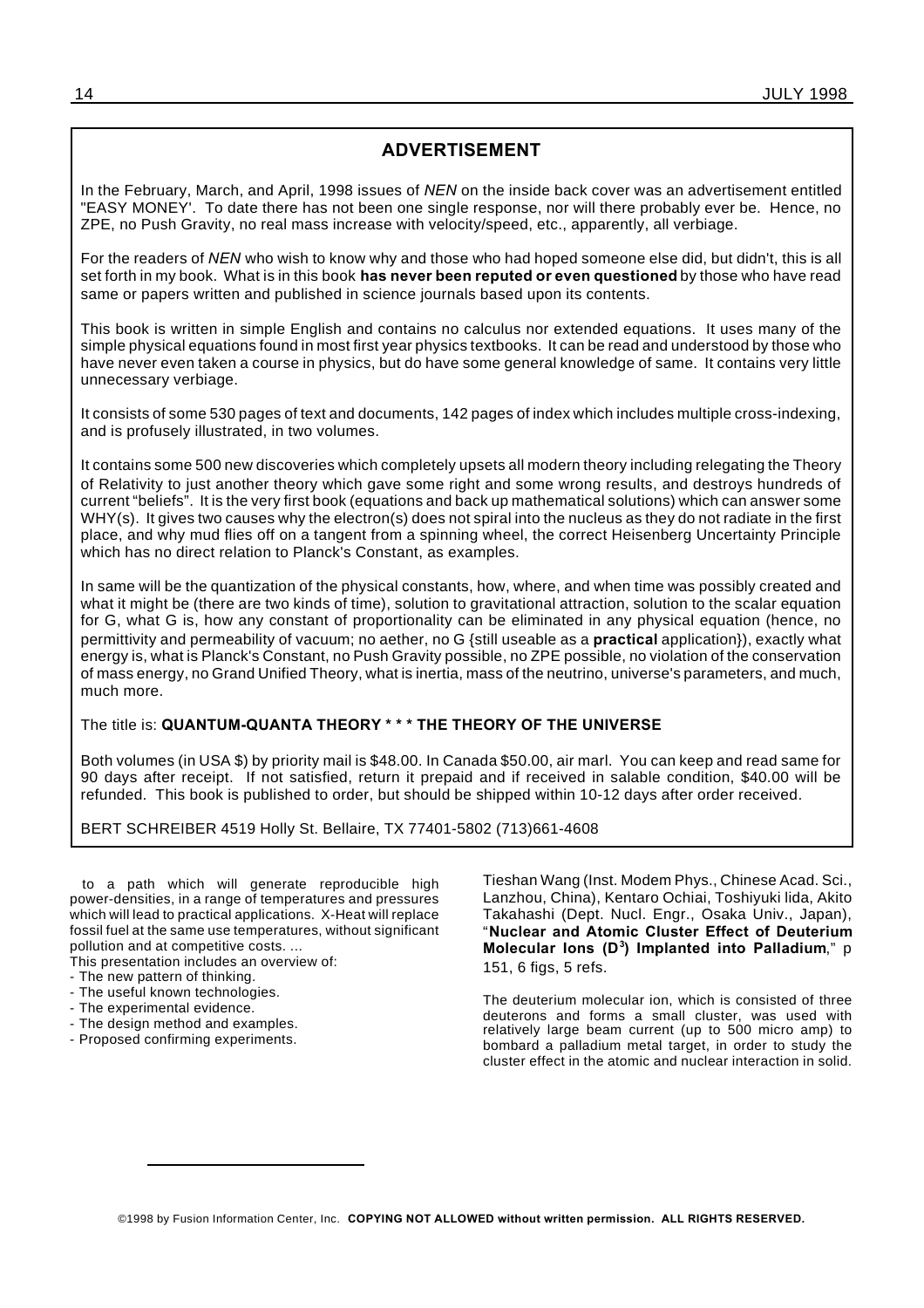#### NEW ENERGY NEWS 15

The molecular ion beam (cluster deuterons) and mono-atomic ion (single deuteron), whose energies were adjusted as from 10 keV to 100 keV per deuteron. were alternately implanted into palladium target. The differences between the application of two kinds of beam were obtained by comparing the radiation yields of X-rays, gamma-rays, charged-particles and neutrons which were induced by two kinds of beam with the same adjusted energy per deuteron. Experimental results are [presented]. ...

Tieshan Wang (Inst. Modem Phys., Chinese Acad. Sci., Lanzhou, China), Kentaro Ochiai, Toshiyuki Iida, Akito Takahashi (Dept. Nucl. Engr., Osaka Univ., Japan), "**Study of Possible Indirect Fusion Reaction in Solids**,' p 152, 6 refs, 8 figs.

A very broad unknown peak, which appeared between triton peak (1 MeV) and proton peak (3 MeV) of D-D reactions, was frequently observed in our deuteron beam implantation experiments with large current into palladium. The peak could be seen in almost every run of experiment. Because the counts in this peak kept almost constant ratio (about 0.15), compared with those of normal proton peak of D-D fusions which took place within the implanted deuteron range near the surface 'of palladium target, the peak was considered as proton peak of the D-D fusion occurred deeply (beyond the deuteron range) inside the palladium target plate. Compared with the direct D-D fusion of well known beam-target reaction, the fusion deeply inside the target was named as the indirect fusion reaction in solid which should be induced by some other trigger conditions than the direct beam-target effect of deuteron implantation.

... Both of molecular ion (D3+) beam and mono-atomic ion (D+) were applied to the experiments. The results have shown that the deuteron atomic ion beam could induce higher rates of the indirect fusion reaction, compared with the deuteron of molecular ion beam.

By analyzing above experimental results, it was found that the indirect fusion had some kind of dependence on target material type, temperature, deuterium loading ratio, etc....

Tieshan Wang, Zhiguo Wang (Inst. Modem Phys., Chinese Acad. Sci., Lanzhou, China), Kentaro Ochiai, Toshiyuki Iida, Akito Takahashi (Dept. Modem Phys., Osaka Univ., Japan), Yubo Piao (Inst. Nucl. Phys., Lanzhou Univ., China), "**Anomalous Radiation Induced by 1-100 KeV Deuteron Ion Beam Implantation on Palladium**," p 153, 6 refs, 8 figs.

1-100 keV deuteron beam was implanted into palladium target, in order to study the interaction of deuteron ion beam and solid. X-ray,  $y$ -ray, charged particle and neutron was measured. A series of anomalous experimental phenomena was observed.

The experimental phenomena are so mysterious and can not be interpreted by any existing physics theory. The further investigation is needed and ongoing.

Norio Yabuuchi (High Scientific Res. Lab., Japan), "**Low-Temperature Nuclear Fusion Outside of Solids**," p 154.

The author has considered the possibility of low-temperature nuclear fusion outside of solids, and has developed the following theories.

The first is a theory regarding the occurrence of fusion and fission in unstable nuclei.

The second is a theory for elucidating the structure of the nucleus.

The third is a theory of the similarity of the bonding of nuclear fusion and atomic bonding.

The fourth is a theory of bonding due to the energy levels and orbits of nucleons.

Eiichi Yamaguchi (on leave from NTT Basic Res. Labs., Japan), Hiroshi Sugiura (IMRA Europe, France), "**Progress Report on the Study of Excess Heat and Nuclear Products by the 'In-vacuo' Method Run at IMRA Europe**," pp 155, 2 refs.

A pre-annealed Pd plate (1000° C, 24 hours) was immersed in D<sub>2</sub> (H<sub>2</sub>) gas at room temperature. A thin Au film was deposited on one side of the Pd:D (Pd:H), and the sample was transferred to the analysis chamber without braking the vacuum. A constant electric power was then applied through a W needle to the sample. After applying the electric power, temperatures at various points were measured in order to evaluate the excess heat generation from the samples. ... During this measurement, the observation for the generation of He-4, charged particles, neutron-y spectra, neutron counts and X-ray spectrum were continuously performed by the mass-spectrometer, Si SSD's, BC-501A liquid scintillator, He-3 neutron counters and CdZnTe SSD, respectively.

We have observed the excess heat generation with 100% reproducibility not only from Pd:D but from Pd:H. ... The total amount of excess heat was approximately 2.5 kJ for any case, indicating that the energy generated was approximately 1 eV.per D (H) atom. The excess heat generation has also been found to be strongly correlated to the sample distortion. Nevertheless, none of the nuclear products seemed to be detected clearly. This result suggests that the highly reproducible excess heat observed in the present experiment is related to the lattice distortion. We will discuss this origin under the condensed matter physics.

Zhongliang Zhang, Minghong Zhong, Fuming Liu, Jun Liu (Inst. Chem., Academia Sinica, Beijing, China), Xingzhong Li (Dept. Phys., Tsinghua Univ., Beijing, China), "**A Right Calorimetric System Needed in the Studying Electrolysis System in the "Cold Fusion" Field**," p 156, 5 refs.

As the title of this work said: a right calorimetric system needed in the studying electrolysis of "cold fusion". At first, it should notice how much heat will be generated during an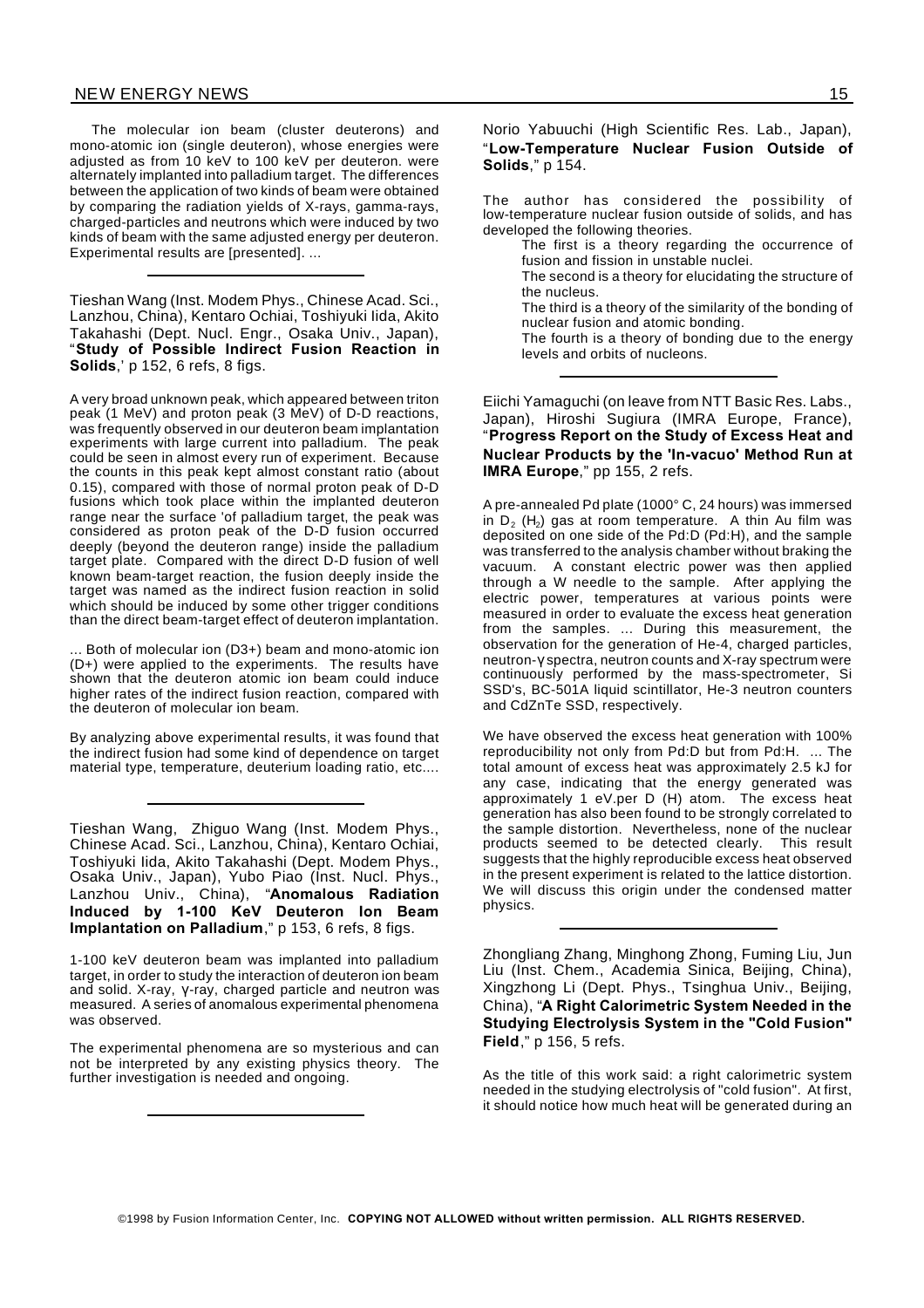

Shown are cross sectional models of the electron and the positron. See if you can spot the essential difference between negative and positive charge. Clue: negative and positive charge are simple repeating patterns on the periphery of the particles. All the more complex repeating patterns form neutral charge.

Einstein once said that God does not play dice with the universe and he spent the remainder of his life looking for the underlying determinism. I found the underlying determinism in the form of deterministic internal structures for the particles. The book is called the Theory of Elementary Patterns (TOEP) and particle models for all of the stable particles are presented. The premise of the theory is that all of the elementary particles listed in the physics books are not elementary particles but are elementary patterns of one much smaller elementary particle. In other words one elementary particle put together in various patterns form all of the substance of the universe and is responsible for all of the phenomena of nature.

I discovered that neutrino decay is a robust energy source as is quite possibly behind the Biblical event that is to occur soon. I discovered a second spectrum of photons. I have particle models for all of the stable particles and there were some surprises. I found the familiar four forces of nature plus a few more.

My physics teacher in high school once said that the why questions of physics would never be answered. Examples: Why can't a quark be isolated for study? Answer: A quark is an elementary motion of the one elementary particle and there are eight quarks two of which are forbidden under most circumstances. I canceled the Super Conducting Super Collider project and saved the US government many billions with that answer.

For a copy of my book send check or money order in the amount of \$20 US funds (\$15 plus \$5 S&H) to the following address. Idaho residents add 5% sales tax on the \$15 (\$.75). Please do not forget your mailing address. Allow 4 weeks for delivery.

Dan Siedelmann, 185 South Ridge Ave., Idaho Fails, ID 83402 no phone calls please

electrolysis process. Then according to the heat a right calorimetric system can be selected. A type calorimetric system for measuring heat flow in power, such as the mass flow calorimeter or thermal conduct calorimeter, must be suitable to determine heat generated during a electrochemical process, such as electrolysis of water in studying "cold fusion" and, further, the good precision of the apparatus used in one's work must be provided.

Zhongliang Zhang, Minghong Zheng, Yuming Liu,Jun Liu (Inst. Chem., Acad. Sinica, Beijing, China),

#### "**Examination of the "Excess Heat" Generated**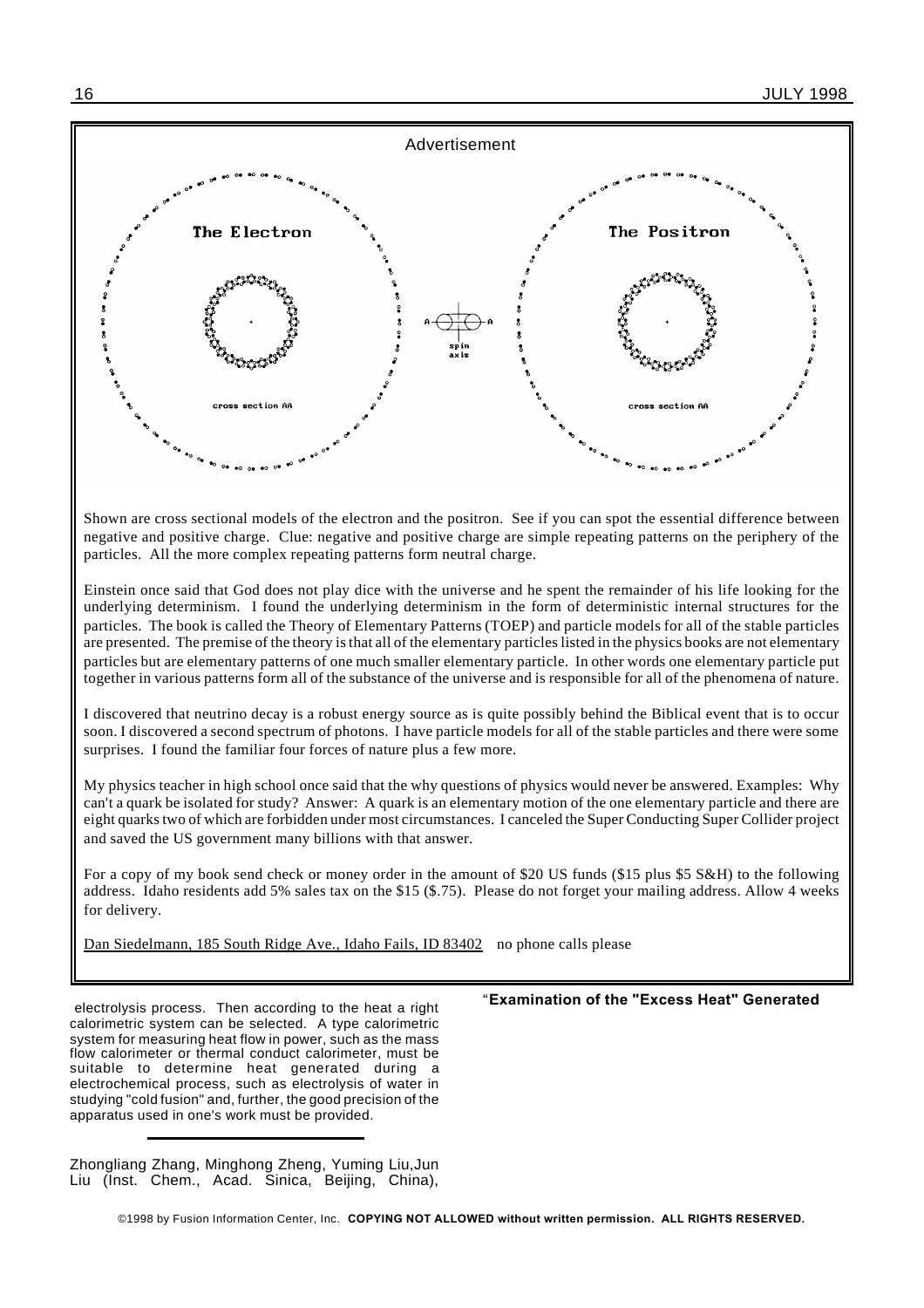#### **During Electrolysis of D2O and H2O on a New Type Calorimetric System**," p 157, 4 refs.

After the results of "excess heat" generated during electrolysis of  $D_2O$  had been obtained by us, it seemed to be worthwhile for us to make another such investigation on a new type calorimetric system, which is a microcalorimetry system 2107, LKB-producer in Sweden. It should be necessary to know the change of elements of the cathode used before and after electrolysis. A microcomputer was used to acquire and digitize the calorimetric and electrolytic signals.

Details are presented.

#### *COLD FUSION TIMES*

Contents vol 6, no 2, Spring 1998.

K. Kuroiwa, Y. Ohtsu, G. Tochitani, H. Fujita, "Experimental Investigation on Loading Ratio D/Pd Using High Pressure and Deuterium Glow Discharge Methods," *Rept. Fac. Sci. Eng., Saga Univ.*, vol 26, 1997, pp 33 (Japanese, Engl. abstract), *CFT*, pp 8, abstract.

A 12.5\*12.5\*0.2 mm plate of 99.9% pure Pd was mounted in a chamber and deuterated with  $D_2$  gas at up to 6 atm pressure. This achieved D/Pd ratios of about 0.75 after 50 hours or so. The Pd sample was then weighed at intervals while being kept in air, and did not lose much deuterium. For the glow discharge, it seems to have been done at 20 Torr and 10 mA through a 50 kohm resistor, i.e. about 500 V total applied. The results of this are not clear to this abstracter, who has to find stuff in between the Japanese text and in figures. The abstract says that after glow discharge charging, the ratio was kept at 0.70 by cooling the Pd sample.

R. Lu, "The (d,d) Fusion in Solar Flares," *J. Qingdao Univ*. (1997), vol 6, pp 70 (Chinese, Enlg. abstr); *CFT*, pp 8, abstract.

The author refers to F&P-89 and this paper is meant to relate to cold fusion: temperatures in solar flares are essentially "cold" compared to those assumed to be required for plasma dd fusion, so if it took place there, fusion would be cold. Lu believes that there is evidence for dd fusion by (it seems)  ${}^{3}$ He detected in some flares.

D.S Shelton, L.D. Hansen, J.M. Thorne, S.E. Jones, "An Assessment of 'Excess Heat' in 'Cold Fusion' Calorimetry," *Thermochim. Acta* 297 (1997)7; *CFT*, pp 8, abstract.

The Jones and coworkers team takes a close look at how cnf calorimetry has been done. They point out several weaknesses in prior designs, and design a calorimeter of their own. Theory is outlined. It turns out that stability and repeatability of a given design are no guarantee of good performance. Every calorimeter should be checked using a chemical reaction of known enthalpy, yet this has not been done previously. Simple calibration using electrical heating is not sufficient. Inadequate mixing might occur and thus temperature gradients in the commonly used cells, making

any results quite unreliable. Another defect has been unstable heat paths. The authors suggest that purported excess heat would not be observed if calorimeter design were improved along the lines described in the paper.

Z. Zhang, F. Liu, M. Liu, Z. Wang, F. Zhong, F. Wu, "Calorimetric Studies on the Electrorefining Process of Copper," *J. thermal Anal*., vol 50 (1997), 138. *CFT*, pp 8, abstract.

In this work, the Chinese team use a cell and calorimeter rather like that of F&P, and the work is motivated by F&P CNF results. Instead of calorimetry in Pd  $/$  D<sub>2</sub>O, they applied it to copper deposition. They find that there is excess heat, roughly linear with current density, and conclude that something anomalous is going on, some unknown process; and that thermodynamics might be wrong.

T.V. Prevenslik, "Sonoluminescence: Microwaves and Cold Fusion," *Nucl. Sci. Tech*. 8 (1997) 94; *CFT*, pp 8, abstract.

The author continues his theoretical work on sonoluminescence, which he believed may be accompanied by cold fusion. He states that microwaves may be generated and cause some cold fusion, though no much. However, high power pulsed microwaves aimed at the bubbles might increase the cold fusion rate. He suggests research using MW sources at 1/35 Ghz pulse width of 1 ns and a rep rate of  $10^4$  Hz.

Noboru Oyama, Osamu Hatozaki, "Nuclear Fusion Induced by Electrochemical Reaction," *Oyo Buturi*, vol 60, no 3, pp 220-226 (1991); *CFT*, pp 10, abstract.

Attempts have been made by large number of research groups throughout the world to duplicate the electrochemically induced nuclear fusion proposed by F&P, Jones et al. However, there have been both positive and negative results during the past two years. Such a situation seems to originate from the lack of reproducibility of the results, and, therefore, many factors such as electrode materials, electrolysis conditions and detection methods should be clarified to realize cold nuclear fusion. A brief history of the development of this research subject is described and the basic information regarding the electrode reaction of the  $D_2O$  electrolysis using a Pd cathode is presented for further clarification of this phenomena.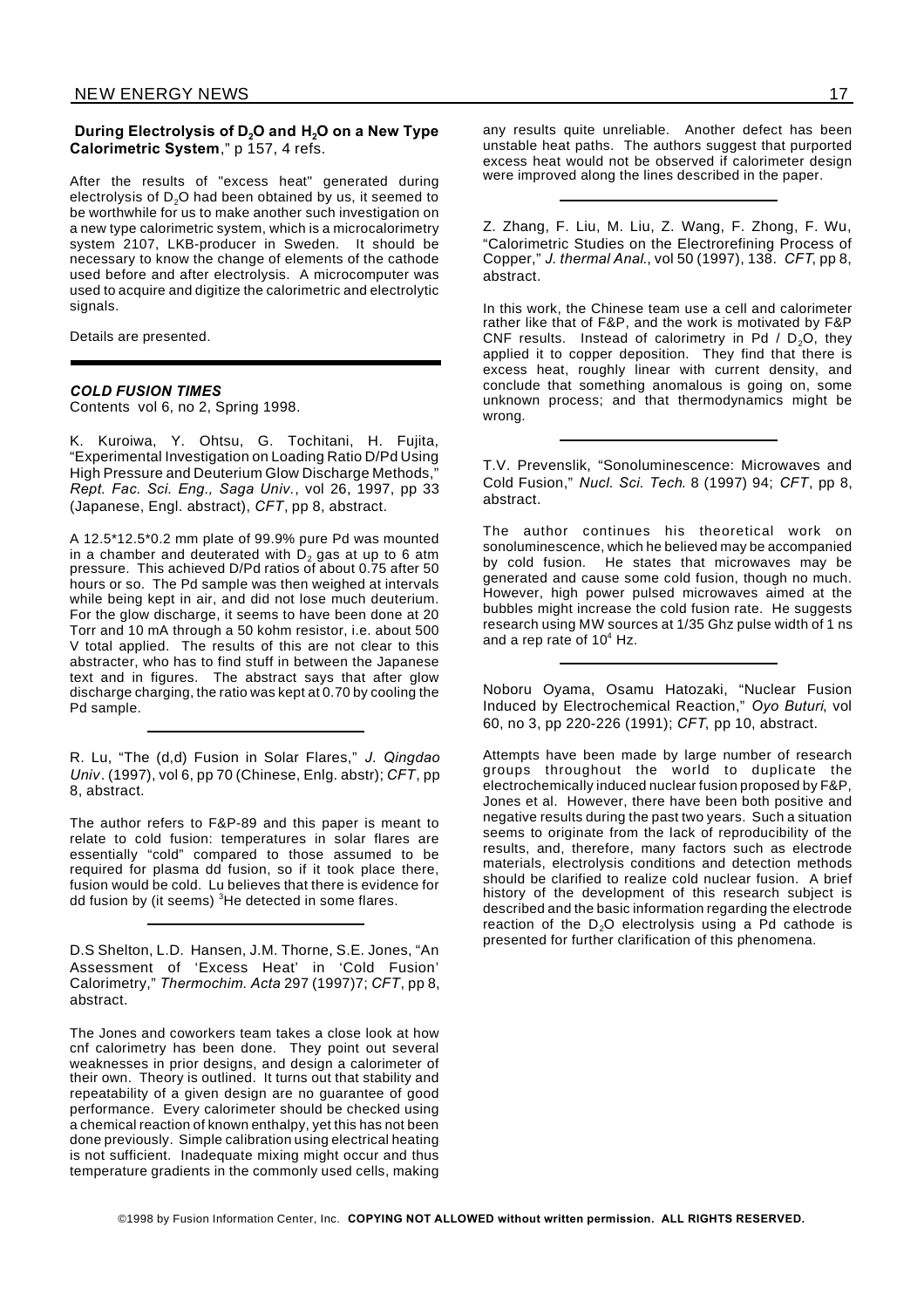Akito Takahashi, "Production of Neutron, Tritium, and Excess Heat," *Oyo Buturi*, vol 62, no 7, pp 707-109 (1993); *CFT*, pp 10, abstract.

Major results obtained up to now in cold fusion experiments are introduced for neutron, tritium and excess heat generation. Neutron spectra show a 2.5 MeV peak and a 3- 10 MeV continuous component. An anomaly is also shown in the n/T ratio of 10-4 to 10-9. The production of excess heat has been confirmed in many laboratories.

#### *INFINITE ENERGY*

Papers from past issues not published in either *NEN* or *Fusion Facts*.

T. Benson, "A 'Micro-Fusion' Reactor: Nuclear Reactions in 'The Cold' by Ultrasonic Cavitation," *Infinite Energy*, vol 1, no 1, March/April 1996, pp 33-37, 11 refs, figs.

T. Mizuno, K. Inoda, T. Akimoto, K. Azumi, M. Kitaichi, K. Kurokawa, T. Ohmori (Hokkaido Univ., Sapporo, Japan), M. Enyo (Hokodata National College of Technology, Japan), "Formation of <sup>197</sup>Pt Radioisotopes in Solid State Electrolyte Treated by High Temperature Electrolysis in D<sup>2</sup> Gas," *Infinite Energy*, vol 1, no 4, Sept/Oct. 1995, pp 9-12, 3 refs, 3 figs.

J. Rothwell, "Very Hot Cold Fusion: Dr. Mizuno's Ceramic Proton Conductors," *Infinite Energy*, vol 1, no 1, March/April 1996, pp 14-17, 3 figs.

E. Storms, "The Nature of the Energy-Active State in Pd-D," *Infinite Energy*, vol 1, nos 5-6, Nov 1995-Feb 1996, pp 77-81, 8 refs, 13 figs.

#### *NEW ENERGY NEWS* **BIBLIOGRAPHY**

Just updated from INE, a complete bibliography is available containing over 1000 references, listing all the articles, papers and abstracts published in the *New Energy News* since we began back in 1993. Request PC WordPerfect 6.1 or ASCII format. Copies are US\$10, postage and handling included. INE, P.O. Box 58639, Salt Lake City, UT 84158-0639, USA, or call 801-583-6232.

E.F. Mallove, "Alchemy Nightmare: Skeptic (Dr. Kevin Wolf of Texas A&M Univ.) Finds Heavy Element Transmutation in Experiment," *Infinite Energy*, vol 1, no 2, pp 30-32, 1 fig.

Julian Schwinger (Nobel Laureate), "Cold Fusion: A Brief History of Mine," *Infinite Energy*, vol 1, no 1, pp 10-13. (published posthumously)

"American Nuclear Society Meeting Features Low-Energy Transmutation Session," (results from Patterson Power Cell Radioactivity Remediation) June 5, 1997, Orlando, FL, *Infinite Energy*, vol 3, nos 13-14, March/June 1997, pp 14-15, 3 tables.

Eugene Mallove, "Thorium Activity Remediation," The Cincinnati Group, Robert Bass, Robert T. Bush, Robert Liversage, er al., *Infinite Energy*, vol 3, nos 13-14, March/June 1997, pp 16-32 many figs.

# *Nuclear Waste*

**LAWSUIT OVER HANFORD SITE** Courtesy G. Vesperman

Associated Press, "Lawsuit Threatened over Waste," *Las Vegas Review-Journal*, 9 June 1998, p 5B.

#### SUMMARY

The state of Washington is tired of waiting. They are going to go to court to force the DOE to honor its commitment to timely cleanup of the Hanford site. They have estimated that 70 out of 177 buried tanks have already leaked, spilling about a million gallons of radioactive waste into the soil and aquifer under the 560 sq. mile site. More leaks are feared. According to a 1989 pact with Washington state, the DOE and the EPA agreed to pump liquid waste from single shelled tanks into double shell tanks. Only 119 our of 149 tanks have been emptied, leaving 5 to 6 million gallons in jeopardy. By the Tri-Party Agreement, the job was to have been completed by 1995.

**MICROBIAL CORROSION** Courtesy Richard Shamp

"Discoveries: Nuclear Problem," *The Washington Times*, 31 May 1998, p D8.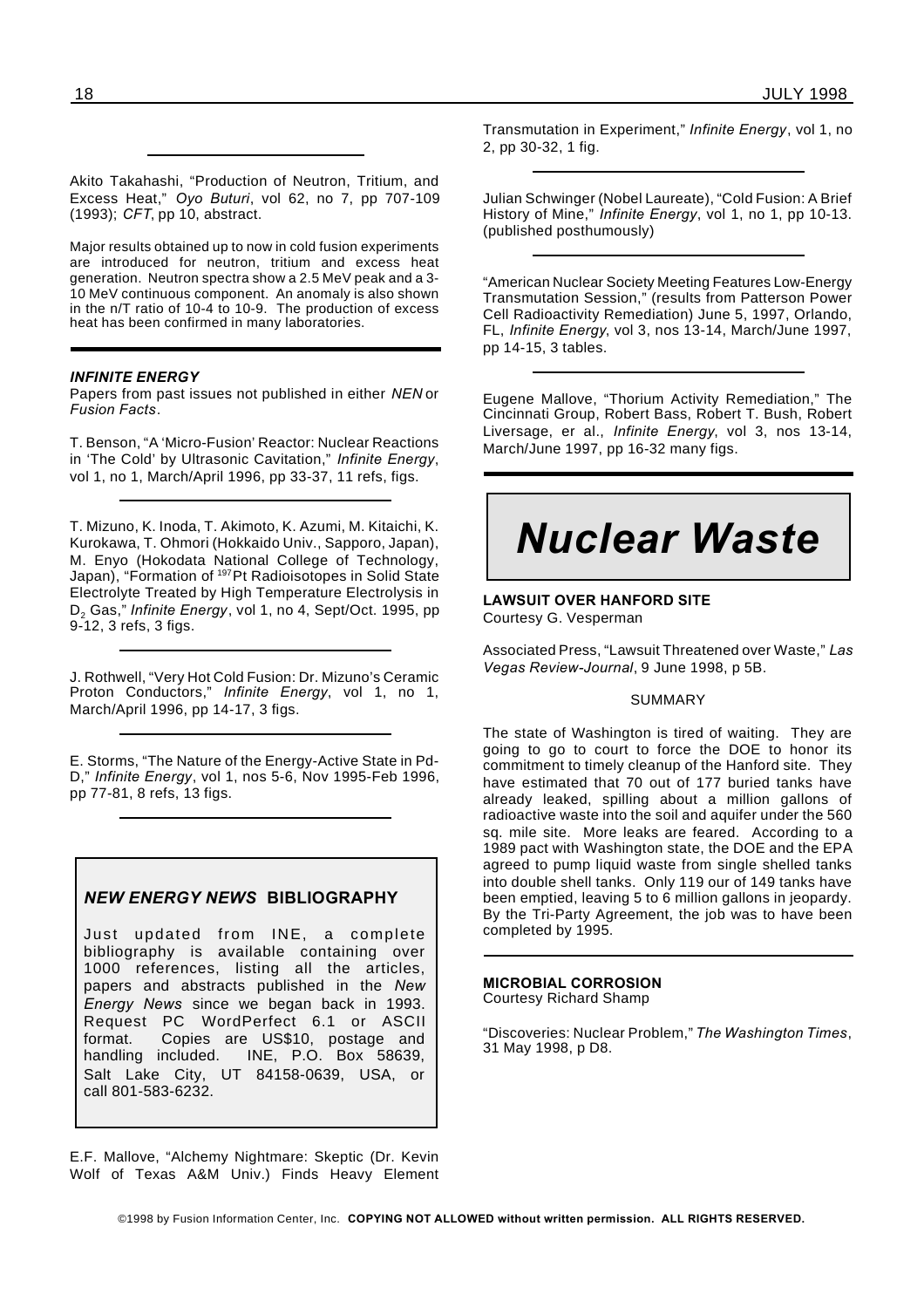#### SUMMARY

In the Savannah River Site in South Carolina, the underwater aluminum-based tanks containing spent nuclear fuels had developed microscopic cracks only a year after their filling. Acid-producing bacteria are blamed for this dangerous corrosion. Local water samples contained relatively high microbial densities. [Surprise: Some life forms can exist in high-level radiation environments! – Ed.]

### **MIXED WASTE AT CARLSBAD**

Courtesy of Richard Shamp

Joby Warrick (staff writer), "EPS Approves Opening of N.M. Nuclear Waste Dump," *The Washington Post*, 14 May 1998, p A6.

Scott Baldauf (staff writer), "New Mexico Nuke Dump Fine With Most Neighbors," *Christian Science Monitor*, 21 May 1998, pp 3-4.

#### SUMMARY

Vast underground tunnels in a complex mile-square maze near Carlsbad, N.M. are the new home for Cold War radioactive wastes in an EPA okayed, DOE backed repository called the Waste Isolation Pilot Project (WIPP). It is capable of storing up to 850,000 barrels of contaminated materials, from 10 nuclear weapons facilities across the country.

WIPP was built in 1986, but 12 years of court challenges prevented its use until the EPA finally approved it last month. The controversy centered around the question of whether the ancient salt formation in which is it built will keep the nuclear waste from leaching into the groundwater. Although WIPP is half a mile deep, the area is one of the most active oil and gas fields in the state, and therefore full of drill holes. This causes the critics to question its long range safety. The first shipment of nuclear wastes could begin as early as June 19th.

#### **WHISTLE BLOWERS AND THE DOE**

John Stang (staff writer), "O'Leary Tells Court of DOE Reprisals," *Tri-City Herald*, 5/27/98, p A1.

#### SUMMARY

An agency wide pattern of reprisals against whistle blowers at several DOE sites in the early to mid-1990's was spoken of in a deposition by former Energy Secretary Hazel O'Leary recently, during a Oak Ridge whistle blower's lawsuit against the DOE.

According to a recent USA Today article, Joe Carson, a DOE safety inspector, is alleging DOE cut some of his duties and is transferring him out of Oak Ridge for raising safety concerns. DOE says it is for a reporting violation and harassing other workers.

O'Leary said she was impressed with the credentials and intelligence of the whistle blowers. "It was to me extraordinary that these people had been interpreted to me (by DOE employees) as crazies." She soon installed a "zero tolerance" policy on reprisals against whistle blowers.

O'Leary said she met with groups of whistle blowers at most DOE sites she visited during her first 3 years. Many had cited the lifting of whistle blowers' security clearances was a typical reprisal. She gave an example of one of Hanford site's first whistle blowers, Casey Rudd, who raised safety concerns in the late 1980's. Rudd now works for the Washington Department of Ecology. O'LEARY testified Rudd's role was a model she hoped DOE would copy.

A Government Accountability Project site at <www.gao.gov> has available a transcript of O'Leary's testimony. GAP is a whistle blower advocacy organization.

### **Miscellaneous**

#### **SCALAR WAVES** by Tom Bearden

What I called "scalar waves" are pure longitudinal EM waves (LW). Per a nice paper by R. Ziolkowski, whenever an EM wave starts to form, both the transverse and longitudinal waves start to form. However, the transverse wave has a function which cancels the longitudinal wave. So if that function persists, we get the familiar EM wave. Now when we cancel the normal wave, we cancel the component that had cancelled the LW. So we get out a LW.

A normal old EM wave is comprised of photons (or so we can consider it, if we wish). Now a photon is a piece of angular momentum. So it's a piece of energy welded to a piece of time, with no seam in the middle, so to speak.

What the "pieces of energy" represents, in the dynamic oscillating wave, is a dynamic oscillation of the energy density of 3-space. Now here physics does an odd thing. It just ignores the dynamics of all those "time pieces." In other words, not only is the spatial energy structured and dynamic, but so is the flow of time (I discovered the mechanism that generates the flow of time when I was at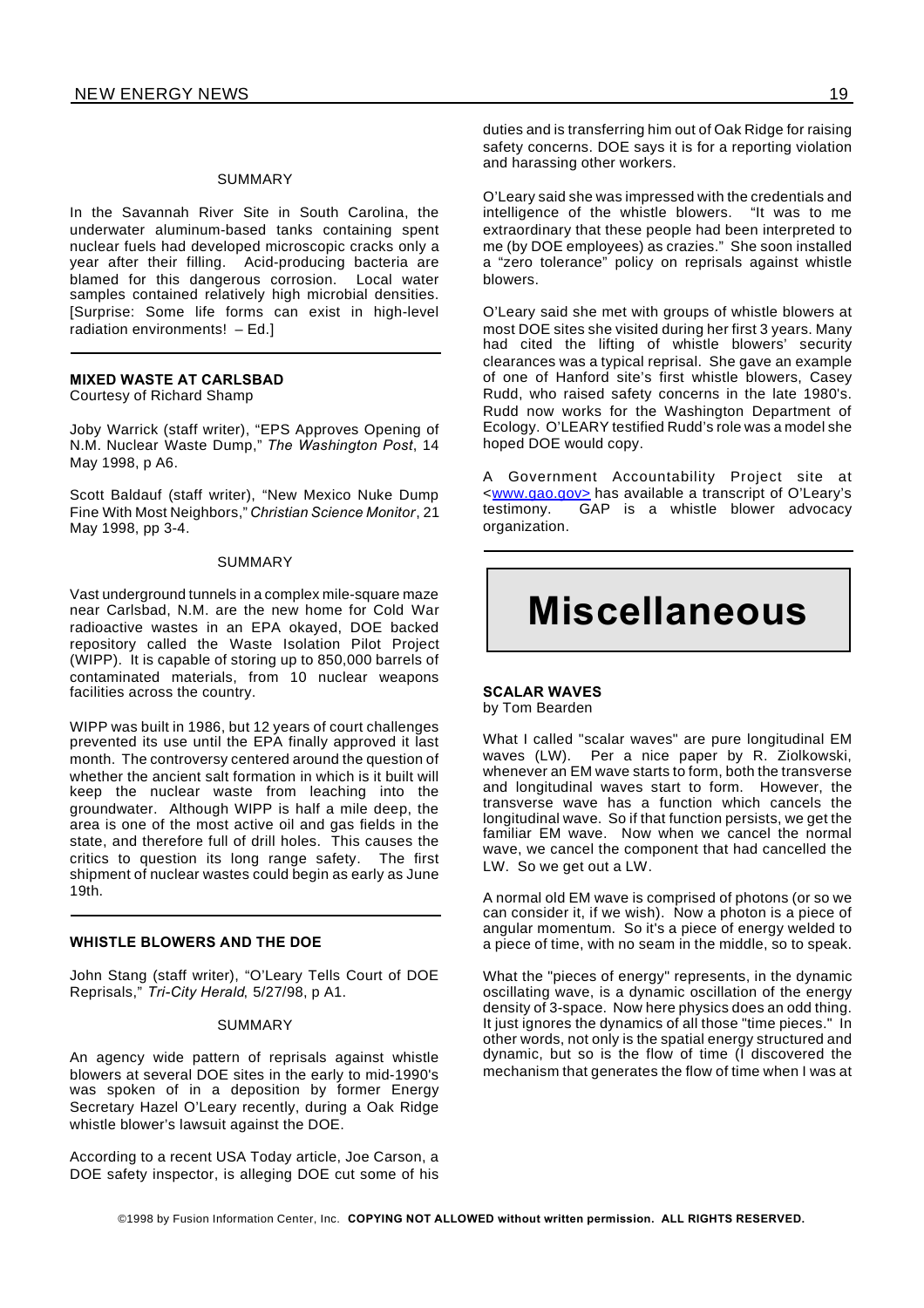grad school at Georgia Tech). Physicists just visualize the "observer time" flowing smoothly, and ignore the fact that the EM wave carries time dynamics as well as energy dynamics.

When you make what is CALLED a transverse wave, you ignore (or have a component that cancels) that time-density variation. That is a normal transverse wave; considered as an oscillation of the energy density of three dimensional space, with a structureless, free-flowing time stream.

When you make a longitudinal wave, by definition it cannot vary the energy density in 3-space. That is fixed. So it can only vary the time-density dynamics. In other words, a longitudinal EM wave is a time-density oscillation. That is, it oscillates the rate of flow of time itself, about some steady median value.

We cannot measure time; we see that as a spatial change. So we observe it as a velocity-modulated wave. It seems to be increasing and decreasing its speed about some median speed. That's what I have been calling a scalar EM wave. It is now recognized in the literature.

A pure longitudinal EM wave has infinite energy and infinite velocity. We don't make those. Instead, we make a pseudo-longitudinal wave; i.e., a "pretty good" longitudinal wave that still has some low-level transverse component.

A pseudo-longitudinal EM wave has finite energy and finite velocity, but its velocity may be less than or greater than the velocity of light in free space. When it's subluminal, it's called an "EM particle."

Nimtz and his colleagues have also transmitted Mozart's 40th symphony down a waveguide at speed 4.7 c, and clearly listened to it on the other end. This blows the tar out of the old saw that "information cannot be transmitted superluminally." In fact, quantum tunneling has been known to permit superluminal communication, for some decades.

When Maxwell wrote his theory, everyone (all 35 or so of the good electrodynamics; that's all there were!) assumed the material aether (a material fluid filling all space). In other words, they thought that there was no place in all the universe that was devoid of mass. Period. So all the EM entities are DEFINED as mass entities: Electrodynamics today does not actually have anything to say -- anything at all! -- about the form of EM entities<br>in mass-free space. Even the scalar potential's Even the scalar potential's magnitude at a point is defined as the energy in joules collected upon an intercepting point Coulomb at that point. In other words, they have confused the magnitude of the water collected in/on a standard bucket from a raging river, as the magnitude of the water in the river at the dipping point! The scalar potential itself isn't even a scalar entity! It's a multiwave, multivector entity. It's a bunch of bidirectional rivers of EM energy, flowing in both directions at once. Of course, how much of that flow is diverged by (collected upon) an intercepting Coulomb, is a scalar value! But that has nothing to do with the magnitude of the potential itself, just the magnitude of how much is dipped from it by a standard bucket.

So EM theory is thoroughly and seriously flawed, from the ground up.

Now let's see what happens when you transmit and receive a signal (simplest case).

First, in the transmitter you perturb the Drude electron gas, which being embedded in a violent interaction with the active vacuum, perturbs the active vacuum. In other words, the mass perturbations in turn perturb the spacetime. Then that SPACETIME perturbation propagates to the receiver, where it interacts with the waiting Drude electrons, perturbing the Drude gas (the mass).

Rigorously, we have a MASS-TO-SPACETIME TRANSFORM, followed by a SPACETIME-TO- MASS TRANSFORM. Neither of those appears in electrodynamics.

Instead, by assuming the material there in the space, Maxwell and the others assumed a MASS-TO-MASS TRANSFORM (INTERACTION). As we saw, what he wrote actually consists of two hidden transforms, the mass-to-ST transform and the ST-to-mass transform, in serial order.

The vacuum/spacetime is just a big old scalar potential (an active virtual particle flux, and a very intense one). It is comprised of longitudinal EM wave pairs, by Whittaker 1903. By Whittaker 1904, those vacuum perturbations (spacetime perturbations) are just two potential functions -- each of which is just LW functions. So the entire thing in the vacuum is just a bundle of LW functions.

Now here's the giant leap in physics, a real revolution! We always told you that scalar waves were electrogravitational. And so they are.

Look at the two "hidden transforms" that are really involved. Well, they are nothing but just Wheeler's general relativity principle! In short, "mass interacts upon spacetime to curve it, and curved spacetime interacts back upon mass to move it or form forces."

So INFOLDED INSIDE MAXWELLIAN ELECTRODYNAMICS HAS ALWAYS BEEN FULL GENERAL RELATIVITY! But a really marvelous GR.

Between two electrons, the E-force is on the order of 10<sup>42</sup> times as strong as the weak G-force. So since the EM force is used in this case as the agent of ST curvature, this is a far, far more powerful GR force and ST curvature than is made by the weak little G-force that the astrophysicists mostly track, and have to go to the stars, lots of cumulated mass, etc. in order to get enough ST curvature to measure. For that reason, gravitation has remained a non-laboratory science.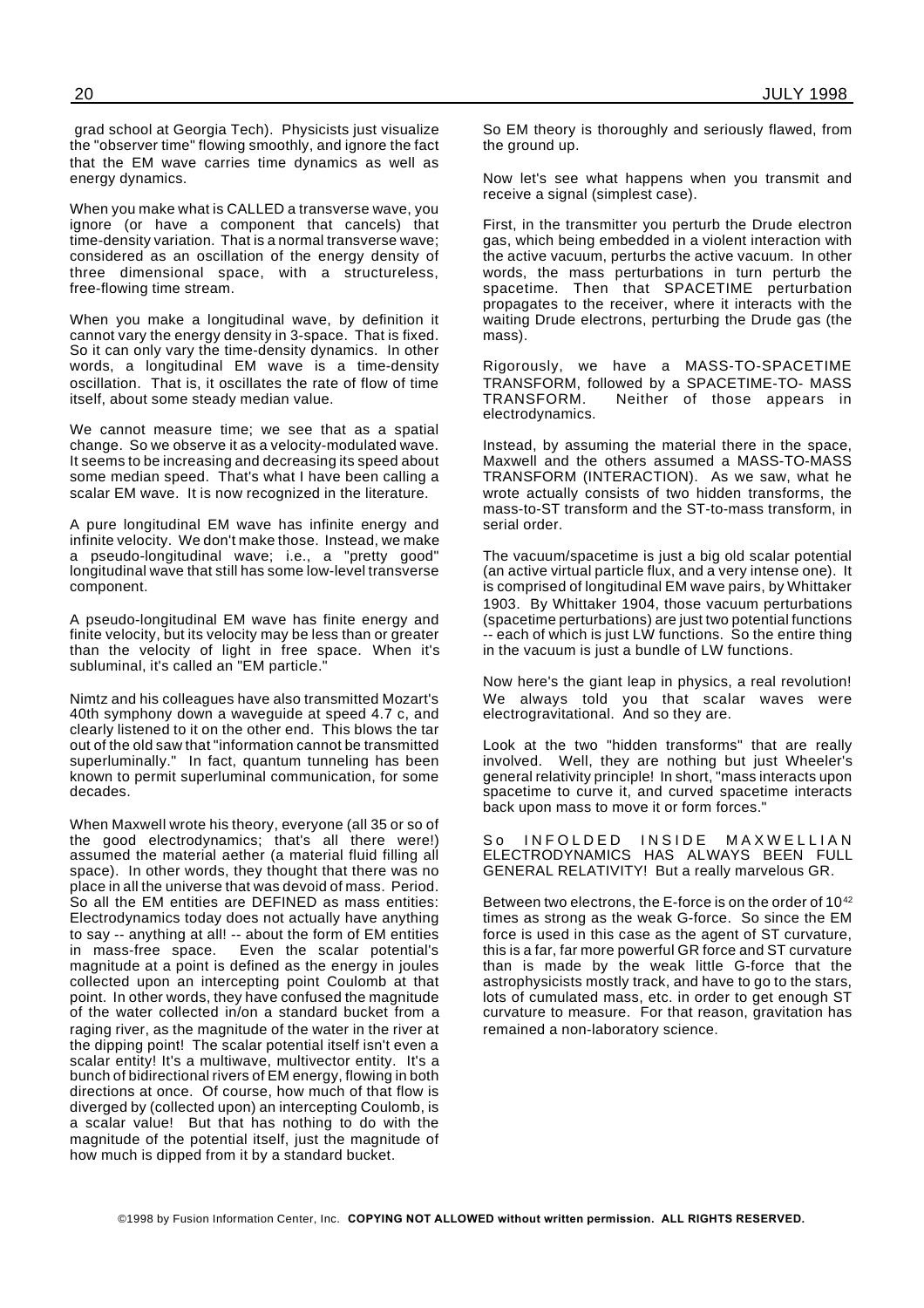By making the proper assembly of LWs, we can alter spacetime directly, and powerfully, because we are using a far, far larger ST curvature force than the physicists now ordinarily use. And we can engineer it on the bench, or in devices.

Think of any effect on matter that you desire Anything at all. In GR terms, that effect requires the formation of "vacuum engines" or "spacetime engines," -- i.e., internested clusters of ST curvatures. Those vacuum engines/spacetime engines are precisely what can be built by assembling and using longitudinal EM waves.

I'm in process of filing a long tech paper to the U.S. patent office, followed by several patent applications. Want to transmute elements? Just flip one quark in one nucleon, and bingo! You have an isomer (either one element up the chain, or one down it). You can make multiple jumps, etc.

In cold fusion, e.g., what is REALLY going on is the inadvertent formation of such ST engines. Now time waves are not shieldable by Faraday cages. So they go right through the electron shells, into the atomic nuclei. Get the picture? Now you can put specialized EM-GR fingers right down into the nucleons, in fact into the quarks comprising those nucleons, etc. Since there are lots of H ions,  $H_3O$  ions, etc. in a liquid, the possibilties for "nuclear engineering" with determinism rather than staid old random statistics, is breathtaking. Those fellows are getting lots of new nuclides, without yet controlling the basic action which is electro-nuclear, but in the new sense I just described.

So if you'll just substitute the more modern term "longitudinal EM wave" for the term "scalar wave," and realize that you are in an engineerable electrogravitational theory, you will have it in a nutshell.

#### **A-55 FUEL** By Sam Faile

Gunnerman reportedly sold limited A-55 fuel rights to Caterpillar for their use only, for \$millions. Thus, Caterpillar does not have all the rights but only a right to use for their own equipment. Caterpillar had formed another company with A-55, Advanced Fuels, that lasted two years before it was bought out by A-55.

Mr. Gunnerman has spent millions on tests, getting good environmental results at the EPA-funded Southwest Institute, with new engines under laboratory conditions getting 10% more mpg based on a unit of fossil fuel. For the real world involving older engines, the improvement in mpg was as much as 29%. A diesel powered bus got 3 mpg but with the A-55, obtained 2.1 mpg which is an improvement on a per-unit fossil fuel basis. Another advantage for diesel engines is that A-55 can be composed of the cheaper Naptha/H<sub>2</sub>O fuel. In Nevada, some buses are now running on A-55 and there is a dedicated truck route for A-55 fueled trucks between California and Nevada.

In regard to Ed Henderson's offer of running a Porshe, Mr. Polak said, "Mr. Gunnerman would not be interested. People respond best to what the EPA says and Mr. Gunnerman has decided to have the tests done at an EPA facility, another official facility and in house. His money would not be as wisely spent to have private tests."

The main emphasis is on cleaning up the environment where there is a lot of room for progress involving diesel vehicles and power generators. Even when coal is burned they have a re-burn process that reduces pollution. A-55 Corp. is working with a few Ohio utilities on reducing emissions. Even though gasoline powered cars are a market target, it is down the list of priorities because a lot of the pollution due to gasoline engines has already been removed.

The A-55 group have found a way to eliminate the previous need for nickel pieces added to the combustion chambers

#### **COSMOLOGY NOTE**

Greg Hodowanec 4-16-98

#### 1. Some Remarks on the Relation  $C = (C^{\circ} \mu^{\circ})^{-1/2}$

#### A. Introduction

While the relation  $C = (e^{\circ} \mu^{\circ})^{-1/2}$  was known (and confirmed) for well over one hundred years, it was largely held with some doubt, primarily due to debates over the nature of  $\varepsilon$ ° and  $\mu$ °. Its proponents followed the reasoning as summarized in an article by Kulba [1], while the antagonists generally followed the arguments as expressed by Milnes [2]. Here, I will present an outlook based upon my Rhysmonic Cosmology [3] and postulate that  $\varepsilon$ ° and  $\mu$ ° actually describe **real physical effects** and are not just constants of proportionality needed to balance out equations!

#### B. Rhysmonic Cosmology

I have been developing this Cosmology since about 1959 and it is based upon Planck's Natural Units and their many derivatives. To refresh your memory on the Planck Natural Units, refer to my brief paper on the velocity of light [4]. In essence, rhysmonic cosmology constructs a **finite** spherical universe which consists of **only** an extremely small 'particle' which I have termed a **rhysmon** (Greek for ever-moving) and the **void** (which could be considered as the **empty** space in some present theories). **All** else is but modifications to theis basic structure! This structure (the aether if you wish) is essentially 'locally' **bound** as a basic cell unit and thus could be considered as a 'stationary' aether. However, it is extremely dynamic and energetic and thus provides the **sole** intrinsic source of energy in this universe. For further refreshment I recommend a review of reference [3].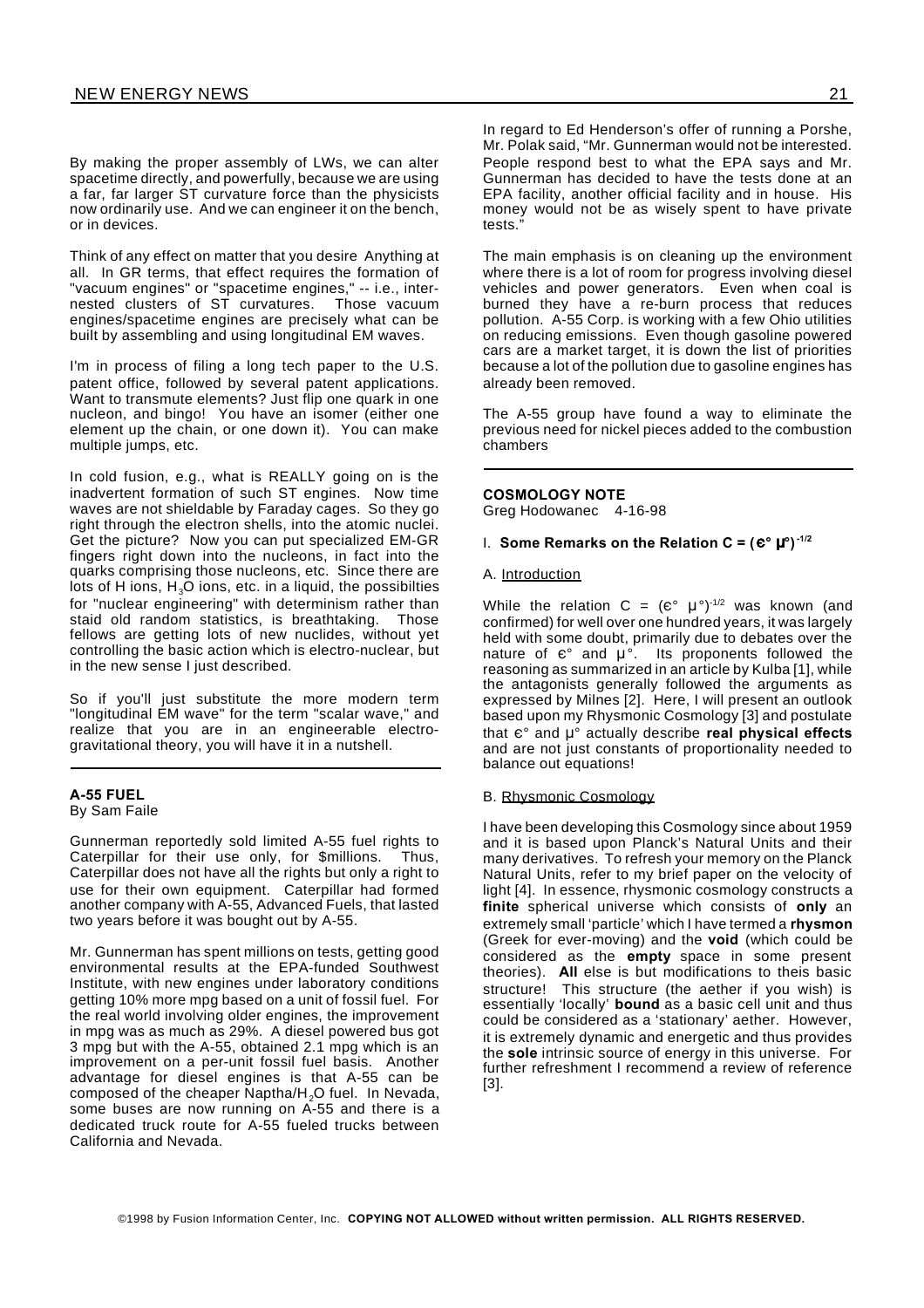,

The dynamic nature of this structure will be further considered in a proposed Cosmology Note: "Extraction of Energy Directly from the Aether." Here, I will consider only two properties of the pure 'undisturbed' rhysmonic 'aether.' These will refer to the 'elasticity' of such a structure: [1]  $e^{\circ}$ , which in essence describes **linear** effects (i.e., E-fields and [2],  $\mu^{\circ}$ , which describes **rotational** effects (i.e., H-fields) in the bound structures and thus the electromagnetic (EM) fields.

#### C. The Nature of  $e^{\circ}$  and  $\mu^{\circ}$

Conventional theory considers  $e^{\circ}$  and  $\mu^{\circ}$  as fundamental to the electromagnetic field. For example, the permittivity of a medium,  $\varepsilon$ , is a measure of the degree to which the medium can resist the 'flow of charge' and thus is defined [5] as the ratio (at the same point) of the electric displacement (D) to the intensity of the electric field  $(e)$ that products it, i.e.,

$$
\epsilon = \frac{D}{H}
$$

,

The permittivity of free space is termed the **electric** constant,  $e^{\circ}$ , and it may be determined directly from its **dimensional formula** (6), i.e.,

$$
\epsilon^o = \frac{T^2 Q^2}{ML^3}
$$

The permeability of a medium, **u**, is defined [5] as the ratio (at the same point) of the magnetic flux density (B) to the strength of the magnetic field (H) that produces it, i.e.,

$$
\mu = \frac{B}{H}
$$

The permeability of free space is termed the **magnetic** constant,  $\mu^{\circ}$ , and it may be determined directly from its **dimensional formula** [6], i.e.,

$$
\mu^o = \frac{ML}{Q^2}.
$$

The relations really describe 'elastic stresses' in the aether (or rhysmoid) due to linear and rotational forces impressed on this aether. Implied is an exchange of energy between the two 'stresses' in the propagation process.

#### D. Determination of the Rhysmonic  $\varepsilon$ ° and  $\mu$ °.

Planck's Natural Units (also rhysmonic units) are used in these determinations (as Ref. [4] for their values in CGS units).

Here, 
$$
\epsilon^o = \frac{T^{*2} e^{*2}}{M^* L^{*3}} = 1.0
$$
 statfarad / cm.

This can be converted to:

8.854 x  $10^{-12}$  farad / meter, in S.I. units.

Also, 
$$
\mu^o = \frac{M^* L^*}{e^{*2}} = 1.113 \times 10^{-21}
$$
 stathenry / cm.

this can be converted to: 1.256 x 10 $-6$  henry / meter, in S.E. units.

These results indicate that the **rhysmonic** determined values of  $\varepsilon$ ° and  $\mu$ ° also agree with the presently accepted  $e^{\circ}$  and  $\mu^{\circ}$  values.

E. The relation  $C = (e^{\circ} \mu^{\circ})^{-1/2}$  in terms of rhysmonics

Using Planck's Natural Units in the dimensional analysis we have: and the state

$$
e^{\circ} v^{\circ} = \frac{T^{*2} e^{*2}}{M^{*} L^{*3}} \times \frac{M^{*} L^{*}}{e^{*2}} = \frac{T^{*2}}{L^{*2}},
$$
 where in this

product all cancels out except a  $\frac{1}{\sqrt{2}}$  term! [where V = velocity]

Therefore, C, Now reduces to:

$$
C = \frac{1}{\sqrt{\frac{T^{*2}}{L^{*2}}}} = \sqrt{\frac{L^{*2}}{T^{*2}}} = \frac{L^*}{T^*}
$$

a velocity term. Substituting in Planck's Natural Units for  $L^*$  and  $\overline{T}^*$ , we have:

$$
C = \frac{L^*}{T^*} = \frac{1.6161 \times 10^{33} \text{ cm.}}{5.3906 \times 10^{-44} \text{ sec.}} = 2.99794 \times 10^{10} \text{ cm/sec}
$$

which is also the experimental value for the velocity of light in free space, i.e., in the aether! The reason for this is that  $L^*$  and  $T^*$  (which are fundamental to the construction of the aether) are explicitly contained in the relation ( $\varepsilon^{\circ} \mu^{\circ}$ ) and thus they are fundamental units also. The relation  $\hat{C} = (e^{\circ} \mu^{\circ})^{1/2}$  was originally determined empirically, but it should now be seen as another relation which can define the speed of light in **free space**, independent of its direction.

#### **CONCLUSIONS**

1. Rhysmonic Cosmology has postulated a finite aether construction which can be described in terms of Planck's Natural Units (PNU) and its many derivatives.

2. The 'undisturbed' aether has mechanical and electrical characteristics which reflect the **elastic** nature of this medium. These are expressed in  $e^{\circ}$  and  $\mu^{\circ}$ 

3. An electromagnetic (EM) disturbance in this medium will propagate at a velocity, C, largely due to the nature of  $\varepsilon$ ° and  $\mu$ °. I also suspect an interaction with the universal G-Field is also involved.

4. It is therefore concluded that  $\varepsilon$ ° and  $\mu$ ° are **real** and **valid** concepts, not only for EM fields, but also for many other manifestations in this universe.

5. It is my hope that **more** of you will become involved in the further development of this Cosmology. I am indebted to Bill Ramsay for his useful contributions to the theory and especially his practical experimental works.

#### **REFERENCES**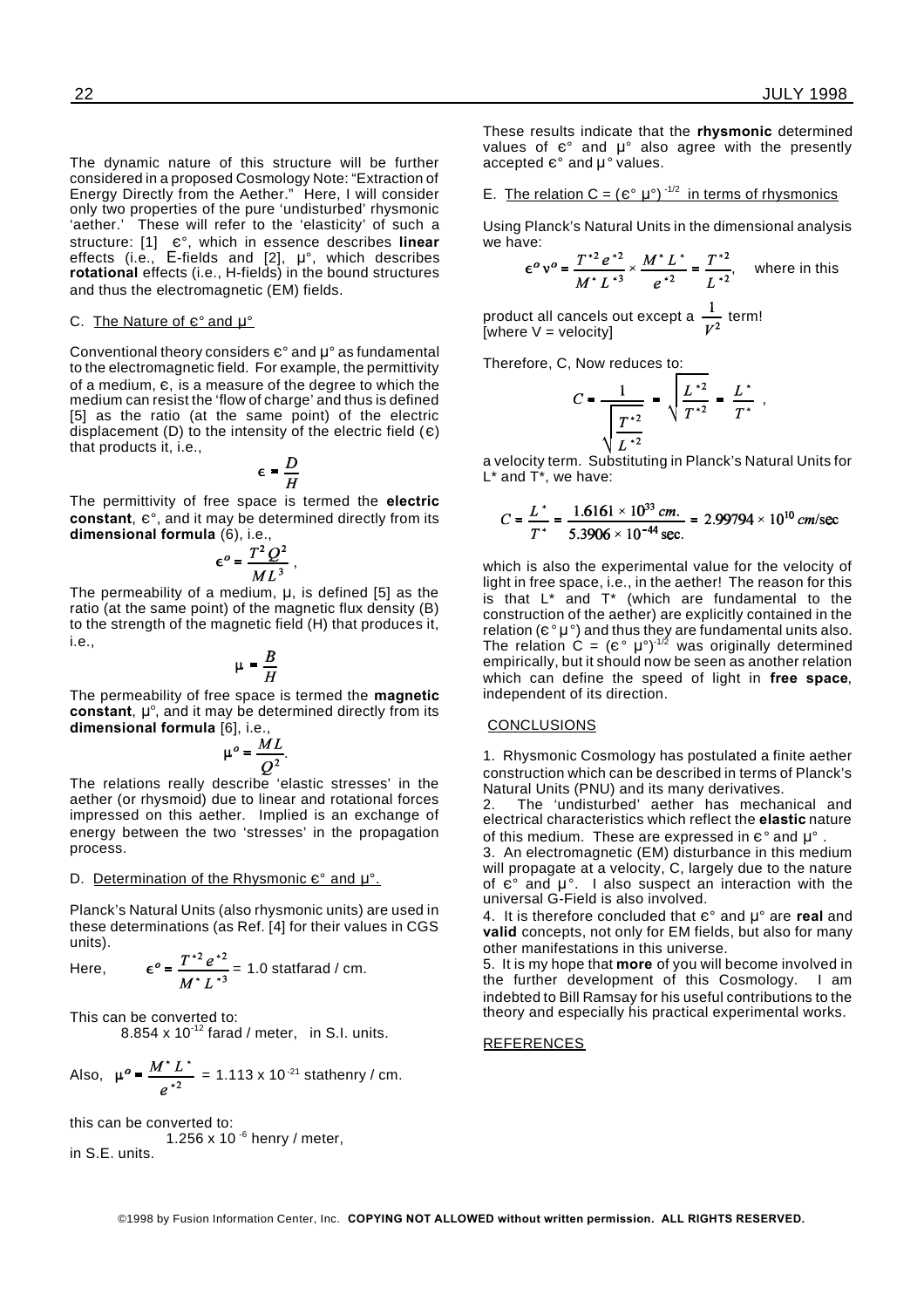1. Leslee Kulba, "C =  $(e^{\circ} \mu^{\circ})^{1/2}$ " *Elec. Spacecraft J.*, issue 18, 1996.

2. H.W. Milnes, Toth-Maatian Rev., vol 13, pp 6101-6117 (1996).

3. G. Hodowanec, Rhysmonic Cosmology, self published, 1985. (Now out of print, copies of original pages are available from: Rex Research Archives, P.O. Box 19250, Jean, NV, 89019)

4. G. Hodowanec, "An Alternate Determination for the Velocity of Light," Untapped Technology in Review, Summer 1995. Also in, *New Energy News*, vol 4, no 5, Sept. 1996.

5. Dictionary of Physics, Penguin Books, 1997.

6. B.S. Massy, Units, Dimensional Analysis and Physical Similarity, Van Nostrand Reinhold, 1971.

A two-volume set (670 pages) of the life's works of Greg Hodowanec is available from New Energy News for \$60.

#### **LIGHT MATTERS..... REALLY!**

K.G. Tatterson, "Boom! From Light Comes Matter," *Photronics Spectra*, Nov. 1997, p 31.

#### SUMMARY

By bumping a 46.6 BeV electron beam from the two mile long Stanford Linear Accelerator into a photon beam at 527 nm from a 'tabletop terawatt' Nd-glass laser, a team of scientist have apparently "created" the first electronpositron pairs produced via a light-by-light process. In the two-step process, a high-energy electron travels through laser-focusing optics, then "kicks" one of the photons at nearly 30 GeV of energy. **That proton reacts with the other photons to create particles of matter.** The significance of the experiment was the production of matter using real photons, as opposed to "virtual photons." The team of physicists is comprised of scientists from Stanford University, University of Rochester (N.Y.), Princeton University, and University of They acknowledge that practical applications are very limited, but just knowing that they have severely bent or broken a fundamental law of physics is enough.

#### **WASTE IN COMMERCE AND ENERGY**

Wingate A. Lambertson, Ph.D.

Recently, the *Wall Street Journal* has carried two stories on U.S. support for the development of a Baku-Ceyhan pipeline in the Caspian Sea region. The first story on May 28th, told how U.S. Energy Secretary Federico Pena renewed a U.S. commitment to the construction of a pipeline from Azerbaijan through Georgia to Turkey. This support was worth \$20 billion for 65 projects. His presentation was given to a conference organized by the U.S. Trade and Development Agency in Istanbul. Mr. Pena is leaving his job in Commerce in five weeks.

The second story on June 1 in the same paper was of a pledge by James Harmon, President of the U.S. Export-Import Bank, saying that "There is no limit" to the

funds available. He expects it to equal the level of lending to China or about \$6 billion.

Here we have a situation where the U.S. government will lend between six and \$20 billion to the Azerbaijan International Operating Co. to build a pipeline where it suits the U.S. government rather than by using the most economical route. This U.S. generosity should concern all taxpayers as it is probable that soon after the pipeline is completed it will be obsolete.

This could be good news for those of us who are searching for ways to have our energy collection methods funded. My most recent inquiry about ZPE collection was from India. I shall suggest to this company that they contact the U.S. Trade and Development Agency in India and have them arrange a regional conference on ZPE. We will point out to the Trade and Development Agency that more ZPE is available in India than all of the oil in and around the Caspian Sea. We will have them select the six most promising ZPE collection methods from the regional conference and request loans from the U.S. Export-Import Bank of \$1 billion for each method.

A possible reason that Secretary Pena has been unable to accept cold fusion and ZPE is that the programs suggested have been too small.

#### THE ELFF DETECTOR

NEW! Educational! The ELectrostatic Fluctuating Field Detector.

This clever device provides light signals when either negative or positive electric fields are fluctuating. For example, move toward the ELFF Detector and the lights will glow or brighten if you are negatively charged. If you are positively charged, the lights respond as you move away from the ELFF Detector. It is amazing how many objects in our environment create electric fields. Comb your hair. Walk across the carpet. Tear off a piece of plastic tape. Dry your clothes in the dryer. Don't tell all you know about this device. Use it with your friends and children. Let them learn more about the charged world around them.

Price: \$14.95. Add \$2 for Shipping and Handling. No S&H for NEN members. Delivery about two weeks. A Trenergy Product.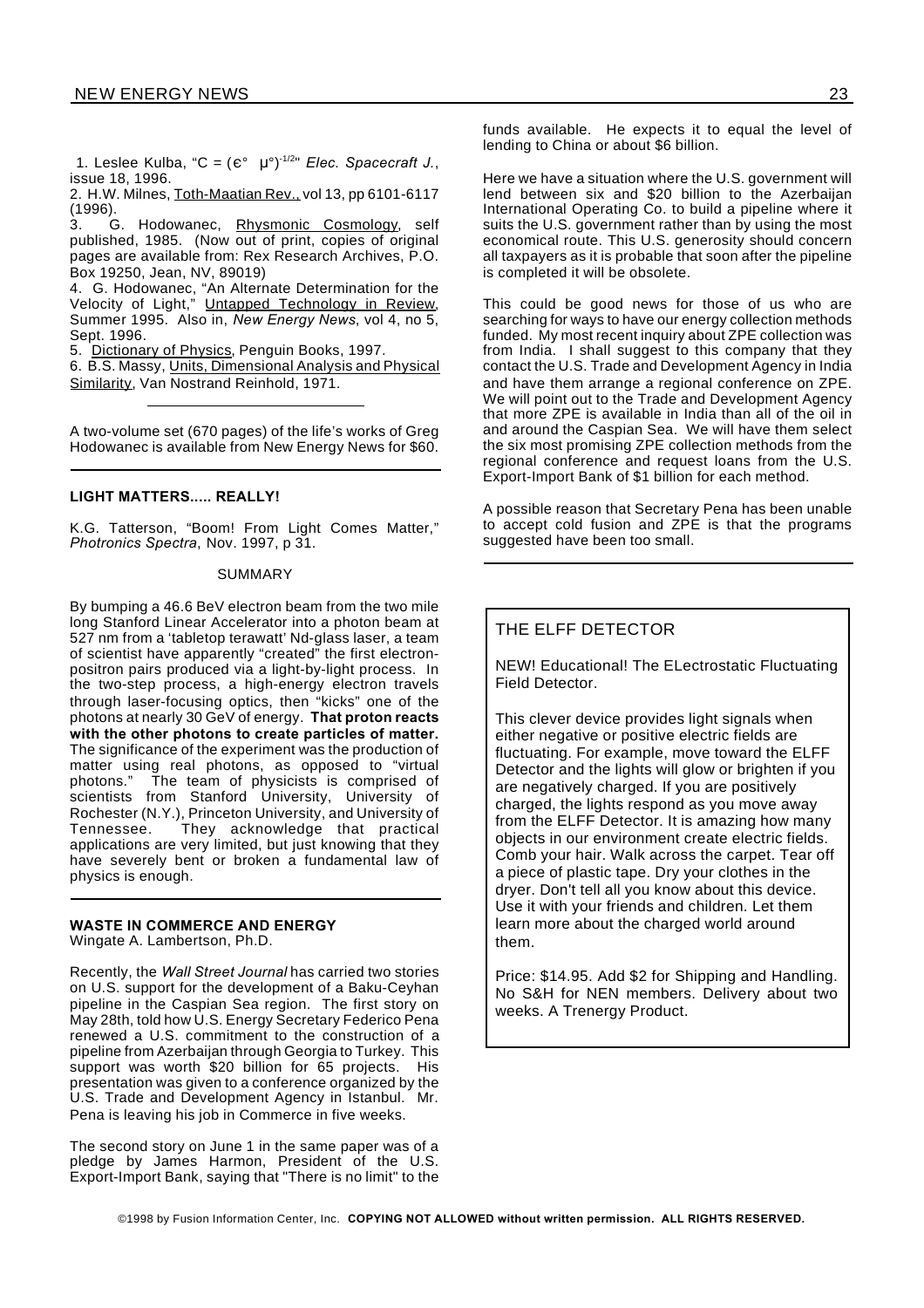#### **CASPIAN SEA OIL PROJECTS**

Courtesy of Win Lambertson

Hugh Pope (*WSJ* staff reporter), "U.S. Shows Support for Caspian Sea Oil Projects," *Wall Street Journal*, 5/28/98.

#### SUMMARY

U.S. commitment was renewed last month for the construction of a major oil-export pipeline from Azerbaijan through Georgia and on to Turkey. The U.S. reportedly has committed the U.S. Export-Import Bank, the Overseas Private Investment Corp., and the U.S. Trade and Development Agency to assist the development of the associated 65 projects, which are worth \$20 billion.

Why? Energy driven motives are related to energy development, power production and pipelines that would exploit the 100 to 200 million barrels of possible oil reserves around the little exploited Caspian Sea.

Geo-political motives are behind the U.S. attempts to freeze Iran out of the Caspian oil picture. The U.S. has also been promoting the various regional states' independence from the old Moscow ties, as well as supporting democratic and market reforms.

International finance driven interests may resist new spending at this time of low oil prices. There is not now enough Caspian production to warrant it, they maintain. Moscow also opposes a proposed pipeline to Baku which would skirt Russia and go under the Caspian Sea from Kazakhstan and Turkmenistan.

#### **BINDING FORCES**

Toby Grotz, Robert Q. Achzehner, Don Rapp, "The Origin and History of the Smith Coil, "*Electric Spacecraft Journal*, Jan/Feb/Mar, Issue 21, June 9, 1997, pp 24.

Because the binding force meter is virtually unknown in new energy research, we would like to present the following description, written by Wilbert Smith and published in *Topside*, #12, Winter and Spring, 1963. This instrument may prove useful in investigating the effects of stress on the fabric of space due to the generation of unconventional fields and forces.

Matter, as we know it, is held together by "forces" the nature of which we do not clearly understand. We have developed some very elegant theories to explain most of the observed phenomena, and we add sufficient "correction factors" to make the theory fit the rest. But every now and then we come face to face with something which our theory just will not explain, and rather than admit that our theory is inadequate, discard it and start over again. This is well demonstrated in the matter of binding forces.

Some years ago, following some rather bad airplane crashes for which there was no satisfactory explanation, the people from "elsewhere" were asked through "contact" if these crashes were possibly due to our craft flying too close to their craft. We were informed, however, that our pilots flew around in complete

disregard of the regions of **reduced binding** with which this planet is afflicted, and very often such craft were not designed with a sufficient factor of safety and came apart.

When we countered by saying that we knew nothing of such regions, we were informed that means for detecting them were easily within our technology and that we should build suitable instruments and then pay attention to what they registered.

The principle of the "binding meter" was then explained to us. The principle is quite simple: all matter is held together by the relative configurations of the three basic fields of nature, tempic, electric and magnetic. These configurations are characteristic of what we call the molecular structure, and the interactions of these fields is **not** linear.

Structurally the binding meter consists of a nylon fiber which is stressed close to its elastic limit (after having been over stressed to establish stability) pulling against a steel spring which is stressed well below the elastic limit. The nylon fiber is wound around a spindle which carries a pointer so that any longitudinal movement of the fiber will cause the spindle to turn and the pointer to move across an arbitrary scale. ln setting up the instrument nylon fishing leader was used and pre-stressed to the breaking point and this point noted. The instrument was then threaded and one end fastened to the spring and the other placed under tension to 75 percent of the previously noted breaking stress, and the end clamped under a washer which was somewhat softer than the nylon (to grip it solidly without deforming the nylon). [See Fig. 8] The whole instrument was then set aside for a few days to make sure that it was stable, after which the pointer was slipped to mid scale and the instrument was considered ready for service.

#### Many Successful Instruments

By making the body of the instrument of aluminum tubing about ½ inch diameter and 10 inches long, the combination gives very good temperature compensation, and a range of temperature of 100°F makes less than ½ division on an arbitrary scale of 12. There is no perceptible change over the complete range of humidity and no barometric sensitivity was observed. Dimensions apparently are not critical parameters.

My colleagues and I have investigated the general areas through which aircraft have flown just prior to unexplained crashes showing several scale divisions change. These regions seem to be roughly circular and about 1,000 feet in diameter, and probably extend upward quite a distance. A few have been detected by air when planes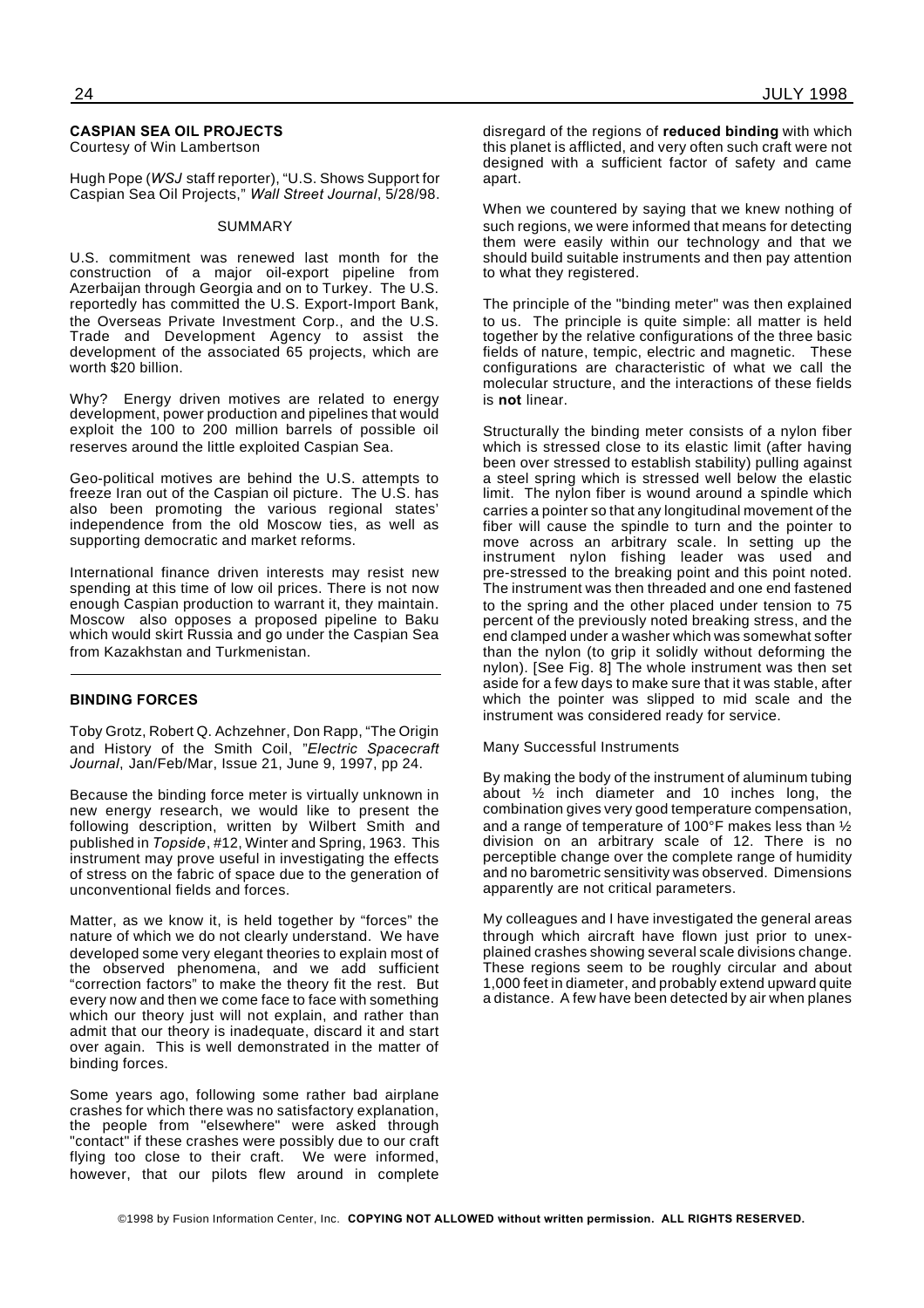

Fig. 8 Diagram of Smith's binding meter

have flown through them, but fortunately in these cases the craft were strong enough to remain intact.

Whether this is generally true or not we cannot say, but it does appear that things are somewhat stronger in the northern latitudes than they are farther south, and certain areas seem to be permanently afflicted with reduced binding. We do not know if the regions of reduced binding move about or just fade away, but we do know that when we looked for several such regions after three or four months we could find no trace of them.

It would therefore appear that this business of reduced binding would stand quite a bit of further serious investigation.



#### **LETTER FROM JAMES B. WRIGHT**

Re: Nelson Fink's comments on space-energy equivalence, *NEN*, vol 6, no 2, June 1998, pp 23.

In a paper on the Cosmological Redshift (soon to be submitted to the *JNE*) I identify the aether as an allpervasive energy, having mass as one of it's characteristics. In that I also calculate its total mass (and that energy is the holy grail of *NEN*) I feel that a brief note on my reasoning may be of interest to the readers of *NEN*, and possibly spur some new ideas.

First, we take the radius of the observable universe (about 6 trillion miles), calculate its volume, and then divide this by the number of galaxies in that universe (200 billion). This gives average galactic volumes, which are then converted into spheres to surround each galaxy, such as the Milky Way. It appears that the radius of the space around the average galaxy is at least twenty times greater than the radius of the visible portion of the galaxy.

Next, using Rubin's calculations that the unseen mass that surrounds a galaxy (and affects its rotational speed) is about five times the visible mass within the galactic radius, ten times that mass at 2R, fifteen times that mass at 3R, etc., we calculate that an average galaxy has an associated unseen mass (or "dark mass") which is more than 100 times greater than its visible mass. We equate this dark mass to the aether, i.e., to energy, and discover that we are living in an ocean of energy, which occupies the inter-galactic, inter-stellar, and intra-atomic regions.

The acceptance of space as energy provides a sink for the mass that disappears in the E = mc<sup>2</sup> equation, rather than have it become some incomprehensible "field". It also provides a tangible medium which apparently is the determining factor for the permeability and permittivity of "space", which, in turn, determine the speed-of-light (C).

Note, especially, that in the  $E = mc^2$  formula,  $C =$  $1/(\mu\varepsilon)^{0.5}$ , and that this allows the formula to be re-stated as  $E = m/(\mu \epsilon)$ , a formulation that uses the fundamentals that determine the speed-of-light rather than the derivative itself. This further suggests that the medium that determines the values of  $\mu$  and  $\epsilon$  has a some role to play in the amount of energy that is realized from the annihilation of a given quantity of mass.

Going back to the Rubin paragraph, study of the dark mass distribution indicates a density gradient which is a function of 1/R<sup>2</sup>, suggesting that a given atomic reaction near the galactic core will release less energy than one in its outer regions.

This also suggests that atomic activity at the sun's surface that produces some characteristic spectral display will produce that display at a lower frequency than (say) on earth where the energy is less dense.

Comment are solicited. Jim Wright 223 Pine Street Yreka, CA 96097 Tel. No. 503-842-2627 Email: jimdon@thegrid.net

#### **FREE-ENERGY COMING SOON ?** By Jason Dunlap

Claims of free-energy machines, cold-fusion, and other fantastic technologies have been around for decades. We have heard stories of how government agencies and industry giants have conspired to keep such technology out of the mainstream. Inventors who succeeded at proving such technology were intimidated and threatened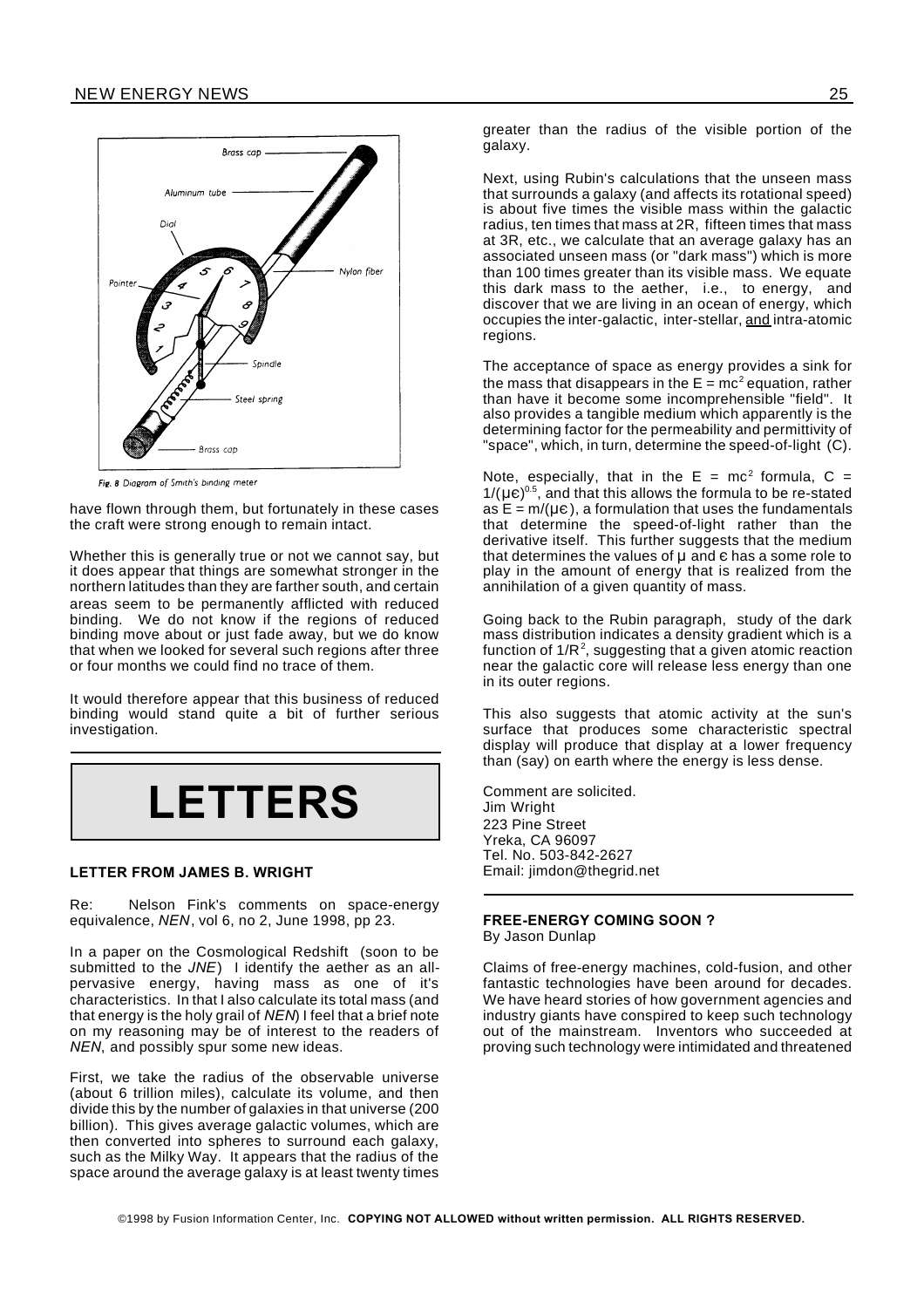if they tried to create a product or have their inventions<br>patented. Some were even killed. The scientific patented. Some were even killed. community always consider such stories as nonsense and insisted that such technology was impossible. Well things have changed.

Many of you can remember that, last year, Center of Attention [a newsgroup located in San Jose, CA] financed and sponsored a mission to uncover and report about the reality of free-energy. It was hoped that we could make connections with those inventors that had actual working models, reveal the technology to the world and have an impact on making free-energy machines a part of our daily lives. Frankly, at the time, I felt we had failed to have much of an impact but Drunvalo says otherwise [1].

He claims that efforts made by a small group of people in California to uncover and video working free-energy devices has paid off. He said that the video and all the information was put on the Internet. The information was shared world-wide. Inventors, who were too intimidated in the past, began to try again to have their inventions patented. Drunvalo said that in just the last 3 or 4 months, governments around the world seem to be willing to allow this new technology to come to the surface. Astounding as it may seem, the motivation of the government is that the information should be released for the good of humanity! Apparently, attitudes are, indeed, changing.

In February of this year, Germany allowed a patent on a free energy device based on the relationship of certain carbon atoms. It is a small, thin film that outputs about 400 watts and will run all of our appliances indefinitely. The device is being presented to the world by a Prof. Deiter of Germany. Drunvalo went on to say that there were several other free-energy inventions that will soon be revealed and it will definitely change everything. Whether the transition will be smooth or rocky is a mystery, for now. Drunvalo made it clear that there was much he couldn't tell us at this time, but said he would give more information at the workshop in Oakland.

I would like to point out, that I doubt Drunvalo was referring to Center of Attention's efforts when he said a video about free-energy is what made the difference. I rather think he meant some other group, that did a better job than we did. I find it interesting that even though it probably was not our efforts that made the difference, we nevertheless were following an identical plan. It was as if, in some cosmic way, we were one among others that answered a "call" without even knowing it. It comforts me to know that whatever we try, in regard to working for the good of humanity, is worthwhile and if everything doesn't work out just the way you expect, you can be sure there are others, following through. I will be trying to find out exactly which video he was referring to and let you know how to obtain a copy.

Robert Perala and Tony Stubbs asked pointed questions and got Drunvalo to elaborate, in great detail about these things. This show revealed a lot of detailed and important information, most of which I have told you about. The show was taped, and if you want to purchase the entire tape, it is available for \$12.00 plus shipping. There were many details and discussions not mentioned

in this report. Call, email or write Barbara, and she will get a copy of the full report sent to you.

The Philosopher's Stone http://earth.vol.com/~voltron// http://www.spiritualjourneys.com

[1] Dunvaleo Melchizedek is a speaker and lecturer at several conferences, who is interested primarily in the application of the old religion of Egypt, and in the use of Orgone energy.

RESPONSE: from Patrick Bailey, President of the INE

The group that you are referring to that has made a big major difference in the "free-energy" field is the Institute for New Energy, established in 1993 to build the bridge between "unorthodox science" and the "scientific<br>establishment". The INE also publishes a large The INE also publishes a large newsletter each month, the *New Energy News*, with past issues available. The INE has a large website at: http://www.padrak.com/ine/ with several supportive files, such a Table of Contents for all *NEN* issues, and including a subject index at:

http://www.padrak.com/ine/SUBJECTS.html

I have also been personally responsible for bringing the reports and data on these new devices into the mainstream scientific community since 1990, through both the International Association for New Science (the IANS) and the yearly international conference on energy conversion technology, the Intersociety Energy Conversion Engineering Conference (the IECEC) which is supported by all of the major US technical societies, including the AIAA, AIChE, ANS, ASME, IEEE, and the SAE. Papers that have been presented in these many conferences are summarized and linked in the INE website.

We have now created a condition where inventors and researchers are no longer afraid or intimidated to share the results of their work, and many are now cooperating on an international basis. While overt suppression may seem to still exist to this day, these cooperative efforts are making it virtually impossible to hide and suppress the technical advances that are being made and reported around the globe.

As a friend of Drunvaleo, I personally invite him, through you, to cooperate with us in contacting the researchers that he is referring to, and to allow the INE to support and report on the findings that are being uncovered today. I do not believe that Drunvaleo has all of the answers, and neither does any one particular organization. However, by sharing and supporting each other, we can overcome any obstacles that would, and have in the past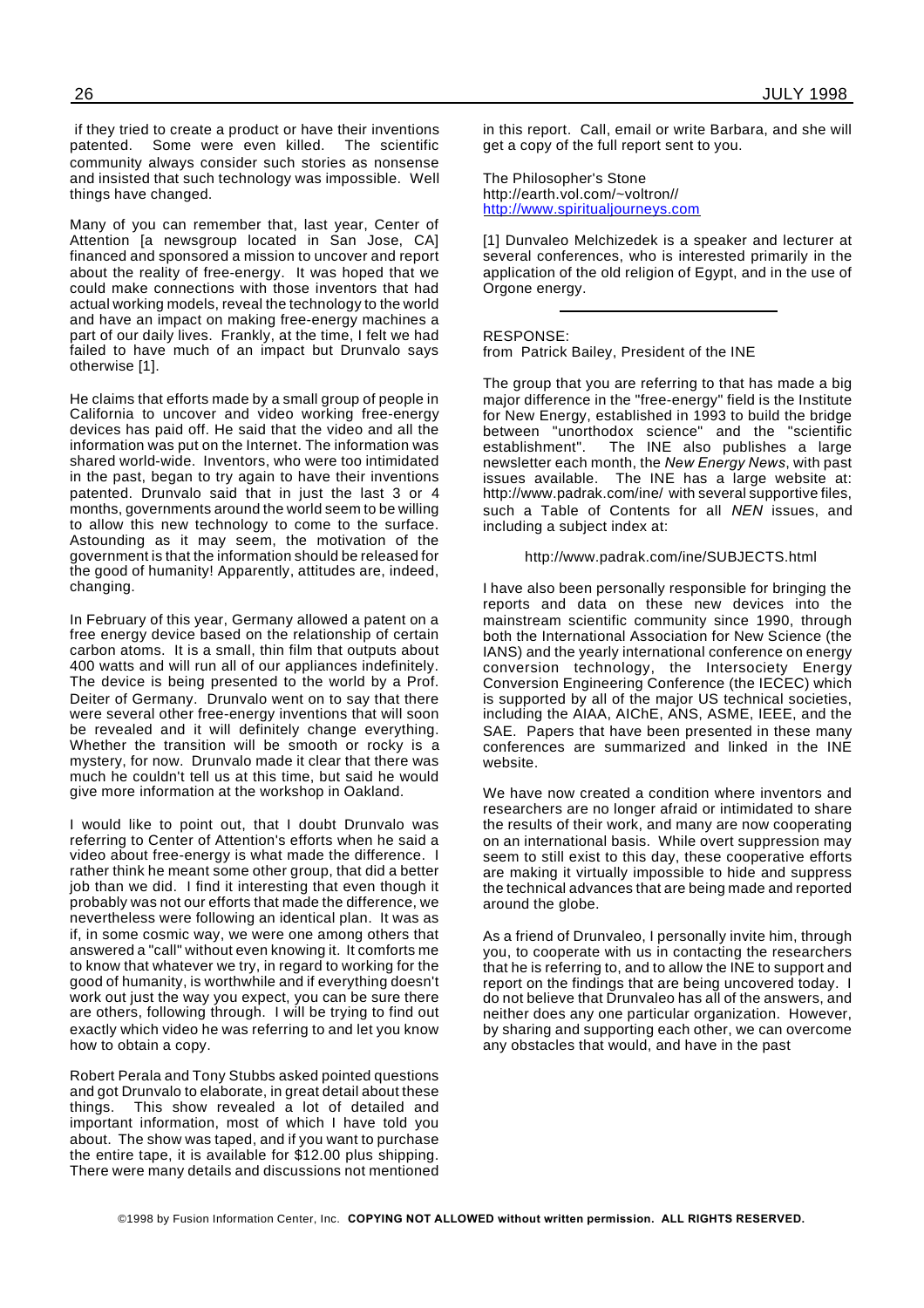traditionally, stood in the way of our own scientific progress.

We offer support and cooperation to Drunvaleo and any others that would assist us in this quest. I am easily reachable.

Patrick Bailey President, Institute for New Energy ine@padrak.com http://www.padrak.com/ine/



#### **INE NEW-ENERGY SYMPOSIUM August 14-15, 1998**

#### Deadline for papers July 15, 1998.

Meeting will be held at the University of Utah Union Building on Friday and Saturday, August 14-15, 1998. Cost, if paid by 1 August 1998, is \$100 for members and \$125 for non-members (\$150 at the door). Special prices for students.

All papers accepted for presentation will be published in the *Journal of New Energy*. The journal will be available shortly after the conference.

Author's are encouraged to send their abstracts immediately. The editorial staff of the *Journal of New Energy* will select the papers to be presented. Author's will have from 30 minutes to one hour for their presentation depending on the number of papers that qualify for presentation. If excess papers are offered, new-energy experimental papers will be given preference.

#### **18th International Symposium on Discharges & Electrical Insulation in Vacuum** August 17-21, 1998 Eindhoven, The Netherlands Hosted by the Eindhoven University of Technology

**Scientific Program**, Papers will be presented on all aspects of: Fundamentals of Discharges and Breakdown in Vacuum; Vacuum Discharge Devices and Applications; and Vacuum Insulation Technology and Applications.

**Mini-Courses** held parallel with conference: Diagnostics for Vacuum Devices, and Production Technology for Vacuum Insulated Devices

A **technical exhibition** will be held featuring components and systems in the area of vacuum discharge devices and vacuum insulated devices (e.g. vacuum switchgear, vacuum deposition and coating, X-ray and microwave tubes and other beam-devices, high-power devices, and equipment for analysis, monitoring and test purposes).

Hotel accommodation in downtown Eindhoven, a short distance from the University Conference Centre, is available through the EUT Conference office at reduced rates.

#### **Information for Authors**

Accepted papers will be published in conference proceedings, available at the registration. A limited number of accepted papers will be selected for publication, in a modified and extended version, in Special Issues of *IEEE Transactions on Plasma Science* and *IEEE Transactions on Dielectrics and Electrical Insulation.* The working language of the symposium is English. All printed matter will appear in English.

**Correspondence** should be sent to: Carla Schreurs Congress Office ISDEIV'98, Aud.2.26 Eindhoven Univ. of Technology P.O. Box 513 5600 MB Eindhoven, The Netherlands

phone: (011)-31-40-247-4849 fax: (011)-31-40-245-8195 E-mail: C.L.A.Schreurs@ieb.tun.nl Website: http://www.ele.tue.nl/evt/isdeiv/

#### "Environmental Needs" **33rd Intersociety Energy Conversion Engineering Conference (IECEC)** August 2-6, 1998 Colorado Springs, CO

Sponsored by the American Nuclear Society, American Inst. of Chemical Engineers, Society of Automotive Engineers, American Inst. of Aeronautics and Astronautics, American Society of Mechanical Engineers, and Inst. of Electrical and Electronics Engineers.

For further infromation: ANS Proceedings Office, IECEC '98 555 North Kensington Ave. La Grange Park, IL 60526 Phone: 708/579-8253; fax 708/352-6464 Web page: www.inspi.ufl.edu/IECEC98

©1998 by Fusion Information Center, Inc. **COPYING NOT ALLOWED without written permission. ALL RIGHTS RESERVED.**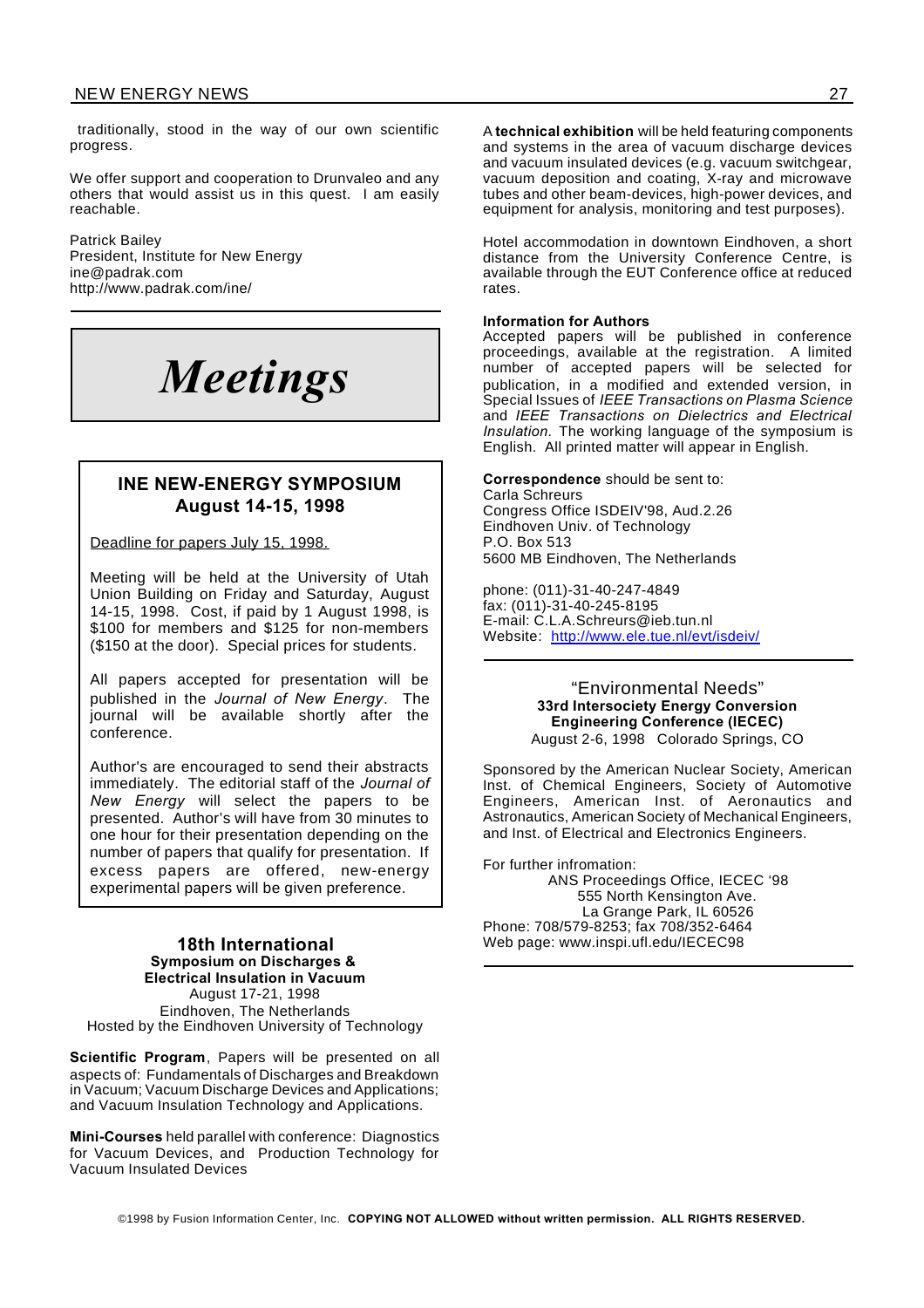#### **MARCH FOR PEACEFUL ENERGY** October 24, 1998 WASHINGTON, D.C.

Organized in support of the "Million Solar Rooftop" promise President Clinton made at the last Earth Summit, the March for Peaceful Energy has been embraced by a wide range of solar, new energy and anti-nuclear coalitions.

The March for Peaceful Energy aims to hold President Clinton to his promise and pressure Congress in creating a similar program to the one which gave birth to the microchip in the 50's, massively reducing cost of production.

The March is being organized by students at the University of Maryland College Park. They have taken full advantage of the Internet by designing a terrific website. The word has quickly gotten around, building strong grassroots support. Already an impressive list of speakers and performers have lent their names to the rally. A dozen other alternatives energy events are being planned for October 24th around the world. The DC March organizers plan to bring focus to all of them via comlinks and teleconferencing.

America has become complacent about energy issues. We have been lulled into a false security by low oil prices and a moratorium on nuclear plant construction. But the urgent need to retrofit the existing energy infrastructure still lies ahead. A recent air quality crisis in Europe and India's nuclear tests have rekindled a spirit of activism. Taking it to the streets has always proven effective when all else fails.

Energy is at the root of increased standards of living for all. The development of safe and clean power providing electricity to suburban homes and remote locations alike should be priority in Washington.

*Contributions to the march should be made out to SC Solar. We are still looking for additional sources of sponsorship. Currently we are in need of organizations or individuals to help the cause by mobilizing people in their specific areas.*

#### CONTACT:

Richard Lasken, President of DC Solar c/o University of Maryland College Park Box 73 College Park, MD 20742 (301) 345-3454 E-mail: PlantSeedK@aol.com http://www.index.com/peace

#### **Second International Symposium on**

**Consciousness, New Medicine and New Energy** November 26-27, 1998 Ibuka Hall, Waseda University Tokyo, Japan

Symposium slogan: Toward New Human Civilization

The Second International Symposium on Consciousness, New Medicine, and New Eneryg will bring together scientists and scholars from Japan and elsewhere to discuss their pioneering work and raise new questions for further research on the inter-relationship of consciousness, matter and energy, complimentary and intergrative medicine, and new energy technologies.

Research in these frontier areas challenges the dominant scientific paradigm, but new scientific world-view and paradigm had appeared at the first symposium. This second symposium will help facilitate this new paradigm, based on wholeness which is important for the future of humanity and the whole earth.

Contact: Mr. Hideo Hirano, symposium secretary at: Tel/Fax: 0426-65-9371

#### **STAIF BREAKTHROUGH PROPULSION PHYSICS SESSIONS**

CALL FOR PAPERS:

The Breakthrough Propulsion Physics sessions in the **Conference on Applications of Thermophysics in Microgravity and Breakthrough Propulsion Physics**, will be held as part of the Space Technology & Applications International Forum (STAIF-99), January 31 - February 4, 1999, in Albuquerque, NM. The website for more information is http://www-chne.unm. edu/isnps/isnps.htm. The abstract contributors should E-Mail or call the author when an abstract is sent so we can be looking for it. Thanks.

Sessions: EMERGING PHYSICS TOWARD PROPELLANTLESS PROPULSION

Alan Holt,

Chair, NASA Johnson Space Center, DanieL C. Cole, Co-Chair, IBM Microelectronics

Papers are invited that present theories, experiments, or empirical evidence that describe research directions or specific approaches for the development of a capability to propel a vehicle in transatmospheric, near-earth space and deep space regions, without the use of rockets or beamed power. These capabilities include applications of: (1) fundamental physics of forces and acceleration, addressing enhanced coupling between inertia, gravity, electromagnetism, inertial frames and/or space-time; (2) fundamental physics of motion through space time or the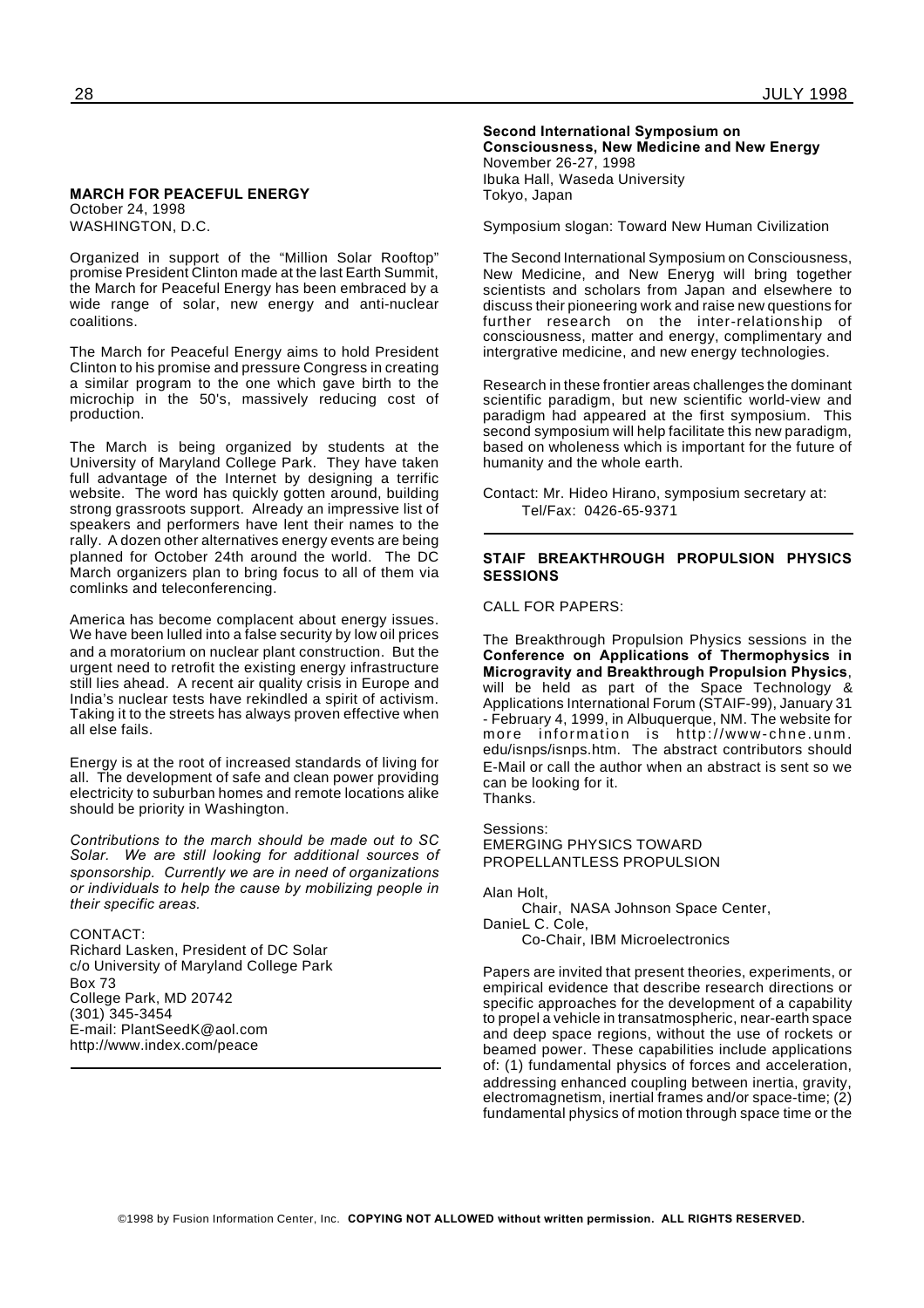#### NEW ENERGY NEWS 29

## **COLD FUSION AND NEW ENERGY SYMPOSIUM 1998**

|                                                                                                                                                                                                                                                           | WHEN: SUNDAY, OCTOBER 11, 1998 8:00 A.M. - 10:00 P.M.<br>WHERE: HOLIDAY INN, THE CENTER OF NEW HAMPSHIRE CONV. CTR.<br>Convenient to the Manchester, NH airport, 1 hour from Boston's Logan airport.                                                                                              | Nuclear Augmented<br><b>Combustion</b><br><b>Emerges</b>                                                                                                                                                                                                                                                         |  |  |
|-----------------------------------------------------------------------------------------------------------------------------------------------------------------------------------------------------------------------------------------------------------|---------------------------------------------------------------------------------------------------------------------------------------------------------------------------------------------------------------------------------------------------------------------------------------------------|------------------------------------------------------------------------------------------------------------------------------------------------------------------------------------------------------------------------------------------------------------------------------------------------------------------|--|--|
|                                                                                                                                                                                                                                                           | Speakers, discussions, demonstration units, videos<br>Science Technology Investment Opportunities in the rapidly growing Cold<br>Fusion and New Energy field. Tentative list of speakers and companies:<br>CETI, Storms, Graneau, Rothwell, Mallove, Correas, Fox, New Energy Partners Fund, etc. | <b>Anteri Blu A</b><br>ficat and Helium<br>Arata Zhang's<br>Work Restered<br>والمغتلبة بالحاجب مما<br>Fast and Cheath<br><b>Austine Lineten</b><br>Mitacle                                                                                                                                                       |  |  |
| Registration fee only \$75.00. includes all sessions plus two coffee/refreshment breaks.<br>Chef's luncheon and dinner concession available (guest's responsibility).<br>All North Magazines Religious Francisco<br>Sponsored by Infinite Energy Magazine |                                                                                                                                                                                                                                                                                                   |                                                                                                                                                                                                                                                                                                                  |  |  |
| Name:                                                                                                                                                                                                                                                     |                                                                                                                                                                                                                                                                                                   | Credit Card: MC VISA AMEX                                                                                                                                                                                                                                                                                        |  |  |
| Address:                                                                                                                                                                                                                                                  |                                                                                                                                                                                                                                                                                                   | Card Number: ____ ___ ___ ___                                                                                                                                                                                                                                                                                    |  |  |
| State:<br>City:                                                                                                                                                                                                                                           | Zip/Postal Code                                                                                                                                                                                                                                                                                   | Signature: $\frac{1}{2}$ $\frac{1}{2}$ $\frac{1}{2}$ $\frac{1}{2}$ $\frac{1}{2}$ $\frac{1}{2}$ $\frac{1}{2}$ $\frac{1}{2}$ $\frac{1}{2}$ $\frac{1}{2}$ $\frac{1}{2}$ $\frac{1}{2}$ $\frac{1}{2}$ $\frac{1}{2}$ $\frac{1}{2}$ $\frac{1}{2}$ $\frac{1}{2}$ $\frac{1}{2}$ $\frac{1}{2}$ $\frac{1}{2}$ $\frac{1}{2}$ |  |  |
| Phone:                                                                                                                                                                                                                                                    |                                                                                                                                                                                                                                                                                                   | Expir. Date: /                                                                                                                                                                                                                                                                                                   |  |  |
| Check enclosed:                                                                                                                                                                                                                                           |                                                                                                                                                                                                                                                                                                   | Send to: Cold Fusion Technology, Inc., P.O. Box 2816, Concord, NH 03302-2816<br>Phone: 603-228-4516; Fax 603-224-5975; email: staff@infinite-energy.com                                                                                                                                                          |  |  |

motion of perturbations of space time; and (3) fundamental physics of energy exchange mechanisms. Papers are also invited which (4) describe and compare competing theories or empirical evidence, with special emphasis to their potential for achieving a propulsion breakthrough, and which (5) address the use of microgravity research and technology testbeds associated with the International Space Station, Station-based and other free-flyers and earth-to-orbit vehicles.

#### EMERGING PHYSICS TOWARD HYPER-FAST SPACE TRAVEL

Catherine Asaro, Chair, Molecudyne Research Claudio Maccone, Co-Chair, Alenia Spazio

Papers are invited that present theories, proposed experiments, or empirical evidence that are aimed at addressing how to attain the maximum transit speeds physically achievable. This includes: (1) fundamental physics of forces and acceleration; (2) fundamental physics of motion through spacetime or the motion of perturbations of spacetime; and (3) fundamental physics of energy exchange mechanisms. Papers are also invited which  $(4)$  describe and compare competing theories or empirical evidence with special emphasis to their potential for achieving such a propulsion breakthrough.

#### EMERGING PHYSICS TOWARD BREAKTHROUGH SPACECRAFT POWER

Dave Goodwin,

Chair, U. S. Department of Energy, Office of High Energy & Nuclear Physics F.

Michael Serry,

Co-Chair, Digital Instruments Inc.

Papers are invited that present theories, proposed experiments, or empirical evidence that are aimed at addressing breakthrough energy production methods to power spacecraft propulsion. This includes fundamental physics of energy exchange mechanisms, and how energy exchange mechanisms might relate to kinetic energy of motion. Papers are also invited which describe and compare competing theories or empirical evidence.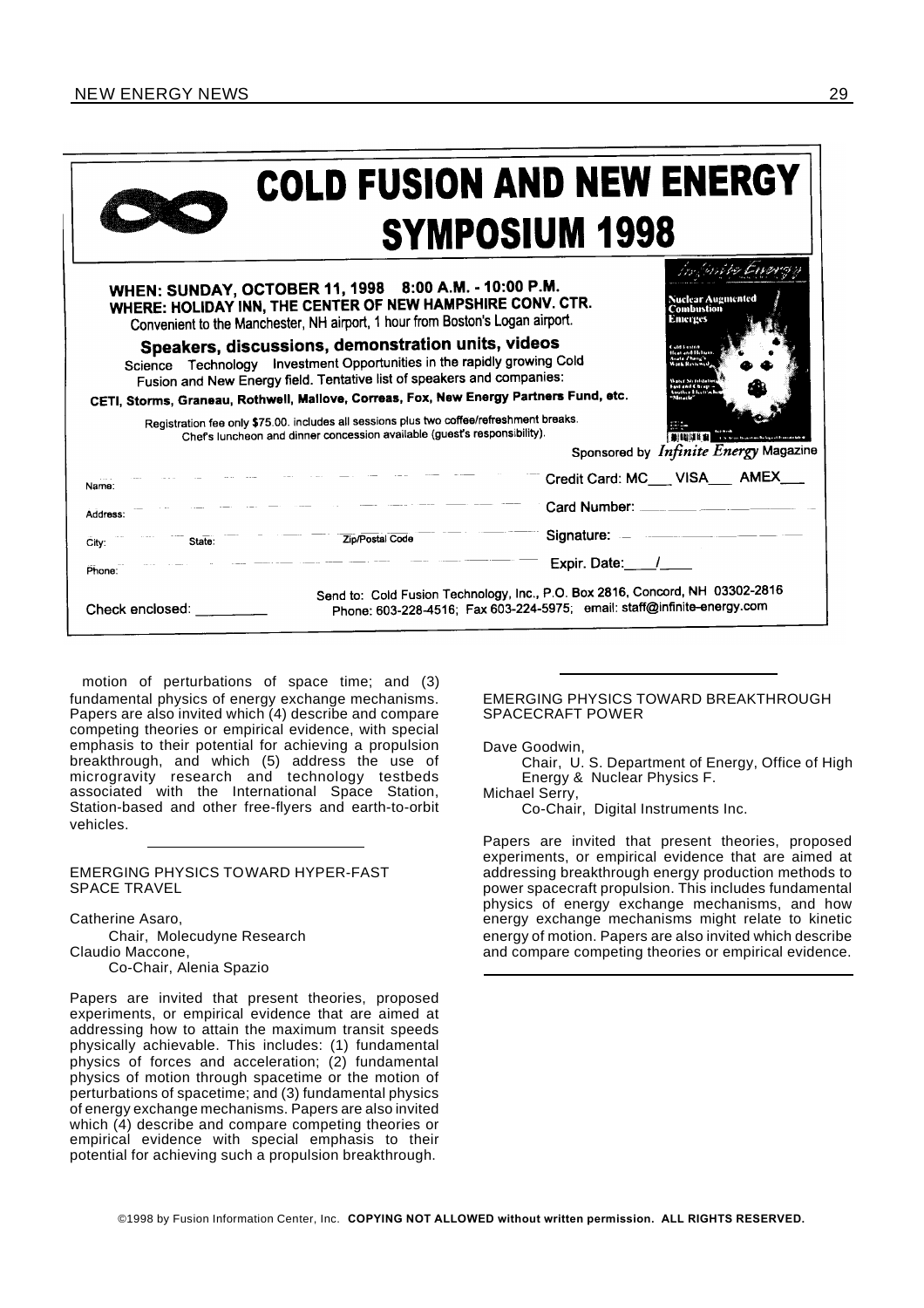## Commercial Column

The following companies (listed alphabetically) are commercializing cold fusion or other enhanced energy devices: [Listings with your additional copy, or boxed, for small annual service fee.]

#### **COMPANY**: PRODUCT

**American Pure Fusion Engineering and Supply**: Warren Cooley, 1-800-789-7109 or 503-585-6746. Email to: Coolwar@aol.com

**Clustron Sciences Corp.**: Contact: Ron Brightsen, 703- 845-8531.

**ENECO**: is in the business of commercializing the exciting new field of low energy induced nuclear reactions in solids via patent licensing, jointventures, and co-operative research. ENECO, University of Utah Research Park, 391-B Chipeta Way, Salt Lake City, Utah 84108 USA. Contact Fred Jaeger, Voice 801-583-2000, Fax 801-583- 6245. Email: jaeger@ENECO-USA.com

**E-Quest Sciences**: Contact Russ George, FAX 415-851-8489.

**Fusion Information Center (FIC)**: Research and development of new energy systems. The world's most complete resource depository for cold fusion research information, as well as other new energy research including zero-point energy; space energy research; electronic, electromagnetic, and mechanical over unity devices and transmutation. We are the publishers for *New Energy News*, and *the Journal of New Energy.* Voice 801-583-6232, Fax 801-583- 2963. Contact Hal Fox.

**German Association for Vacuum Field Energy**: DVS-Secretariat, Feyermuehler Str. 12, D-53894 Merchernich, Germany. Tel: 011-49/(0)2443-8246 Fax: 011-49/(0) 2443-901880 E-mail: dvs@gptec.com Internet: www.gptec.com/dvs.

**Holotec AG**: Clean Energy Technology, contact André Waser, Gen. Mgr., Bireggstrasse 14, CH-6003, Luzern, Switzerland. Phone 011 41-41 360 4485, or Fax 011 41- 41 360 4486.

**Hydro Dynamics, Inc**.: Rome, Georgia. Contact James Griggs, Voice 706-234-4111 Fax 706-234-0702.

**JET Energy Technology, Inc.**: Weston, MA. Contact Dr. Mitchell Swartz, Voice 617-237-3625. Fax 617-237- 3625.

**Labofex, Experimental and Applied Plasma Physics**: Ontario, Canada. Contact Dr. Paulo N. Correa. Tel 905- 660-1040 Fax 905-738-8427

**Magnetic Power Inc.**: Sebastopol, CA. Contact Mark Goldes, voice 707-829-9391, Fax 707-829-1002.

**Nova Resources Group, Inc**.: Denver, CO. Call Chip Ransford, Phone 303-433-5582.

**Trenergy, Inc.,** has acquired rights to develop and produce a new-type of thermal power based on the controlled production of clean nuclear reactions from plasma injected transmutation. Contact through P.O. Box 58639, Salt Lake City, UT 84158- 0639, Voice 801-583-6232, Fax 801-583-2963.

**UV Enhanced Ultrasound**: Hong Kong. FAX 852-2338-3057.

**"YUSMAR"- Scientific-Commercial Company:** President: Dr. Yuri S. Potapov, 277012 Kishinev, Moldova. Phone and Fax 011-3732-233318.

**Zenergy Corp.**: Founded in 1996 to facilitate the introduction of commercially viable energy alternatives. 390 South Robins Way, Chandler, AZ 85225. Contact Reed Huish, 602-814-7865, Fax 602-821-0967, e-mail: info@zenergy.com

Note: The Fusion Information Center has been acting as an information source to many of these companies. We expect to augment our international service to provide contacts, information, and business opportunities to companies considering an entry into the enhanced energy market.

#### **INFORMATION SOURCES**

*Advanced Energy Network Newsletter*, quarterly. Advanced Energy Network, P.O. Box 691, Rondebosch 7700 Capetown, Rep. South Africa.

*Antigravity News and Space Drive Technology*, bimonthly newsletter, pub. J.E.Cox Enterprise, P.O. Box 655, Marietta, GA 30061-655 (Phone 770-218-9693). Per year \$36. U.S., \$48 foreign.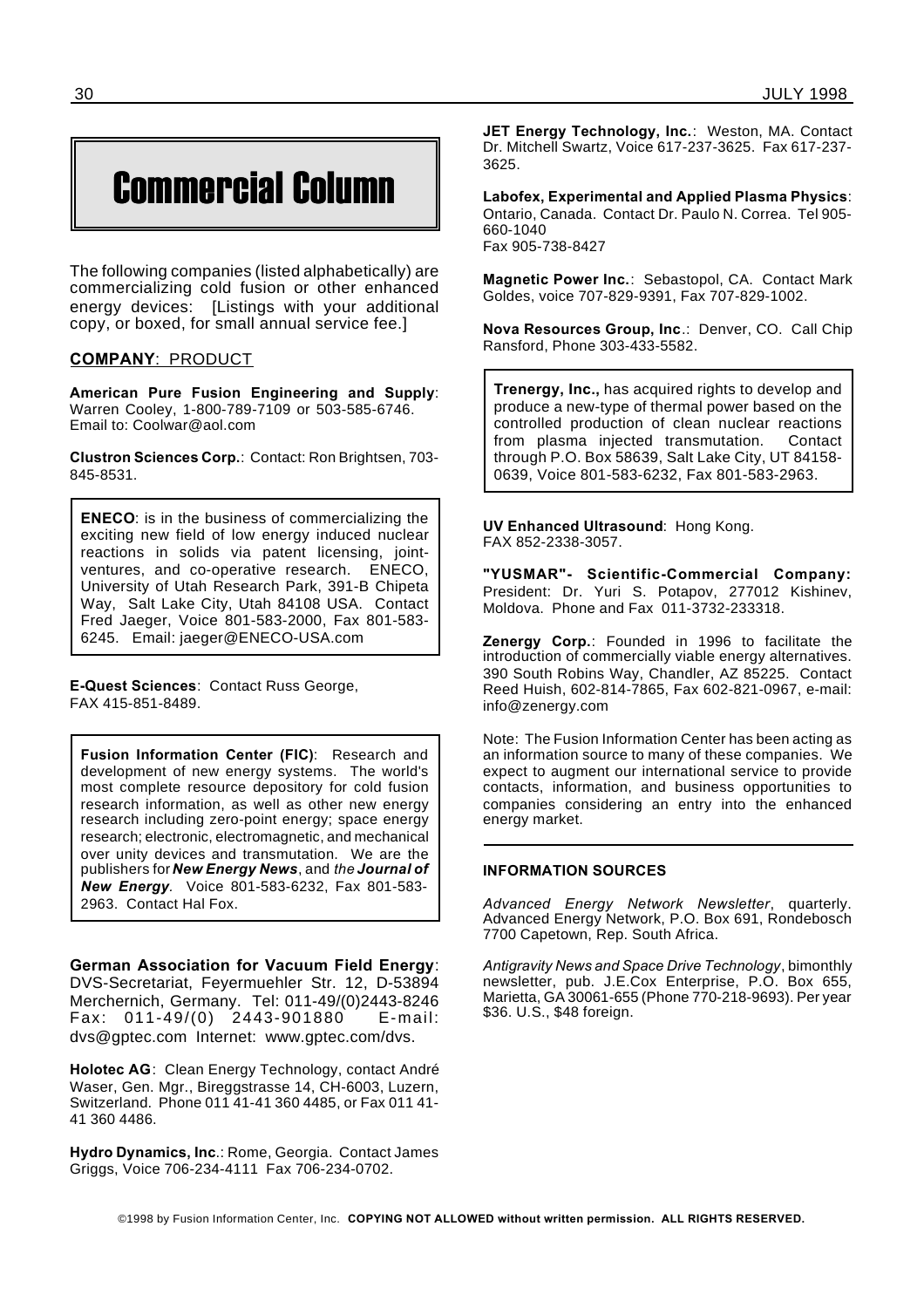*Cold Fusion Times,* quarterly newsletter published by Dr. Mitchell Swartz, P.O. Box 81135, Wellesley Hills MA 02181.

Home Page: http://world.std.com/~mica/cft.html

*Cycles*, a R&D newsletter, published by Dieter Soegemeier, Editor, GPO Box 269, Brisbane, QLD.4001, Australia. Phone/Fax: +61 (0)7 3809 3257.

*Electric Spacecraft Journal*, quarterly, edited by Charles A. Yost, 73 Sunlight Drive, Leicester, NC 28748.

*Electrifying Times*, 3/year magazine. 63600 Deschutes Market Rd, Bend, OR 97701 541-388-1908, Fax 541-388-2750, E-mail <etimes@teleport.com> www.teleport.com/~etimes/

*Elemental Energy*, monthly newsletter, edited by Wayne Green, 70 Route 202N, Petersborough, NH 03458. Email: <design37@aol.com>

*Fusion Facts* has become a section in the *Journal of New Energy*.

*Fusion Technology,* Journal of the American Nuclear Society, edited by Dr. George Miley, 555 N. Kensington Ave., La Grange Park, IL 60525.

*Future Technology Intelligence Report*, monthly newsletter, making available technological information now omitted from establishment media. Back issues available at substantially lower cost on the InterNet at <www.tarapublishing.com> FTIR, P.O. Box 423652, San Francisco, CA 94142-3652.

*Infinite Energy,* bi-monthly magazine. P.O. Box 2816, Concord, NH 03302-2816. Voice: 603-228-4516. Fax: 603-224-5975

E-mail 76570.2270@compuserve.com

**Institute for New Energy (INE),** organization to promote and help find funding for new energy research.

Visit our **Home Page**: www.padrak.com/ine/ which contains many important scientific papers and current reports on all areas of research.

E-mail: halfox@slkc.uswest.net or ine@padrak.com

Salt Lake City, Utah. Voice 801-583-6232, Fax 801-583-2963.

> *New Energy News* monthly newsletter for INE, highlighting the research and development in the worldwide new energy arena. Edited by Hal Fox.

*Journal of New Energy***,** quarterly, presenting papers representing the new areas of energy research, leading-edge ideas in the development of new energy technology, and the theories behind them. Published by the Fusion Information Center, Inc. Editor: Hal Fox. Address & phone above.

KeelyNet BBS - Jerry Decker, 214-324-3501 Internet: www.keelynet.com E-mail: jdecker@keelynet.com

*Planetary Association for Clean Energy Newsletter*, quarterly, edited by Dr. Andrew Michrowski. 100 Bronson Ave, # 1001, Ottawa, Ontario K1R 6G8, Canada. Web page: http://energie.keng.de/~pace

*Positive News* and *Living Lightly*, quarterly, edited by S. Crockett-Burrows. The Six Bells, Bishops Castle, Shropshire SY9 5AA UK. Tel: (01588) 630-121 / 122

*Space Energy Journal*, quarterly, edited by Jim Kettner & Don Kelly, P.O. Box 1136, Clearwater, FL 34617-1136.

The above list of commercial and information sources will be growing. New listings will be added as information is received. Send information to *NEN*, P.O. Box 58639, Salt Lake City, UT, 84158.